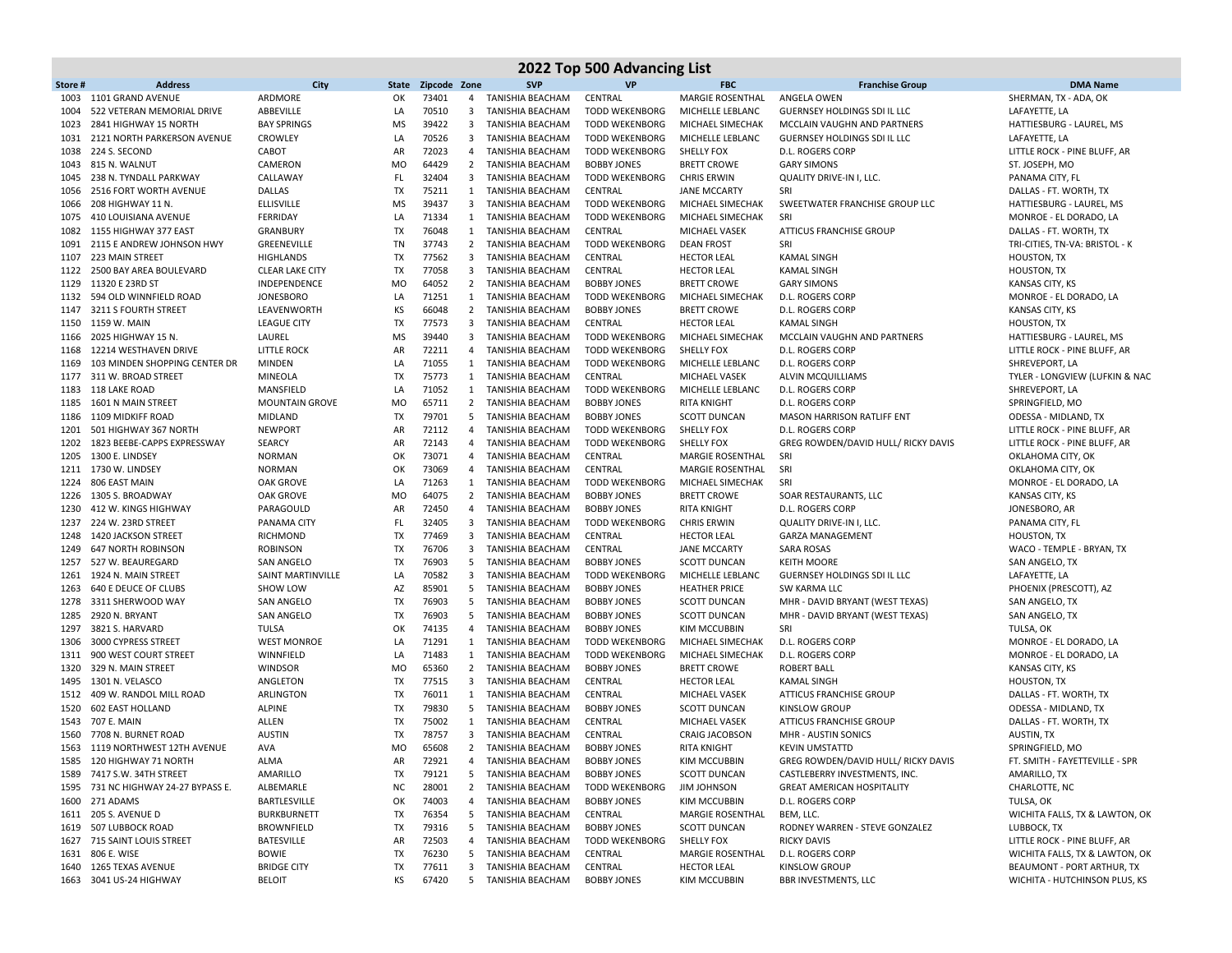| Zipcode Zone<br><b>SVP</b><br><b>VP</b><br><b>FBC</b><br><b>Franchise Group</b><br>Store#<br><b>Address</b><br>City<br>State<br><b>BRIDGEPORT</b><br>TX<br>76426<br>CENTRAL<br><b>JANE MCCARTY</b><br><b>D.L. ROGERS CORP</b><br>1669<br>1304 CHICO HIGHWAY<br>1<br>TANISHIA BEACHAM<br>87068<br>1351 BOSQUE FARMS BOULEVARD<br>TANISHIA BEACHAM<br><b>BOBBY JONES</b><br><b>SCOTT DUNCAN</b><br><b>B &amp; B CONSULTANTS</b><br>1685<br><b>BOSQUE FARMS</b><br>ΝM<br>5<br>77422<br>707 NORTH HIGHWAY 36<br><b>BRAZORIA</b><br>TX<br>3<br>TANISHIA BEACHAM<br>CENTRAL<br><b>HECTOR LEAL</b><br><b>KAMAL SINGH</b><br>1686<br>OK<br>73010<br>1688<br>1215 E. VETERANS MEMORIAL HWY<br>BLANCHARD<br>4<br>TANISHIA BEACHAM<br>CENTRAL<br><b>MARGIE ROSENTHAL</b><br><b>D.L. ROGERS CORF</b><br>805 S. ASH STREET<br><b>BUFFALO</b><br>MO<br>65622<br>2 TANISHIA BEACHAM<br><b>BOBBY JONES</b><br><b>RITA KNIGHT</b><br>1690<br>D.L. ROGERS CORP<br>39232<br>598 GRANTS FERRY ROAD<br><b>FLOWOOD</b><br>MS<br>TANISHIA BEACHAM<br><b>TODD WEKENBORG</b><br>MICHAEL SIMECHAK<br>MCCLAIN VAUGHN AND PARTNERS<br>1712<br>1<br>KS<br>1717 S. SANTA FE<br>CHANUTE<br>66720<br><b>BRETT CROWE</b><br><b>JEFF PORTS</b><br>1717<br>$\overline{2}$<br>TANISHIA BEACHAM<br><b>BOBBY JONES</b><br>OK<br>74017<br>1328 WEST WILL ROGERS BLVD<br>CLAREMORE<br>TANISHIA BEACHAM<br><b>BOBBY JONES</b><br><b>KIM MCCUBBIN</b><br><b>LARCO ENTERPRISES</b><br>1718<br>4<br>TULSA, OK<br>802 W. 11TH STREET<br>COFFEYVILLE<br>КS<br>67337<br>4 TANISHIA BEACHAM<br><b>BOBBY JONES</b><br><b>KIM MCCUBBIN</b><br>TULSA, OK<br>1721<br><b>KEVIN UMSTATTD</b><br>1014 E. OHIO<br><b>CLINTON</b><br>MO<br>64735<br>$\overline{2}$<br>TANISHIA BEACHAM<br><b>BOBBY JONES</b><br><b>BRETT CROWE</b><br><b>D.L. ROGERS CORF</b><br>KANSAS CITY, KS<br>1730<br><b>TX</b><br>78415<br>1735<br>3500 AYERS STREET<br><b>CORPUS CHRISTI</b><br>$\overline{3}$<br><b>TANISHIA BEACHAM</b><br>CENTRAL<br><b>CORPUS CHRISTI, TX</b><br><b>CRAIG JACOBSON</b><br>D.L. ROGERS CORP<br>73020<br>14617 N.E. 23RD<br>CHOCTAW<br>OK<br>TANISHIA BEACHAM<br>CENTRAL<br><b>MARGIE ROSENTHAL</b><br>1753<br>$\overline{4}$<br>SRI<br>1312 GLEN ENGLISH ROAD<br>CORDELL<br>OK<br>73632<br><b>TANISHIA BEACHAM</b><br>CENTRAL<br><b>MARGIE ROSENTHAL</b><br>CASTLEBERRY INVESTMENTS, INC.<br>1764<br>$\overline{4}$<br>75426<br>1812 W. MAIN<br>CLARKSVILLE<br>TX<br>TANISHIA BEACHAM<br><b>TODD WEKENBORG</b><br>MICHAEL VASEK<br>ALVIN MCQUILLIAMS<br>1769<br>1<br>1135 ROYAL GORGE BLVD<br><b>CANON CITY</b><br>CO<br>81212<br>5<br>TANISHIA BEACHAM<br><b>BOBBY JONES</b><br><b>TRISHA CLARK</b><br>SRI<br>1771<br>1773 111 S. SECOND STREET<br>КY<br>42330<br>$\overline{2}$<br>TANISHIA BEACHAM<br><b>TODD WEKENBORG</b><br><b>CENTRAL CITY</b><br><b>KIM LANGSTON</b><br>RED ROCK, LLC<br>814 HARVEST HILL DRIVE<br><b>MO</b><br>64633<br>$\overline{2}$<br>TANISHIA BEACHAM<br><b>BOBBY JONES</b><br><b>BRETT CROWE</b><br>1820<br>CARROLLTON<br><b>KEVIN UMSTATTD</b><br>1030 NORTH 18TH STREET<br>CENTERVILLE<br>IA<br>52544<br>$\overline{2}$<br>TANISHIA BEACHAM<br><b>BOBBY JONES</b><br><b>SUZANNE LINDSAY</b><br>1853<br><b>KEVIN UMSTATTD</b><br>77429<br>13630 CYPRESS NORTH HOUSTON RD<br><b>CYPRESS</b><br>TX<br>3<br>TANISHIA BEACHAM<br>CENTRAL<br><b>HECTOR LEAL</b><br>GUERNSEY HOLDINGS SDI IL LLC<br>1864<br>7211 HIGHWAY 165 S<br>COLUMBIA<br>LA<br>71418<br><b>TANISHIA BEACHAM</b><br><b>TODD WEKENBORG</b><br>MICHAEL SIMECHAK<br>SRI<br>1875<br>1<br><b>TN</b><br>38024<br>1906 ST JOHN N HWY 51<br><b>DYERSBURG</b><br>4 TANISHIA BEACHAM<br><b>TODD WEKENBORG</b><br><b>SHELLY FOX</b><br>1886<br><b>PENNY GUTHRIE</b><br>507 S. MAIN<br>TX<br>75116<br>TANISHIA BEACHAM<br>CENTRAL<br><b>MICHAEL VASEK</b><br>1891<br>DUNCANVILLE<br>1<br><b>JD FRANKS GROUF</b><br>OK<br>74029<br>1893<br>304 S. OSAGE<br><b>DEWEY</b><br>4<br><b>TANISHIA BEACHAM</b><br><b>BOBBY JONES</b><br>KIM MCCUBBIN<br><b>D.L. ROGERS CORF</b><br>63841<br>702 NORTH 1 MILE ROAD<br><b>DEXTER</b><br><b>MO</b><br>$\overline{2}$<br>TANISHIA BEACHAM<br><b>BOBBY JONES</b><br><b>RITA KNIGHT</b><br>1894<br><b>PENNY GUTHRIE</b><br>1121 PINE STREET<br><b>DERIDDER</b><br>LA<br>70634<br>TANISHIA BEACHAM<br><b>TODD WEKENBORG</b><br>MICHELLE LEBLANC<br>GUERNSEY HOLDINGS SDI IL LLC<br>1895<br>3<br>DAINGERFIELD<br>TX<br>75638<br>1908<br>1204 LINDA DRIVE<br>1<br>TANISHIA BEACHAM<br><b>TODD WEKENBORG</b><br>MICHELLE LEBLANC<br>D.L. ROGERS CORP<br>714 HIGHWAY 65 SOUTH<br><b>DUMAS</b><br>AR<br>71639<br><b>TANISHIA BEACHAM</b><br><b>TODD WEKENBORG</b><br><b>SHELLY FOX</b><br><b>RICKY DAVIS</b><br>1913<br>4<br>512 N. TEMPLE<br><b>DIBOLL</b><br>TX<br>75941<br>1 TANISHIA BEACHAM<br>CENTRAL<br>MICHAEL VASEK<br>1919<br>SOAR RESTAURANTS, LLC<br>TX<br>79022<br>1940<br>401 HIGHWAY 87 SOUTH<br>DALHART<br>5<br><b>TANISHIA BEACHAM</b><br><b>BOBBY JONES</b><br><b>SCOTT DUNCAN</b><br>CASTLEBERRY INVESTMENTS, INC.<br>OK<br>73644<br>801 W. THIRD STREET<br><b>ELK CITY</b><br><b>TANISHIA BEACHAM</b><br>CENTRAL<br><b>MARGIE ROSENTHAL</b><br>CASTLEBERRY INVESTMENTS, INC.<br>1951<br>4<br>KS<br>1101 W SIXTH STREET<br><b>EMPORIA</b><br>66801<br>5<br>TANISHIA BEACHAM<br><b>BOBBY JONES</b><br><b>BRETT CROWE</b><br>D.L. ROGERS CORP<br>TOPEKA, KS<br>1952<br>100 WEST RIVER STREET<br><b>EUREKA</b><br>ΚS<br>67045<br><b>TANISHIA BEACHAM</b><br><b>BOBBY JONES</b><br><b>KIM MCCUBBIN</b><br><b>BBR INVESTMENTS, LLC</b><br>1953<br>-5<br>78852<br>2447 E. MAIN<br><b>EAGLE PASS</b><br>TX<br>TANISHIA BEACHAM<br>CENTRAL<br><b>CRAIG JACOBSON</b><br>SAN ANTONIO, TX<br>1956<br>3<br>D.L. ROGERS CORP<br>530 SOUTH MAIN STREET<br><b>EUFAULA</b><br>OK<br>74432<br>TANISHIA BEACHAM<br><b>BOBBY JONES</b><br><b>KIM MCCUBBIN</b><br>J2 ENTERPRISES, LLC<br>TULSA, OK<br>1960<br>4<br>120 WEST US HIGHWAY 54<br>EL DORADO SPRINGS<br>MO<br>64744<br>$\overline{2}$<br>TANISHIA BEACHAM<br><b>BOBBY JONES</b><br><b>RITA KNIGHT</b><br>1972<br><b>KEVIN UMSTATTD</b><br>79935<br>10655 VISTA DEL SOL<br>EL PASO<br>TX<br>5<br>TANISHIA BEACHAM<br><b>SCOTT DUNCAN</b><br>1986<br><b>BOBBY JONES</b><br><b>B &amp; B CONSULTANTS</b><br>79927<br>9505 SOCORRO AVENUE<br>EL PASO<br>TX<br>-5<br><b>TANISHIA BEACHAM</b><br><b>BOBBY JONES</b><br><b>SCOTT DUNCAN</b><br><b>B &amp; B CONSULTANTS</b><br>1990<br>73701<br>4913 W. OWEN K. GARRIOTT<br>ENID<br>OK<br>TANISHIA BEACHAM<br>CENTRAL<br><b>MARGIE ROSENTHAL</b><br>VAN DORN, LLC<br>1991<br>$\overline{4}$<br>79935<br>2270 TRAWOOD<br>TX<br>TANISHIA BEACHAM<br><b>SCOTT DUNCAN</b><br>1995<br>EL PASO<br>-5<br><b>BOBBY JONES</b><br><b>B &amp; B CONSULTANTS</b><br>3718 TOWSON AVENUE<br><b>FORT SMITH</b><br>AR<br>72901<br>TANISHIA BEACHAM<br><b>BOBBY JONES</b><br><b>KIM MCCUBBIN</b><br>WILLIAMS-MARTIN PARTNERSHIP<br>2011<br>$\overline{4}$<br>1103 NORTH EDGAR STREET<br><b>FORDYCE</b><br>AR<br>71742<br>TANISHIA BEACHAM<br><b>TODD WEKENBORG</b><br><b>SHELLY FOX</b><br><b>RICKY DAVIS</b><br>2016<br>$\overline{4}$<br>77546<br>806 S. FRIENDSWOOD DRIVE<br><b>FRIENDSWOOD</b><br>TX<br>CENTRAL<br>2032<br>3<br>TANISHIA BEACHAM<br><b>HECTOR LEAL</b><br>KAMAL SINGH<br>73737<br>1121 N. MAIN<br><b>FAIRVIEW</b><br>OK<br>4 TANISHIA BEACHAM<br>CENTRAL<br><b>MARGIE ROSENTHAL</b><br>CASTLEBERRY INVESTMENTS, INC.<br>2038<br>505 WEST 7TH STREET<br>GALENA<br>ΚS<br>66739<br>$\overline{2}$<br>TANISHIA BEACHAM<br><b>BOBBY JONES</b><br><b>BRETT CROWE</b><br><b>LARCO ENTERPRISES</b><br>2115<br><b>TX</b><br>75147<br>TANISHIA BEACHAM<br>CENTRAL<br><b>BARTON GROUP</b><br>2120<br>330 N. GUN BARREL LANE<br><b>GUN BARREL</b><br>1<br><b>MICHAEL VASEK</b><br>7112 N. OAK TRAFFICWAY<br><b>GLADSTONE</b><br>MO<br>64118<br>TANISHIA BEACHAM<br><b>BOBBY JONES</b><br><b>BRETT CROWE</b><br><b>GARY SIMONS</b><br>2122<br>$\overline{2}$<br>208 WEST SAINT JOHN<br><b>GIRARD</b><br>КS<br>66743<br>$\overline{2}$<br><b>BOBBY JONES</b><br><b>BRETT CROWE</b><br>2128<br>TANISHIA BEACHAM<br><b>KEVIN UMSTATTD</b><br>509 ED CAREY DRIVE<br>TX<br>78550<br>2139<br>HARLINGEN<br>3<br>TANISHIA BEACHAM<br>CENTRAL<br><b>CRAIG JACOBSON</b><br>MHR - SARA ROSAS (MCCUE GROUP)<br>1708 VINE STREET<br>ΚS<br>67601<br><b>BOBBY JONES</b><br>2148<br>HAYS<br>5<br><b>TANISHIA BEACHAM</b><br>KIM MCCUBBIN<br>D.L. ROGERS CORP<br><b>TX</b><br>2152 3424 DENTON HIGHWAY<br><b>HALTOM CITY</b><br>76117<br>1 TANISHIA BEACHAM<br>CENTRAL<br><b>JANE MCCARTY</b><br>D.L. ROGERS CORP<br>CASTLEBERRY INVESTMENTS, INC.<br>2158 1025 S. WASHINGTON<br>73651<br>TANISHIA BEACHAM<br>CENTRAL<br>MARGIE ROSENTHAL<br><b>HOBART</b><br>OK<br>4<br>2163 1322 CORSICANA HIGHWAY<br><b>HILLSBORO</b><br>CENTRAL<br>MICHAEL VASEK<br><b>KINSLOW GROUP</b><br>TX<br>76645<br>1 TANISHIA BEACHAM<br>2168 1428 HIGHWAY 25B NORTH<br><b>HEBER SPRINGS</b><br>72543<br>4 TANISHIA BEACHAM<br><b>TODD WEKENBORG</b><br>SHELLY FOX<br><b>RICKY DAVIS</b><br>AR<br>2170 527 NORTH MAIN STREET<br>73742<br>MARGIE ROSENTHAL<br>HENNESSEY<br>ОΚ<br>4 TANISHIA BEACHAM<br>CENTRAL<br><b>JASON MARRS</b> |                                                   |
|--------------------------------------------------------------------------------------------------------------------------------------------------------------------------------------------------------------------------------------------------------------------------------------------------------------------------------------------------------------------------------------------------------------------------------------------------------------------------------------------------------------------------------------------------------------------------------------------------------------------------------------------------------------------------------------------------------------------------------------------------------------------------------------------------------------------------------------------------------------------------------------------------------------------------------------------------------------------------------------------------------------------------------------------------------------------------------------------------------------------------------------------------------------------------------------------------------------------------------------------------------------------------------------------------------------------------------------------------------------------------------------------------------------------------------------------------------------------------------------------------------------------------------------------------------------------------------------------------------------------------------------------------------------------------------------------------------------------------------------------------------------------------------------------------------------------------------------------------------------------------------------------------------------------------------------------------------------------------------------------------------------------------------------------------------------------------------------------------------------------------------------------------------------------------------------------------------------------------------------------------------------------------------------------------------------------------------------------------------------------------------------------------------------------------------------------------------------------------------------------------------------------------------------------------------------------------------------------------------------------------------------------------------------------------------------------------------------------------------------------------------------------------------------------------------------------------------------------------------------------------------------------------------------------------------------------------------------------------------------------------------------------------------------------------------------------------------------------------------------------------------------------------------------------------------------------------------------------------------------------------------------------------------------------------------------------------------------------------------------------------------------------------------------------------------------------------------------------------------------------------------------------------------------------------------------------------------------------------------------------------------------------------------------------------------------------------------------------------------------------------------------------------------------------------------------------------------------------------------------------------------------------------------------------------------------------------------------------------------------------------------------------------------------------------------------------------------------------------------------------------------------------------------------------------------------------------------------------------------------------------------------------------------------------------------------------------------------------------------------------------------------------------------------------------------------------------------------------------------------------------------------------------------------------------------------------------------------------------------------------------------------------------------------------------------------------------------------------------------------------------------------------------------------------------------------------------------------------------------------------------------------------------------------------------------------------------------------------------------------------------------------------------------------------------------------------------------------------------------------------------------------------------------------------------------------------------------------------------------------------------------------------------------------------------------------------------------------------------------------------------------------------------------------------------------------------------------------------------------------------------------------------------------------------------------------------------------------------------------------------------------------------------------------------------------------------------------------------------------------------------------------------------------------------------------------------------------------------------------------------------------------------------------------------------------------------------------------------------------------------------------------------------------------------------------------------------------------------------------------------------------------------------------------------------------------------------------------------------------------------------------------------------------------------------------------------------------------------------------------------------------------------------------------------------------------------------------------------------------------------------------------------------------------------------------------------------------------------------------------------------------------------------------------------------------------------------------------------------------------------------------------------------------------------------------------------------------------------------------------------------------------------------------------------------------------------------------------------------------------------------------------------------------------------------------------------------------------------------------------------------------------------------------------------------------------------------------------------------------------------------------------------------------------------------------------------------------------------------------------------------------------------------------------------------------------------------------------------------------------------------------------------------------------------------------------------------------------------------------------------------------------------------------------------------------------------------------------------------------------------------------------------------------------------------------------------------------------------------------------------------------------------------------------------------------------------------------------------------------------------------------------------------------------------------------------------------------------------------------------------------------------------------------------------------------------------------------------------------------------------------------------------------------------------------------------------------------------------------------------------------------------------------------------------------------------------------------------------------------------------------------------------------------------------------------------------------------------------------------------------------------------------------------------------------------------------------------------------------------------------------------------------------------------------------------------------------------------------------------------------------------------------------------------------------------------------------------------------------------------------------------------------------------------------------------------------------------------------------------------------------------------------------------|---------------------------------------------------|
|                                                                                                                                                                                                                                                                                                                                                                                                                                                                                                                                                                                                                                                                                                                                                                                                                                                                                                                                                                                                                                                                                                                                                                                                                                                                                                                                                                                                                                                                                                                                                                                                                                                                                                                                                                                                                                                                                                                                                                                                                                                                                                                                                                                                                                                                                                                                                                                                                                                                                                                                                                                                                                                                                                                                                                                                                                                                                                                                                                                                                                                                                                                                                                                                                                                                                                                                                                                                                                                                                                                                                                                                                                                                                                                                                                                                                                                                                                                                                                                                                                                                                                                                                                                                                                                                                                                                                                                                                                                                                                                                                                                                                                                                                                                                                                                                                                                                                                                                                                                                                                                                                                                                                                                                                                                                                                                                                                                                                                                                                                                                                                                                                                                                                                                                                                                                                                                                                                                                                                                                                                                                                                                                                                                                                                                                                                                                                                                                                                                                                                                                                                                                                                                                                                                                                                                                                                                                                                                                                                                                                                                                                                                                                                                                                                                                                                                                                                                                                                                                                                                                                                                                                                                                                                                                                                                                                                                                                                                                                                                                                                                                                                                                                                                                                                                                                                                                                                                                                                                                                                                                                                                                                                                                                                                                                                                                                                                                                                                                                                                                                                                                                                                                                        | <b>DMA Name</b>                                   |
|                                                                                                                                                                                                                                                                                                                                                                                                                                                                                                                                                                                                                                                                                                                                                                                                                                                                                                                                                                                                                                                                                                                                                                                                                                                                                                                                                                                                                                                                                                                                                                                                                                                                                                                                                                                                                                                                                                                                                                                                                                                                                                                                                                                                                                                                                                                                                                                                                                                                                                                                                                                                                                                                                                                                                                                                                                                                                                                                                                                                                                                                                                                                                                                                                                                                                                                                                                                                                                                                                                                                                                                                                                                                                                                                                                                                                                                                                                                                                                                                                                                                                                                                                                                                                                                                                                                                                                                                                                                                                                                                                                                                                                                                                                                                                                                                                                                                                                                                                                                                                                                                                                                                                                                                                                                                                                                                                                                                                                                                                                                                                                                                                                                                                                                                                                                                                                                                                                                                                                                                                                                                                                                                                                                                                                                                                                                                                                                                                                                                                                                                                                                                                                                                                                                                                                                                                                                                                                                                                                                                                                                                                                                                                                                                                                                                                                                                                                                                                                                                                                                                                                                                                                                                                                                                                                                                                                                                                                                                                                                                                                                                                                                                                                                                                                                                                                                                                                                                                                                                                                                                                                                                                                                                                                                                                                                                                                                                                                                                                                                                                                                                                                                                                        | DALLAS - FT. WORTH, TX                            |
|                                                                                                                                                                                                                                                                                                                                                                                                                                                                                                                                                                                                                                                                                                                                                                                                                                                                                                                                                                                                                                                                                                                                                                                                                                                                                                                                                                                                                                                                                                                                                                                                                                                                                                                                                                                                                                                                                                                                                                                                                                                                                                                                                                                                                                                                                                                                                                                                                                                                                                                                                                                                                                                                                                                                                                                                                                                                                                                                                                                                                                                                                                                                                                                                                                                                                                                                                                                                                                                                                                                                                                                                                                                                                                                                                                                                                                                                                                                                                                                                                                                                                                                                                                                                                                                                                                                                                                                                                                                                                                                                                                                                                                                                                                                                                                                                                                                                                                                                                                                                                                                                                                                                                                                                                                                                                                                                                                                                                                                                                                                                                                                                                                                                                                                                                                                                                                                                                                                                                                                                                                                                                                                                                                                                                                                                                                                                                                                                                                                                                                                                                                                                                                                                                                                                                                                                                                                                                                                                                                                                                                                                                                                                                                                                                                                                                                                                                                                                                                                                                                                                                                                                                                                                                                                                                                                                                                                                                                                                                                                                                                                                                                                                                                                                                                                                                                                                                                                                                                                                                                                                                                                                                                                                                                                                                                                                                                                                                                                                                                                                                                                                                                                                                        | ALBUQUERQUE - SANTA FE, NM                        |
|                                                                                                                                                                                                                                                                                                                                                                                                                                                                                                                                                                                                                                                                                                                                                                                                                                                                                                                                                                                                                                                                                                                                                                                                                                                                                                                                                                                                                                                                                                                                                                                                                                                                                                                                                                                                                                                                                                                                                                                                                                                                                                                                                                                                                                                                                                                                                                                                                                                                                                                                                                                                                                                                                                                                                                                                                                                                                                                                                                                                                                                                                                                                                                                                                                                                                                                                                                                                                                                                                                                                                                                                                                                                                                                                                                                                                                                                                                                                                                                                                                                                                                                                                                                                                                                                                                                                                                                                                                                                                                                                                                                                                                                                                                                                                                                                                                                                                                                                                                                                                                                                                                                                                                                                                                                                                                                                                                                                                                                                                                                                                                                                                                                                                                                                                                                                                                                                                                                                                                                                                                                                                                                                                                                                                                                                                                                                                                                                                                                                                                                                                                                                                                                                                                                                                                                                                                                                                                                                                                                                                                                                                                                                                                                                                                                                                                                                                                                                                                                                                                                                                                                                                                                                                                                                                                                                                                                                                                                                                                                                                                                                                                                                                                                                                                                                                                                                                                                                                                                                                                                                                                                                                                                                                                                                                                                                                                                                                                                                                                                                                                                                                                                                                        | <b>HOUSTON, TX</b>                                |
|                                                                                                                                                                                                                                                                                                                                                                                                                                                                                                                                                                                                                                                                                                                                                                                                                                                                                                                                                                                                                                                                                                                                                                                                                                                                                                                                                                                                                                                                                                                                                                                                                                                                                                                                                                                                                                                                                                                                                                                                                                                                                                                                                                                                                                                                                                                                                                                                                                                                                                                                                                                                                                                                                                                                                                                                                                                                                                                                                                                                                                                                                                                                                                                                                                                                                                                                                                                                                                                                                                                                                                                                                                                                                                                                                                                                                                                                                                                                                                                                                                                                                                                                                                                                                                                                                                                                                                                                                                                                                                                                                                                                                                                                                                                                                                                                                                                                                                                                                                                                                                                                                                                                                                                                                                                                                                                                                                                                                                                                                                                                                                                                                                                                                                                                                                                                                                                                                                                                                                                                                                                                                                                                                                                                                                                                                                                                                                                                                                                                                                                                                                                                                                                                                                                                                                                                                                                                                                                                                                                                                                                                                                                                                                                                                                                                                                                                                                                                                                                                                                                                                                                                                                                                                                                                                                                                                                                                                                                                                                                                                                                                                                                                                                                                                                                                                                                                                                                                                                                                                                                                                                                                                                                                                                                                                                                                                                                                                                                                                                                                                                                                                                                                                        | OKLAHOMA CITY, OK                                 |
|                                                                                                                                                                                                                                                                                                                                                                                                                                                                                                                                                                                                                                                                                                                                                                                                                                                                                                                                                                                                                                                                                                                                                                                                                                                                                                                                                                                                                                                                                                                                                                                                                                                                                                                                                                                                                                                                                                                                                                                                                                                                                                                                                                                                                                                                                                                                                                                                                                                                                                                                                                                                                                                                                                                                                                                                                                                                                                                                                                                                                                                                                                                                                                                                                                                                                                                                                                                                                                                                                                                                                                                                                                                                                                                                                                                                                                                                                                                                                                                                                                                                                                                                                                                                                                                                                                                                                                                                                                                                                                                                                                                                                                                                                                                                                                                                                                                                                                                                                                                                                                                                                                                                                                                                                                                                                                                                                                                                                                                                                                                                                                                                                                                                                                                                                                                                                                                                                                                                                                                                                                                                                                                                                                                                                                                                                                                                                                                                                                                                                                                                                                                                                                                                                                                                                                                                                                                                                                                                                                                                                                                                                                                                                                                                                                                                                                                                                                                                                                                                                                                                                                                                                                                                                                                                                                                                                                                                                                                                                                                                                                                                                                                                                                                                                                                                                                                                                                                                                                                                                                                                                                                                                                                                                                                                                                                                                                                                                                                                                                                                                                                                                                                                                        | SPRINGFIELD, MO                                   |
|                                                                                                                                                                                                                                                                                                                                                                                                                                                                                                                                                                                                                                                                                                                                                                                                                                                                                                                                                                                                                                                                                                                                                                                                                                                                                                                                                                                                                                                                                                                                                                                                                                                                                                                                                                                                                                                                                                                                                                                                                                                                                                                                                                                                                                                                                                                                                                                                                                                                                                                                                                                                                                                                                                                                                                                                                                                                                                                                                                                                                                                                                                                                                                                                                                                                                                                                                                                                                                                                                                                                                                                                                                                                                                                                                                                                                                                                                                                                                                                                                                                                                                                                                                                                                                                                                                                                                                                                                                                                                                                                                                                                                                                                                                                                                                                                                                                                                                                                                                                                                                                                                                                                                                                                                                                                                                                                                                                                                                                                                                                                                                                                                                                                                                                                                                                                                                                                                                                                                                                                                                                                                                                                                                                                                                                                                                                                                                                                                                                                                                                                                                                                                                                                                                                                                                                                                                                                                                                                                                                                                                                                                                                                                                                                                                                                                                                                                                                                                                                                                                                                                                                                                                                                                                                                                                                                                                                                                                                                                                                                                                                                                                                                                                                                                                                                                                                                                                                                                                                                                                                                                                                                                                                                                                                                                                                                                                                                                                                                                                                                                                                                                                                                                        | JACKSON, MS                                       |
|                                                                                                                                                                                                                                                                                                                                                                                                                                                                                                                                                                                                                                                                                                                                                                                                                                                                                                                                                                                                                                                                                                                                                                                                                                                                                                                                                                                                                                                                                                                                                                                                                                                                                                                                                                                                                                                                                                                                                                                                                                                                                                                                                                                                                                                                                                                                                                                                                                                                                                                                                                                                                                                                                                                                                                                                                                                                                                                                                                                                                                                                                                                                                                                                                                                                                                                                                                                                                                                                                                                                                                                                                                                                                                                                                                                                                                                                                                                                                                                                                                                                                                                                                                                                                                                                                                                                                                                                                                                                                                                                                                                                                                                                                                                                                                                                                                                                                                                                                                                                                                                                                                                                                                                                                                                                                                                                                                                                                                                                                                                                                                                                                                                                                                                                                                                                                                                                                                                                                                                                                                                                                                                                                                                                                                                                                                                                                                                                                                                                                                                                                                                                                                                                                                                                                                                                                                                                                                                                                                                                                                                                                                                                                                                                                                                                                                                                                                                                                                                                                                                                                                                                                                                                                                                                                                                                                                                                                                                                                                                                                                                                                                                                                                                                                                                                                                                                                                                                                                                                                                                                                                                                                                                                                                                                                                                                                                                                                                                                                                                                                                                                                                                                                        | JOPLIN - PITTSBURG, MO                            |
|                                                                                                                                                                                                                                                                                                                                                                                                                                                                                                                                                                                                                                                                                                                                                                                                                                                                                                                                                                                                                                                                                                                                                                                                                                                                                                                                                                                                                                                                                                                                                                                                                                                                                                                                                                                                                                                                                                                                                                                                                                                                                                                                                                                                                                                                                                                                                                                                                                                                                                                                                                                                                                                                                                                                                                                                                                                                                                                                                                                                                                                                                                                                                                                                                                                                                                                                                                                                                                                                                                                                                                                                                                                                                                                                                                                                                                                                                                                                                                                                                                                                                                                                                                                                                                                                                                                                                                                                                                                                                                                                                                                                                                                                                                                                                                                                                                                                                                                                                                                                                                                                                                                                                                                                                                                                                                                                                                                                                                                                                                                                                                                                                                                                                                                                                                                                                                                                                                                                                                                                                                                                                                                                                                                                                                                                                                                                                                                                                                                                                                                                                                                                                                                                                                                                                                                                                                                                                                                                                                                                                                                                                                                                                                                                                                                                                                                                                                                                                                                                                                                                                                                                                                                                                                                                                                                                                                                                                                                                                                                                                                                                                                                                                                                                                                                                                                                                                                                                                                                                                                                                                                                                                                                                                                                                                                                                                                                                                                                                                                                                                                                                                                                                                        |                                                   |
|                                                                                                                                                                                                                                                                                                                                                                                                                                                                                                                                                                                                                                                                                                                                                                                                                                                                                                                                                                                                                                                                                                                                                                                                                                                                                                                                                                                                                                                                                                                                                                                                                                                                                                                                                                                                                                                                                                                                                                                                                                                                                                                                                                                                                                                                                                                                                                                                                                                                                                                                                                                                                                                                                                                                                                                                                                                                                                                                                                                                                                                                                                                                                                                                                                                                                                                                                                                                                                                                                                                                                                                                                                                                                                                                                                                                                                                                                                                                                                                                                                                                                                                                                                                                                                                                                                                                                                                                                                                                                                                                                                                                                                                                                                                                                                                                                                                                                                                                                                                                                                                                                                                                                                                                                                                                                                                                                                                                                                                                                                                                                                                                                                                                                                                                                                                                                                                                                                                                                                                                                                                                                                                                                                                                                                                                                                                                                                                                                                                                                                                                                                                                                                                                                                                                                                                                                                                                                                                                                                                                                                                                                                                                                                                                                                                                                                                                                                                                                                                                                                                                                                                                                                                                                                                                                                                                                                                                                                                                                                                                                                                                                                                                                                                                                                                                                                                                                                                                                                                                                                                                                                                                                                                                                                                                                                                                                                                                                                                                                                                                                                                                                                                                                        |                                                   |
|                                                                                                                                                                                                                                                                                                                                                                                                                                                                                                                                                                                                                                                                                                                                                                                                                                                                                                                                                                                                                                                                                                                                                                                                                                                                                                                                                                                                                                                                                                                                                                                                                                                                                                                                                                                                                                                                                                                                                                                                                                                                                                                                                                                                                                                                                                                                                                                                                                                                                                                                                                                                                                                                                                                                                                                                                                                                                                                                                                                                                                                                                                                                                                                                                                                                                                                                                                                                                                                                                                                                                                                                                                                                                                                                                                                                                                                                                                                                                                                                                                                                                                                                                                                                                                                                                                                                                                                                                                                                                                                                                                                                                                                                                                                                                                                                                                                                                                                                                                                                                                                                                                                                                                                                                                                                                                                                                                                                                                                                                                                                                                                                                                                                                                                                                                                                                                                                                                                                                                                                                                                                                                                                                                                                                                                                                                                                                                                                                                                                                                                                                                                                                                                                                                                                                                                                                                                                                                                                                                                                                                                                                                                                                                                                                                                                                                                                                                                                                                                                                                                                                                                                                                                                                                                                                                                                                                                                                                                                                                                                                                                                                                                                                                                                                                                                                                                                                                                                                                                                                                                                                                                                                                                                                                                                                                                                                                                                                                                                                                                                                                                                                                                                                        |                                                   |
|                                                                                                                                                                                                                                                                                                                                                                                                                                                                                                                                                                                                                                                                                                                                                                                                                                                                                                                                                                                                                                                                                                                                                                                                                                                                                                                                                                                                                                                                                                                                                                                                                                                                                                                                                                                                                                                                                                                                                                                                                                                                                                                                                                                                                                                                                                                                                                                                                                                                                                                                                                                                                                                                                                                                                                                                                                                                                                                                                                                                                                                                                                                                                                                                                                                                                                                                                                                                                                                                                                                                                                                                                                                                                                                                                                                                                                                                                                                                                                                                                                                                                                                                                                                                                                                                                                                                                                                                                                                                                                                                                                                                                                                                                                                                                                                                                                                                                                                                                                                                                                                                                                                                                                                                                                                                                                                                                                                                                                                                                                                                                                                                                                                                                                                                                                                                                                                                                                                                                                                                                                                                                                                                                                                                                                                                                                                                                                                                                                                                                                                                                                                                                                                                                                                                                                                                                                                                                                                                                                                                                                                                                                                                                                                                                                                                                                                                                                                                                                                                                                                                                                                                                                                                                                                                                                                                                                                                                                                                                                                                                                                                                                                                                                                                                                                                                                                                                                                                                                                                                                                                                                                                                                                                                                                                                                                                                                                                                                                                                                                                                                                                                                                                                        | OKLAHOMA CITY, OK                                 |
|                                                                                                                                                                                                                                                                                                                                                                                                                                                                                                                                                                                                                                                                                                                                                                                                                                                                                                                                                                                                                                                                                                                                                                                                                                                                                                                                                                                                                                                                                                                                                                                                                                                                                                                                                                                                                                                                                                                                                                                                                                                                                                                                                                                                                                                                                                                                                                                                                                                                                                                                                                                                                                                                                                                                                                                                                                                                                                                                                                                                                                                                                                                                                                                                                                                                                                                                                                                                                                                                                                                                                                                                                                                                                                                                                                                                                                                                                                                                                                                                                                                                                                                                                                                                                                                                                                                                                                                                                                                                                                                                                                                                                                                                                                                                                                                                                                                                                                                                                                                                                                                                                                                                                                                                                                                                                                                                                                                                                                                                                                                                                                                                                                                                                                                                                                                                                                                                                                                                                                                                                                                                                                                                                                                                                                                                                                                                                                                                                                                                                                                                                                                                                                                                                                                                                                                                                                                                                                                                                                                                                                                                                                                                                                                                                                                                                                                                                                                                                                                                                                                                                                                                                                                                                                                                                                                                                                                                                                                                                                                                                                                                                                                                                                                                                                                                                                                                                                                                                                                                                                                                                                                                                                                                                                                                                                                                                                                                                                                                                                                                                                                                                                                                                        | OKLAHOMA CITY, OK                                 |
|                                                                                                                                                                                                                                                                                                                                                                                                                                                                                                                                                                                                                                                                                                                                                                                                                                                                                                                                                                                                                                                                                                                                                                                                                                                                                                                                                                                                                                                                                                                                                                                                                                                                                                                                                                                                                                                                                                                                                                                                                                                                                                                                                                                                                                                                                                                                                                                                                                                                                                                                                                                                                                                                                                                                                                                                                                                                                                                                                                                                                                                                                                                                                                                                                                                                                                                                                                                                                                                                                                                                                                                                                                                                                                                                                                                                                                                                                                                                                                                                                                                                                                                                                                                                                                                                                                                                                                                                                                                                                                                                                                                                                                                                                                                                                                                                                                                                                                                                                                                                                                                                                                                                                                                                                                                                                                                                                                                                                                                                                                                                                                                                                                                                                                                                                                                                                                                                                                                                                                                                                                                                                                                                                                                                                                                                                                                                                                                                                                                                                                                                                                                                                                                                                                                                                                                                                                                                                                                                                                                                                                                                                                                                                                                                                                                                                                                                                                                                                                                                                                                                                                                                                                                                                                                                                                                                                                                                                                                                                                                                                                                                                                                                                                                                                                                                                                                                                                                                                                                                                                                                                                                                                                                                                                                                                                                                                                                                                                                                                                                                                                                                                                                                                        | DALLAS - FT. WORTH, TX                            |
|                                                                                                                                                                                                                                                                                                                                                                                                                                                                                                                                                                                                                                                                                                                                                                                                                                                                                                                                                                                                                                                                                                                                                                                                                                                                                                                                                                                                                                                                                                                                                                                                                                                                                                                                                                                                                                                                                                                                                                                                                                                                                                                                                                                                                                                                                                                                                                                                                                                                                                                                                                                                                                                                                                                                                                                                                                                                                                                                                                                                                                                                                                                                                                                                                                                                                                                                                                                                                                                                                                                                                                                                                                                                                                                                                                                                                                                                                                                                                                                                                                                                                                                                                                                                                                                                                                                                                                                                                                                                                                                                                                                                                                                                                                                                                                                                                                                                                                                                                                                                                                                                                                                                                                                                                                                                                                                                                                                                                                                                                                                                                                                                                                                                                                                                                                                                                                                                                                                                                                                                                                                                                                                                                                                                                                                                                                                                                                                                                                                                                                                                                                                                                                                                                                                                                                                                                                                                                                                                                                                                                                                                                                                                                                                                                                                                                                                                                                                                                                                                                                                                                                                                                                                                                                                                                                                                                                                                                                                                                                                                                                                                                                                                                                                                                                                                                                                                                                                                                                                                                                                                                                                                                                                                                                                                                                                                                                                                                                                                                                                                                                                                                                                                                        | COLORADO SPRINGS - PUEBLO, CO                     |
|                                                                                                                                                                                                                                                                                                                                                                                                                                                                                                                                                                                                                                                                                                                                                                                                                                                                                                                                                                                                                                                                                                                                                                                                                                                                                                                                                                                                                                                                                                                                                                                                                                                                                                                                                                                                                                                                                                                                                                                                                                                                                                                                                                                                                                                                                                                                                                                                                                                                                                                                                                                                                                                                                                                                                                                                                                                                                                                                                                                                                                                                                                                                                                                                                                                                                                                                                                                                                                                                                                                                                                                                                                                                                                                                                                                                                                                                                                                                                                                                                                                                                                                                                                                                                                                                                                                                                                                                                                                                                                                                                                                                                                                                                                                                                                                                                                                                                                                                                                                                                                                                                                                                                                                                                                                                                                                                                                                                                                                                                                                                                                                                                                                                                                                                                                                                                                                                                                                                                                                                                                                                                                                                                                                                                                                                                                                                                                                                                                                                                                                                                                                                                                                                                                                                                                                                                                                                                                                                                                                                                                                                                                                                                                                                                                                                                                                                                                                                                                                                                                                                                                                                                                                                                                                                                                                                                                                                                                                                                                                                                                                                                                                                                                                                                                                                                                                                                                                                                                                                                                                                                                                                                                                                                                                                                                                                                                                                                                                                                                                                                                                                                                                                                        | EVANSVILLE, IN                                    |
|                                                                                                                                                                                                                                                                                                                                                                                                                                                                                                                                                                                                                                                                                                                                                                                                                                                                                                                                                                                                                                                                                                                                                                                                                                                                                                                                                                                                                                                                                                                                                                                                                                                                                                                                                                                                                                                                                                                                                                                                                                                                                                                                                                                                                                                                                                                                                                                                                                                                                                                                                                                                                                                                                                                                                                                                                                                                                                                                                                                                                                                                                                                                                                                                                                                                                                                                                                                                                                                                                                                                                                                                                                                                                                                                                                                                                                                                                                                                                                                                                                                                                                                                                                                                                                                                                                                                                                                                                                                                                                                                                                                                                                                                                                                                                                                                                                                                                                                                                                                                                                                                                                                                                                                                                                                                                                                                                                                                                                                                                                                                                                                                                                                                                                                                                                                                                                                                                                                                                                                                                                                                                                                                                                                                                                                                                                                                                                                                                                                                                                                                                                                                                                                                                                                                                                                                                                                                                                                                                                                                                                                                                                                                                                                                                                                                                                                                                                                                                                                                                                                                                                                                                                                                                                                                                                                                                                                                                                                                                                                                                                                                                                                                                                                                                                                                                                                                                                                                                                                                                                                                                                                                                                                                                                                                                                                                                                                                                                                                                                                                                                                                                                                                                        | <b>KANSAS CITY, KS</b>                            |
|                                                                                                                                                                                                                                                                                                                                                                                                                                                                                                                                                                                                                                                                                                                                                                                                                                                                                                                                                                                                                                                                                                                                                                                                                                                                                                                                                                                                                                                                                                                                                                                                                                                                                                                                                                                                                                                                                                                                                                                                                                                                                                                                                                                                                                                                                                                                                                                                                                                                                                                                                                                                                                                                                                                                                                                                                                                                                                                                                                                                                                                                                                                                                                                                                                                                                                                                                                                                                                                                                                                                                                                                                                                                                                                                                                                                                                                                                                                                                                                                                                                                                                                                                                                                                                                                                                                                                                                                                                                                                                                                                                                                                                                                                                                                                                                                                                                                                                                                                                                                                                                                                                                                                                                                                                                                                                                                                                                                                                                                                                                                                                                                                                                                                                                                                                                                                                                                                                                                                                                                                                                                                                                                                                                                                                                                                                                                                                                                                                                                                                                                                                                                                                                                                                                                                                                                                                                                                                                                                                                                                                                                                                                                                                                                                                                                                                                                                                                                                                                                                                                                                                                                                                                                                                                                                                                                                                                                                                                                                                                                                                                                                                                                                                                                                                                                                                                                                                                                                                                                                                                                                                                                                                                                                                                                                                                                                                                                                                                                                                                                                                                                                                                                                        | DES MOINES - AMES, IA                             |
|                                                                                                                                                                                                                                                                                                                                                                                                                                                                                                                                                                                                                                                                                                                                                                                                                                                                                                                                                                                                                                                                                                                                                                                                                                                                                                                                                                                                                                                                                                                                                                                                                                                                                                                                                                                                                                                                                                                                                                                                                                                                                                                                                                                                                                                                                                                                                                                                                                                                                                                                                                                                                                                                                                                                                                                                                                                                                                                                                                                                                                                                                                                                                                                                                                                                                                                                                                                                                                                                                                                                                                                                                                                                                                                                                                                                                                                                                                                                                                                                                                                                                                                                                                                                                                                                                                                                                                                                                                                                                                                                                                                                                                                                                                                                                                                                                                                                                                                                                                                                                                                                                                                                                                                                                                                                                                                                                                                                                                                                                                                                                                                                                                                                                                                                                                                                                                                                                                                                                                                                                                                                                                                                                                                                                                                                                                                                                                                                                                                                                                                                                                                                                                                                                                                                                                                                                                                                                                                                                                                                                                                                                                                                                                                                                                                                                                                                                                                                                                                                                                                                                                                                                                                                                                                                                                                                                                                                                                                                                                                                                                                                                                                                                                                                                                                                                                                                                                                                                                                                                                                                                                                                                                                                                                                                                                                                                                                                                                                                                                                                                                                                                                                                                        | <b>HOUSTON, TX</b>                                |
|                                                                                                                                                                                                                                                                                                                                                                                                                                                                                                                                                                                                                                                                                                                                                                                                                                                                                                                                                                                                                                                                                                                                                                                                                                                                                                                                                                                                                                                                                                                                                                                                                                                                                                                                                                                                                                                                                                                                                                                                                                                                                                                                                                                                                                                                                                                                                                                                                                                                                                                                                                                                                                                                                                                                                                                                                                                                                                                                                                                                                                                                                                                                                                                                                                                                                                                                                                                                                                                                                                                                                                                                                                                                                                                                                                                                                                                                                                                                                                                                                                                                                                                                                                                                                                                                                                                                                                                                                                                                                                                                                                                                                                                                                                                                                                                                                                                                                                                                                                                                                                                                                                                                                                                                                                                                                                                                                                                                                                                                                                                                                                                                                                                                                                                                                                                                                                                                                                                                                                                                                                                                                                                                                                                                                                                                                                                                                                                                                                                                                                                                                                                                                                                                                                                                                                                                                                                                                                                                                                                                                                                                                                                                                                                                                                                                                                                                                                                                                                                                                                                                                                                                                                                                                                                                                                                                                                                                                                                                                                                                                                                                                                                                                                                                                                                                                                                                                                                                                                                                                                                                                                                                                                                                                                                                                                                                                                                                                                                                                                                                                                                                                                                                                        | MONROE - EL DORADO, LA                            |
|                                                                                                                                                                                                                                                                                                                                                                                                                                                                                                                                                                                                                                                                                                                                                                                                                                                                                                                                                                                                                                                                                                                                                                                                                                                                                                                                                                                                                                                                                                                                                                                                                                                                                                                                                                                                                                                                                                                                                                                                                                                                                                                                                                                                                                                                                                                                                                                                                                                                                                                                                                                                                                                                                                                                                                                                                                                                                                                                                                                                                                                                                                                                                                                                                                                                                                                                                                                                                                                                                                                                                                                                                                                                                                                                                                                                                                                                                                                                                                                                                                                                                                                                                                                                                                                                                                                                                                                                                                                                                                                                                                                                                                                                                                                                                                                                                                                                                                                                                                                                                                                                                                                                                                                                                                                                                                                                                                                                                                                                                                                                                                                                                                                                                                                                                                                                                                                                                                                                                                                                                                                                                                                                                                                                                                                                                                                                                                                                                                                                                                                                                                                                                                                                                                                                                                                                                                                                                                                                                                                                                                                                                                                                                                                                                                                                                                                                                                                                                                                                                                                                                                                                                                                                                                                                                                                                                                                                                                                                                                                                                                                                                                                                                                                                                                                                                                                                                                                                                                                                                                                                                                                                                                                                                                                                                                                                                                                                                                                                                                                                                                                                                                                                                        | MEMPHIS, TN                                       |
|                                                                                                                                                                                                                                                                                                                                                                                                                                                                                                                                                                                                                                                                                                                                                                                                                                                                                                                                                                                                                                                                                                                                                                                                                                                                                                                                                                                                                                                                                                                                                                                                                                                                                                                                                                                                                                                                                                                                                                                                                                                                                                                                                                                                                                                                                                                                                                                                                                                                                                                                                                                                                                                                                                                                                                                                                                                                                                                                                                                                                                                                                                                                                                                                                                                                                                                                                                                                                                                                                                                                                                                                                                                                                                                                                                                                                                                                                                                                                                                                                                                                                                                                                                                                                                                                                                                                                                                                                                                                                                                                                                                                                                                                                                                                                                                                                                                                                                                                                                                                                                                                                                                                                                                                                                                                                                                                                                                                                                                                                                                                                                                                                                                                                                                                                                                                                                                                                                                                                                                                                                                                                                                                                                                                                                                                                                                                                                                                                                                                                                                                                                                                                                                                                                                                                                                                                                                                                                                                                                                                                                                                                                                                                                                                                                                                                                                                                                                                                                                                                                                                                                                                                                                                                                                                                                                                                                                                                                                                                                                                                                                                                                                                                                                                                                                                                                                                                                                                                                                                                                                                                                                                                                                                                                                                                                                                                                                                                                                                                                                                                                                                                                                                                        | DALLAS - FT. WORTH, TX                            |
|                                                                                                                                                                                                                                                                                                                                                                                                                                                                                                                                                                                                                                                                                                                                                                                                                                                                                                                                                                                                                                                                                                                                                                                                                                                                                                                                                                                                                                                                                                                                                                                                                                                                                                                                                                                                                                                                                                                                                                                                                                                                                                                                                                                                                                                                                                                                                                                                                                                                                                                                                                                                                                                                                                                                                                                                                                                                                                                                                                                                                                                                                                                                                                                                                                                                                                                                                                                                                                                                                                                                                                                                                                                                                                                                                                                                                                                                                                                                                                                                                                                                                                                                                                                                                                                                                                                                                                                                                                                                                                                                                                                                                                                                                                                                                                                                                                                                                                                                                                                                                                                                                                                                                                                                                                                                                                                                                                                                                                                                                                                                                                                                                                                                                                                                                                                                                                                                                                                                                                                                                                                                                                                                                                                                                                                                                                                                                                                                                                                                                                                                                                                                                                                                                                                                                                                                                                                                                                                                                                                                                                                                                                                                                                                                                                                                                                                                                                                                                                                                                                                                                                                                                                                                                                                                                                                                                                                                                                                                                                                                                                                                                                                                                                                                                                                                                                                                                                                                                                                                                                                                                                                                                                                                                                                                                                                                                                                                                                                                                                                                                                                                                                                                                        | TULSA, OK                                         |
|                                                                                                                                                                                                                                                                                                                                                                                                                                                                                                                                                                                                                                                                                                                                                                                                                                                                                                                                                                                                                                                                                                                                                                                                                                                                                                                                                                                                                                                                                                                                                                                                                                                                                                                                                                                                                                                                                                                                                                                                                                                                                                                                                                                                                                                                                                                                                                                                                                                                                                                                                                                                                                                                                                                                                                                                                                                                                                                                                                                                                                                                                                                                                                                                                                                                                                                                                                                                                                                                                                                                                                                                                                                                                                                                                                                                                                                                                                                                                                                                                                                                                                                                                                                                                                                                                                                                                                                                                                                                                                                                                                                                                                                                                                                                                                                                                                                                                                                                                                                                                                                                                                                                                                                                                                                                                                                                                                                                                                                                                                                                                                                                                                                                                                                                                                                                                                                                                                                                                                                                                                                                                                                                                                                                                                                                                                                                                                                                                                                                                                                                                                                                                                                                                                                                                                                                                                                                                                                                                                                                                                                                                                                                                                                                                                                                                                                                                                                                                                                                                                                                                                                                                                                                                                                                                                                                                                                                                                                                                                                                                                                                                                                                                                                                                                                                                                                                                                                                                                                                                                                                                                                                                                                                                                                                                                                                                                                                                                                                                                                                                                                                                                                                                        | PADUCAH, KY - CAPE GIRARDEAU,                     |
|                                                                                                                                                                                                                                                                                                                                                                                                                                                                                                                                                                                                                                                                                                                                                                                                                                                                                                                                                                                                                                                                                                                                                                                                                                                                                                                                                                                                                                                                                                                                                                                                                                                                                                                                                                                                                                                                                                                                                                                                                                                                                                                                                                                                                                                                                                                                                                                                                                                                                                                                                                                                                                                                                                                                                                                                                                                                                                                                                                                                                                                                                                                                                                                                                                                                                                                                                                                                                                                                                                                                                                                                                                                                                                                                                                                                                                                                                                                                                                                                                                                                                                                                                                                                                                                                                                                                                                                                                                                                                                                                                                                                                                                                                                                                                                                                                                                                                                                                                                                                                                                                                                                                                                                                                                                                                                                                                                                                                                                                                                                                                                                                                                                                                                                                                                                                                                                                                                                                                                                                                                                                                                                                                                                                                                                                                                                                                                                                                                                                                                                                                                                                                                                                                                                                                                                                                                                                                                                                                                                                                                                                                                                                                                                                                                                                                                                                                                                                                                                                                                                                                                                                                                                                                                                                                                                                                                                                                                                                                                                                                                                                                                                                                                                                                                                                                                                                                                                                                                                                                                                                                                                                                                                                                                                                                                                                                                                                                                                                                                                                                                                                                                                                                        | LAKE CHARLES, LA                                  |
|                                                                                                                                                                                                                                                                                                                                                                                                                                                                                                                                                                                                                                                                                                                                                                                                                                                                                                                                                                                                                                                                                                                                                                                                                                                                                                                                                                                                                                                                                                                                                                                                                                                                                                                                                                                                                                                                                                                                                                                                                                                                                                                                                                                                                                                                                                                                                                                                                                                                                                                                                                                                                                                                                                                                                                                                                                                                                                                                                                                                                                                                                                                                                                                                                                                                                                                                                                                                                                                                                                                                                                                                                                                                                                                                                                                                                                                                                                                                                                                                                                                                                                                                                                                                                                                                                                                                                                                                                                                                                                                                                                                                                                                                                                                                                                                                                                                                                                                                                                                                                                                                                                                                                                                                                                                                                                                                                                                                                                                                                                                                                                                                                                                                                                                                                                                                                                                                                                                                                                                                                                                                                                                                                                                                                                                                                                                                                                                                                                                                                                                                                                                                                                                                                                                                                                                                                                                                                                                                                                                                                                                                                                                                                                                                                                                                                                                                                                                                                                                                                                                                                                                                                                                                                                                                                                                                                                                                                                                                                                                                                                                                                                                                                                                                                                                                                                                                                                                                                                                                                                                                                                                                                                                                                                                                                                                                                                                                                                                                                                                                                                                                                                                                                        | SHREVEPORT, LA                                    |
|                                                                                                                                                                                                                                                                                                                                                                                                                                                                                                                                                                                                                                                                                                                                                                                                                                                                                                                                                                                                                                                                                                                                                                                                                                                                                                                                                                                                                                                                                                                                                                                                                                                                                                                                                                                                                                                                                                                                                                                                                                                                                                                                                                                                                                                                                                                                                                                                                                                                                                                                                                                                                                                                                                                                                                                                                                                                                                                                                                                                                                                                                                                                                                                                                                                                                                                                                                                                                                                                                                                                                                                                                                                                                                                                                                                                                                                                                                                                                                                                                                                                                                                                                                                                                                                                                                                                                                                                                                                                                                                                                                                                                                                                                                                                                                                                                                                                                                                                                                                                                                                                                                                                                                                                                                                                                                                                                                                                                                                                                                                                                                                                                                                                                                                                                                                                                                                                                                                                                                                                                                                                                                                                                                                                                                                                                                                                                                                                                                                                                                                                                                                                                                                                                                                                                                                                                                                                                                                                                                                                                                                                                                                                                                                                                                                                                                                                                                                                                                                                                                                                                                                                                                                                                                                                                                                                                                                                                                                                                                                                                                                                                                                                                                                                                                                                                                                                                                                                                                                                                                                                                                                                                                                                                                                                                                                                                                                                                                                                                                                                                                                                                                                                                        | LITTLE ROCK - PINE BLUFF, AR                      |
|                                                                                                                                                                                                                                                                                                                                                                                                                                                                                                                                                                                                                                                                                                                                                                                                                                                                                                                                                                                                                                                                                                                                                                                                                                                                                                                                                                                                                                                                                                                                                                                                                                                                                                                                                                                                                                                                                                                                                                                                                                                                                                                                                                                                                                                                                                                                                                                                                                                                                                                                                                                                                                                                                                                                                                                                                                                                                                                                                                                                                                                                                                                                                                                                                                                                                                                                                                                                                                                                                                                                                                                                                                                                                                                                                                                                                                                                                                                                                                                                                                                                                                                                                                                                                                                                                                                                                                                                                                                                                                                                                                                                                                                                                                                                                                                                                                                                                                                                                                                                                                                                                                                                                                                                                                                                                                                                                                                                                                                                                                                                                                                                                                                                                                                                                                                                                                                                                                                                                                                                                                                                                                                                                                                                                                                                                                                                                                                                                                                                                                                                                                                                                                                                                                                                                                                                                                                                                                                                                                                                                                                                                                                                                                                                                                                                                                                                                                                                                                                                                                                                                                                                                                                                                                                                                                                                                                                                                                                                                                                                                                                                                                                                                                                                                                                                                                                                                                                                                                                                                                                                                                                                                                                                                                                                                                                                                                                                                                                                                                                                                                                                                                                                                        | TYLER - LONGVIEW (LUFKIN & NAC                    |
|                                                                                                                                                                                                                                                                                                                                                                                                                                                                                                                                                                                                                                                                                                                                                                                                                                                                                                                                                                                                                                                                                                                                                                                                                                                                                                                                                                                                                                                                                                                                                                                                                                                                                                                                                                                                                                                                                                                                                                                                                                                                                                                                                                                                                                                                                                                                                                                                                                                                                                                                                                                                                                                                                                                                                                                                                                                                                                                                                                                                                                                                                                                                                                                                                                                                                                                                                                                                                                                                                                                                                                                                                                                                                                                                                                                                                                                                                                                                                                                                                                                                                                                                                                                                                                                                                                                                                                                                                                                                                                                                                                                                                                                                                                                                                                                                                                                                                                                                                                                                                                                                                                                                                                                                                                                                                                                                                                                                                                                                                                                                                                                                                                                                                                                                                                                                                                                                                                                                                                                                                                                                                                                                                                                                                                                                                                                                                                                                                                                                                                                                                                                                                                                                                                                                                                                                                                                                                                                                                                                                                                                                                                                                                                                                                                                                                                                                                                                                                                                                                                                                                                                                                                                                                                                                                                                                                                                                                                                                                                                                                                                                                                                                                                                                                                                                                                                                                                                                                                                                                                                                                                                                                                                                                                                                                                                                                                                                                                                                                                                                                                                                                                                                                        | AMARILLO, TX                                      |
|                                                                                                                                                                                                                                                                                                                                                                                                                                                                                                                                                                                                                                                                                                                                                                                                                                                                                                                                                                                                                                                                                                                                                                                                                                                                                                                                                                                                                                                                                                                                                                                                                                                                                                                                                                                                                                                                                                                                                                                                                                                                                                                                                                                                                                                                                                                                                                                                                                                                                                                                                                                                                                                                                                                                                                                                                                                                                                                                                                                                                                                                                                                                                                                                                                                                                                                                                                                                                                                                                                                                                                                                                                                                                                                                                                                                                                                                                                                                                                                                                                                                                                                                                                                                                                                                                                                                                                                                                                                                                                                                                                                                                                                                                                                                                                                                                                                                                                                                                                                                                                                                                                                                                                                                                                                                                                                                                                                                                                                                                                                                                                                                                                                                                                                                                                                                                                                                                                                                                                                                                                                                                                                                                                                                                                                                                                                                                                                                                                                                                                                                                                                                                                                                                                                                                                                                                                                                                                                                                                                                                                                                                                                                                                                                                                                                                                                                                                                                                                                                                                                                                                                                                                                                                                                                                                                                                                                                                                                                                                                                                                                                                                                                                                                                                                                                                                                                                                                                                                                                                                                                                                                                                                                                                                                                                                                                                                                                                                                                                                                                                                                                                                                                                        | OKLAHOMA CITY, OK                                 |
|                                                                                                                                                                                                                                                                                                                                                                                                                                                                                                                                                                                                                                                                                                                                                                                                                                                                                                                                                                                                                                                                                                                                                                                                                                                                                                                                                                                                                                                                                                                                                                                                                                                                                                                                                                                                                                                                                                                                                                                                                                                                                                                                                                                                                                                                                                                                                                                                                                                                                                                                                                                                                                                                                                                                                                                                                                                                                                                                                                                                                                                                                                                                                                                                                                                                                                                                                                                                                                                                                                                                                                                                                                                                                                                                                                                                                                                                                                                                                                                                                                                                                                                                                                                                                                                                                                                                                                                                                                                                                                                                                                                                                                                                                                                                                                                                                                                                                                                                                                                                                                                                                                                                                                                                                                                                                                                                                                                                                                                                                                                                                                                                                                                                                                                                                                                                                                                                                                                                                                                                                                                                                                                                                                                                                                                                                                                                                                                                                                                                                                                                                                                                                                                                                                                                                                                                                                                                                                                                                                                                                                                                                                                                                                                                                                                                                                                                                                                                                                                                                                                                                                                                                                                                                                                                                                                                                                                                                                                                                                                                                                                                                                                                                                                                                                                                                                                                                                                                                                                                                                                                                                                                                                                                                                                                                                                                                                                                                                                                                                                                                                                                                                                                                        |                                                   |
|                                                                                                                                                                                                                                                                                                                                                                                                                                                                                                                                                                                                                                                                                                                                                                                                                                                                                                                                                                                                                                                                                                                                                                                                                                                                                                                                                                                                                                                                                                                                                                                                                                                                                                                                                                                                                                                                                                                                                                                                                                                                                                                                                                                                                                                                                                                                                                                                                                                                                                                                                                                                                                                                                                                                                                                                                                                                                                                                                                                                                                                                                                                                                                                                                                                                                                                                                                                                                                                                                                                                                                                                                                                                                                                                                                                                                                                                                                                                                                                                                                                                                                                                                                                                                                                                                                                                                                                                                                                                                                                                                                                                                                                                                                                                                                                                                                                                                                                                                                                                                                                                                                                                                                                                                                                                                                                                                                                                                                                                                                                                                                                                                                                                                                                                                                                                                                                                                                                                                                                                                                                                                                                                                                                                                                                                                                                                                                                                                                                                                                                                                                                                                                                                                                                                                                                                                                                                                                                                                                                                                                                                                                                                                                                                                                                                                                                                                                                                                                                                                                                                                                                                                                                                                                                                                                                                                                                                                                                                                                                                                                                                                                                                                                                                                                                                                                                                                                                                                                                                                                                                                                                                                                                                                                                                                                                                                                                                                                                                                                                                                                                                                                                                                        | WICHITA - HUTCHINSON PLUS, KS                     |
|                                                                                                                                                                                                                                                                                                                                                                                                                                                                                                                                                                                                                                                                                                                                                                                                                                                                                                                                                                                                                                                                                                                                                                                                                                                                                                                                                                                                                                                                                                                                                                                                                                                                                                                                                                                                                                                                                                                                                                                                                                                                                                                                                                                                                                                                                                                                                                                                                                                                                                                                                                                                                                                                                                                                                                                                                                                                                                                                                                                                                                                                                                                                                                                                                                                                                                                                                                                                                                                                                                                                                                                                                                                                                                                                                                                                                                                                                                                                                                                                                                                                                                                                                                                                                                                                                                                                                                                                                                                                                                                                                                                                                                                                                                                                                                                                                                                                                                                                                                                                                                                                                                                                                                                                                                                                                                                                                                                                                                                                                                                                                                                                                                                                                                                                                                                                                                                                                                                                                                                                                                                                                                                                                                                                                                                                                                                                                                                                                                                                                                                                                                                                                                                                                                                                                                                                                                                                                                                                                                                                                                                                                                                                                                                                                                                                                                                                                                                                                                                                                                                                                                                                                                                                                                                                                                                                                                                                                                                                                                                                                                                                                                                                                                                                                                                                                                                                                                                                                                                                                                                                                                                                                                                                                                                                                                                                                                                                                                                                                                                                                                                                                                                                                        |                                                   |
|                                                                                                                                                                                                                                                                                                                                                                                                                                                                                                                                                                                                                                                                                                                                                                                                                                                                                                                                                                                                                                                                                                                                                                                                                                                                                                                                                                                                                                                                                                                                                                                                                                                                                                                                                                                                                                                                                                                                                                                                                                                                                                                                                                                                                                                                                                                                                                                                                                                                                                                                                                                                                                                                                                                                                                                                                                                                                                                                                                                                                                                                                                                                                                                                                                                                                                                                                                                                                                                                                                                                                                                                                                                                                                                                                                                                                                                                                                                                                                                                                                                                                                                                                                                                                                                                                                                                                                                                                                                                                                                                                                                                                                                                                                                                                                                                                                                                                                                                                                                                                                                                                                                                                                                                                                                                                                                                                                                                                                                                                                                                                                                                                                                                                                                                                                                                                                                                                                                                                                                                                                                                                                                                                                                                                                                                                                                                                                                                                                                                                                                                                                                                                                                                                                                                                                                                                                                                                                                                                                                                                                                                                                                                                                                                                                                                                                                                                                                                                                                                                                                                                                                                                                                                                                                                                                                                                                                                                                                                                                                                                                                                                                                                                                                                                                                                                                                                                                                                                                                                                                                                                                                                                                                                                                                                                                                                                                                                                                                                                                                                                                                                                                                                                        | SPRINGFIELD, MO                                   |
|                                                                                                                                                                                                                                                                                                                                                                                                                                                                                                                                                                                                                                                                                                                                                                                                                                                                                                                                                                                                                                                                                                                                                                                                                                                                                                                                                                                                                                                                                                                                                                                                                                                                                                                                                                                                                                                                                                                                                                                                                                                                                                                                                                                                                                                                                                                                                                                                                                                                                                                                                                                                                                                                                                                                                                                                                                                                                                                                                                                                                                                                                                                                                                                                                                                                                                                                                                                                                                                                                                                                                                                                                                                                                                                                                                                                                                                                                                                                                                                                                                                                                                                                                                                                                                                                                                                                                                                                                                                                                                                                                                                                                                                                                                                                                                                                                                                                                                                                                                                                                                                                                                                                                                                                                                                                                                                                                                                                                                                                                                                                                                                                                                                                                                                                                                                                                                                                                                                                                                                                                                                                                                                                                                                                                                                                                                                                                                                                                                                                                                                                                                                                                                                                                                                                                                                                                                                                                                                                                                                                                                                                                                                                                                                                                                                                                                                                                                                                                                                                                                                                                                                                                                                                                                                                                                                                                                                                                                                                                                                                                                                                                                                                                                                                                                                                                                                                                                                                                                                                                                                                                                                                                                                                                                                                                                                                                                                                                                                                                                                                                                                                                                                                                        | EL PASO, TX (LAS CRUCES, NM)                      |
|                                                                                                                                                                                                                                                                                                                                                                                                                                                                                                                                                                                                                                                                                                                                                                                                                                                                                                                                                                                                                                                                                                                                                                                                                                                                                                                                                                                                                                                                                                                                                                                                                                                                                                                                                                                                                                                                                                                                                                                                                                                                                                                                                                                                                                                                                                                                                                                                                                                                                                                                                                                                                                                                                                                                                                                                                                                                                                                                                                                                                                                                                                                                                                                                                                                                                                                                                                                                                                                                                                                                                                                                                                                                                                                                                                                                                                                                                                                                                                                                                                                                                                                                                                                                                                                                                                                                                                                                                                                                                                                                                                                                                                                                                                                                                                                                                                                                                                                                                                                                                                                                                                                                                                                                                                                                                                                                                                                                                                                                                                                                                                                                                                                                                                                                                                                                                                                                                                                                                                                                                                                                                                                                                                                                                                                                                                                                                                                                                                                                                                                                                                                                                                                                                                                                                                                                                                                                                                                                                                                                                                                                                                                                                                                                                                                                                                                                                                                                                                                                                                                                                                                                                                                                                                                                                                                                                                                                                                                                                                                                                                                                                                                                                                                                                                                                                                                                                                                                                                                                                                                                                                                                                                                                                                                                                                                                                                                                                                                                                                                                                                                                                                                                                        | EL PASO, TX (LAS CRUCES, NM)                      |
|                                                                                                                                                                                                                                                                                                                                                                                                                                                                                                                                                                                                                                                                                                                                                                                                                                                                                                                                                                                                                                                                                                                                                                                                                                                                                                                                                                                                                                                                                                                                                                                                                                                                                                                                                                                                                                                                                                                                                                                                                                                                                                                                                                                                                                                                                                                                                                                                                                                                                                                                                                                                                                                                                                                                                                                                                                                                                                                                                                                                                                                                                                                                                                                                                                                                                                                                                                                                                                                                                                                                                                                                                                                                                                                                                                                                                                                                                                                                                                                                                                                                                                                                                                                                                                                                                                                                                                                                                                                                                                                                                                                                                                                                                                                                                                                                                                                                                                                                                                                                                                                                                                                                                                                                                                                                                                                                                                                                                                                                                                                                                                                                                                                                                                                                                                                                                                                                                                                                                                                                                                                                                                                                                                                                                                                                                                                                                                                                                                                                                                                                                                                                                                                                                                                                                                                                                                                                                                                                                                                                                                                                                                                                                                                                                                                                                                                                                                                                                                                                                                                                                                                                                                                                                                                                                                                                                                                                                                                                                                                                                                                                                                                                                                                                                                                                                                                                                                                                                                                                                                                                                                                                                                                                                                                                                                                                                                                                                                                                                                                                                                                                                                                                                        | OKLAHOMA CITY, OK                                 |
|                                                                                                                                                                                                                                                                                                                                                                                                                                                                                                                                                                                                                                                                                                                                                                                                                                                                                                                                                                                                                                                                                                                                                                                                                                                                                                                                                                                                                                                                                                                                                                                                                                                                                                                                                                                                                                                                                                                                                                                                                                                                                                                                                                                                                                                                                                                                                                                                                                                                                                                                                                                                                                                                                                                                                                                                                                                                                                                                                                                                                                                                                                                                                                                                                                                                                                                                                                                                                                                                                                                                                                                                                                                                                                                                                                                                                                                                                                                                                                                                                                                                                                                                                                                                                                                                                                                                                                                                                                                                                                                                                                                                                                                                                                                                                                                                                                                                                                                                                                                                                                                                                                                                                                                                                                                                                                                                                                                                                                                                                                                                                                                                                                                                                                                                                                                                                                                                                                                                                                                                                                                                                                                                                                                                                                                                                                                                                                                                                                                                                                                                                                                                                                                                                                                                                                                                                                                                                                                                                                                                                                                                                                                                                                                                                                                                                                                                                                                                                                                                                                                                                                                                                                                                                                                                                                                                                                                                                                                                                                                                                                                                                                                                                                                                                                                                                                                                                                                                                                                                                                                                                                                                                                                                                                                                                                                                                                                                                                                                                                                                                                                                                                                                                        | EL PASO, TX (LAS CRUCES, NM)                      |
|                                                                                                                                                                                                                                                                                                                                                                                                                                                                                                                                                                                                                                                                                                                                                                                                                                                                                                                                                                                                                                                                                                                                                                                                                                                                                                                                                                                                                                                                                                                                                                                                                                                                                                                                                                                                                                                                                                                                                                                                                                                                                                                                                                                                                                                                                                                                                                                                                                                                                                                                                                                                                                                                                                                                                                                                                                                                                                                                                                                                                                                                                                                                                                                                                                                                                                                                                                                                                                                                                                                                                                                                                                                                                                                                                                                                                                                                                                                                                                                                                                                                                                                                                                                                                                                                                                                                                                                                                                                                                                                                                                                                                                                                                                                                                                                                                                                                                                                                                                                                                                                                                                                                                                                                                                                                                                                                                                                                                                                                                                                                                                                                                                                                                                                                                                                                                                                                                                                                                                                                                                                                                                                                                                                                                                                                                                                                                                                                                                                                                                                                                                                                                                                                                                                                                                                                                                                                                                                                                                                                                                                                                                                                                                                                                                                                                                                                                                                                                                                                                                                                                                                                                                                                                                                                                                                                                                                                                                                                                                                                                                                                                                                                                                                                                                                                                                                                                                                                                                                                                                                                                                                                                                                                                                                                                                                                                                                                                                                                                                                                                                                                                                                                                        | FT. SMITH - FAYETTEVILLE - SPR                    |
|                                                                                                                                                                                                                                                                                                                                                                                                                                                                                                                                                                                                                                                                                                                                                                                                                                                                                                                                                                                                                                                                                                                                                                                                                                                                                                                                                                                                                                                                                                                                                                                                                                                                                                                                                                                                                                                                                                                                                                                                                                                                                                                                                                                                                                                                                                                                                                                                                                                                                                                                                                                                                                                                                                                                                                                                                                                                                                                                                                                                                                                                                                                                                                                                                                                                                                                                                                                                                                                                                                                                                                                                                                                                                                                                                                                                                                                                                                                                                                                                                                                                                                                                                                                                                                                                                                                                                                                                                                                                                                                                                                                                                                                                                                                                                                                                                                                                                                                                                                                                                                                                                                                                                                                                                                                                                                                                                                                                                                                                                                                                                                                                                                                                                                                                                                                                                                                                                                                                                                                                                                                                                                                                                                                                                                                                                                                                                                                                                                                                                                                                                                                                                                                                                                                                                                                                                                                                                                                                                                                                                                                                                                                                                                                                                                                                                                                                                                                                                                                                                                                                                                                                                                                                                                                                                                                                                                                                                                                                                                                                                                                                                                                                                                                                                                                                                                                                                                                                                                                                                                                                                                                                                                                                                                                                                                                                                                                                                                                                                                                                                                                                                                                                                        | LITTLE ROCK - PINE BLUFF, AR                      |
|                                                                                                                                                                                                                                                                                                                                                                                                                                                                                                                                                                                                                                                                                                                                                                                                                                                                                                                                                                                                                                                                                                                                                                                                                                                                                                                                                                                                                                                                                                                                                                                                                                                                                                                                                                                                                                                                                                                                                                                                                                                                                                                                                                                                                                                                                                                                                                                                                                                                                                                                                                                                                                                                                                                                                                                                                                                                                                                                                                                                                                                                                                                                                                                                                                                                                                                                                                                                                                                                                                                                                                                                                                                                                                                                                                                                                                                                                                                                                                                                                                                                                                                                                                                                                                                                                                                                                                                                                                                                                                                                                                                                                                                                                                                                                                                                                                                                                                                                                                                                                                                                                                                                                                                                                                                                                                                                                                                                                                                                                                                                                                                                                                                                                                                                                                                                                                                                                                                                                                                                                                                                                                                                                                                                                                                                                                                                                                                                                                                                                                                                                                                                                                                                                                                                                                                                                                                                                                                                                                                                                                                                                                                                                                                                                                                                                                                                                                                                                                                                                                                                                                                                                                                                                                                                                                                                                                                                                                                                                                                                                                                                                                                                                                                                                                                                                                                                                                                                                                                                                                                                                                                                                                                                                                                                                                                                                                                                                                                                                                                                                                                                                                                                                        | <b>HOUSTON, TX</b>                                |
|                                                                                                                                                                                                                                                                                                                                                                                                                                                                                                                                                                                                                                                                                                                                                                                                                                                                                                                                                                                                                                                                                                                                                                                                                                                                                                                                                                                                                                                                                                                                                                                                                                                                                                                                                                                                                                                                                                                                                                                                                                                                                                                                                                                                                                                                                                                                                                                                                                                                                                                                                                                                                                                                                                                                                                                                                                                                                                                                                                                                                                                                                                                                                                                                                                                                                                                                                                                                                                                                                                                                                                                                                                                                                                                                                                                                                                                                                                                                                                                                                                                                                                                                                                                                                                                                                                                                                                                                                                                                                                                                                                                                                                                                                                                                                                                                                                                                                                                                                                                                                                                                                                                                                                                                                                                                                                                                                                                                                                                                                                                                                                                                                                                                                                                                                                                                                                                                                                                                                                                                                                                                                                                                                                                                                                                                                                                                                                                                                                                                                                                                                                                                                                                                                                                                                                                                                                                                                                                                                                                                                                                                                                                                                                                                                                                                                                                                                                                                                                                                                                                                                                                                                                                                                                                                                                                                                                                                                                                                                                                                                                                                                                                                                                                                                                                                                                                                                                                                                                                                                                                                                                                                                                                                                                                                                                                                                                                                                                                                                                                                                                                                                                                                                        | OKLAHOMA CITY, OK                                 |
|                                                                                                                                                                                                                                                                                                                                                                                                                                                                                                                                                                                                                                                                                                                                                                                                                                                                                                                                                                                                                                                                                                                                                                                                                                                                                                                                                                                                                                                                                                                                                                                                                                                                                                                                                                                                                                                                                                                                                                                                                                                                                                                                                                                                                                                                                                                                                                                                                                                                                                                                                                                                                                                                                                                                                                                                                                                                                                                                                                                                                                                                                                                                                                                                                                                                                                                                                                                                                                                                                                                                                                                                                                                                                                                                                                                                                                                                                                                                                                                                                                                                                                                                                                                                                                                                                                                                                                                                                                                                                                                                                                                                                                                                                                                                                                                                                                                                                                                                                                                                                                                                                                                                                                                                                                                                                                                                                                                                                                                                                                                                                                                                                                                                                                                                                                                                                                                                                                                                                                                                                                                                                                                                                                                                                                                                                                                                                                                                                                                                                                                                                                                                                                                                                                                                                                                                                                                                                                                                                                                                                                                                                                                                                                                                                                                                                                                                                                                                                                                                                                                                                                                                                                                                                                                                                                                                                                                                                                                                                                                                                                                                                                                                                                                                                                                                                                                                                                                                                                                                                                                                                                                                                                                                                                                                                                                                                                                                                                                                                                                                                                                                                                                                                        | JOPLIN - PITTSBURG, MO                            |
|                                                                                                                                                                                                                                                                                                                                                                                                                                                                                                                                                                                                                                                                                                                                                                                                                                                                                                                                                                                                                                                                                                                                                                                                                                                                                                                                                                                                                                                                                                                                                                                                                                                                                                                                                                                                                                                                                                                                                                                                                                                                                                                                                                                                                                                                                                                                                                                                                                                                                                                                                                                                                                                                                                                                                                                                                                                                                                                                                                                                                                                                                                                                                                                                                                                                                                                                                                                                                                                                                                                                                                                                                                                                                                                                                                                                                                                                                                                                                                                                                                                                                                                                                                                                                                                                                                                                                                                                                                                                                                                                                                                                                                                                                                                                                                                                                                                                                                                                                                                                                                                                                                                                                                                                                                                                                                                                                                                                                                                                                                                                                                                                                                                                                                                                                                                                                                                                                                                                                                                                                                                                                                                                                                                                                                                                                                                                                                                                                                                                                                                                                                                                                                                                                                                                                                                                                                                                                                                                                                                                                                                                                                                                                                                                                                                                                                                                                                                                                                                                                                                                                                                                                                                                                                                                                                                                                                                                                                                                                                                                                                                                                                                                                                                                                                                                                                                                                                                                                                                                                                                                                                                                                                                                                                                                                                                                                                                                                                                                                                                                                                                                                                                                                        | DALLAS - FT. WORTH, TX                            |
|                                                                                                                                                                                                                                                                                                                                                                                                                                                                                                                                                                                                                                                                                                                                                                                                                                                                                                                                                                                                                                                                                                                                                                                                                                                                                                                                                                                                                                                                                                                                                                                                                                                                                                                                                                                                                                                                                                                                                                                                                                                                                                                                                                                                                                                                                                                                                                                                                                                                                                                                                                                                                                                                                                                                                                                                                                                                                                                                                                                                                                                                                                                                                                                                                                                                                                                                                                                                                                                                                                                                                                                                                                                                                                                                                                                                                                                                                                                                                                                                                                                                                                                                                                                                                                                                                                                                                                                                                                                                                                                                                                                                                                                                                                                                                                                                                                                                                                                                                                                                                                                                                                                                                                                                                                                                                                                                                                                                                                                                                                                                                                                                                                                                                                                                                                                                                                                                                                                                                                                                                                                                                                                                                                                                                                                                                                                                                                                                                                                                                                                                                                                                                                                                                                                                                                                                                                                                                                                                                                                                                                                                                                                                                                                                                                                                                                                                                                                                                                                                                                                                                                                                                                                                                                                                                                                                                                                                                                                                                                                                                                                                                                                                                                                                                                                                                                                                                                                                                                                                                                                                                                                                                                                                                                                                                                                                                                                                                                                                                                                                                                                                                                                                                        | KANSAS CITY, KS                                   |
|                                                                                                                                                                                                                                                                                                                                                                                                                                                                                                                                                                                                                                                                                                                                                                                                                                                                                                                                                                                                                                                                                                                                                                                                                                                                                                                                                                                                                                                                                                                                                                                                                                                                                                                                                                                                                                                                                                                                                                                                                                                                                                                                                                                                                                                                                                                                                                                                                                                                                                                                                                                                                                                                                                                                                                                                                                                                                                                                                                                                                                                                                                                                                                                                                                                                                                                                                                                                                                                                                                                                                                                                                                                                                                                                                                                                                                                                                                                                                                                                                                                                                                                                                                                                                                                                                                                                                                                                                                                                                                                                                                                                                                                                                                                                                                                                                                                                                                                                                                                                                                                                                                                                                                                                                                                                                                                                                                                                                                                                                                                                                                                                                                                                                                                                                                                                                                                                                                                                                                                                                                                                                                                                                                                                                                                                                                                                                                                                                                                                                                                                                                                                                                                                                                                                                                                                                                                                                                                                                                                                                                                                                                                                                                                                                                                                                                                                                                                                                                                                                                                                                                                                                                                                                                                                                                                                                                                                                                                                                                                                                                                                                                                                                                                                                                                                                                                                                                                                                                                                                                                                                                                                                                                                                                                                                                                                                                                                                                                                                                                                                                                                                                                                                        | JOPLIN - PITTSBURG, MO                            |
|                                                                                                                                                                                                                                                                                                                                                                                                                                                                                                                                                                                                                                                                                                                                                                                                                                                                                                                                                                                                                                                                                                                                                                                                                                                                                                                                                                                                                                                                                                                                                                                                                                                                                                                                                                                                                                                                                                                                                                                                                                                                                                                                                                                                                                                                                                                                                                                                                                                                                                                                                                                                                                                                                                                                                                                                                                                                                                                                                                                                                                                                                                                                                                                                                                                                                                                                                                                                                                                                                                                                                                                                                                                                                                                                                                                                                                                                                                                                                                                                                                                                                                                                                                                                                                                                                                                                                                                                                                                                                                                                                                                                                                                                                                                                                                                                                                                                                                                                                                                                                                                                                                                                                                                                                                                                                                                                                                                                                                                                                                                                                                                                                                                                                                                                                                                                                                                                                                                                                                                                                                                                                                                                                                                                                                                                                                                                                                                                                                                                                                                                                                                                                                                                                                                                                                                                                                                                                                                                                                                                                                                                                                                                                                                                                                                                                                                                                                                                                                                                                                                                                                                                                                                                                                                                                                                                                                                                                                                                                                                                                                                                                                                                                                                                                                                                                                                                                                                                                                                                                                                                                                                                                                                                                                                                                                                                                                                                                                                                                                                                                                                                                                                                                        | HARLINGEN - WESLACO - BROWNSVI                    |
|                                                                                                                                                                                                                                                                                                                                                                                                                                                                                                                                                                                                                                                                                                                                                                                                                                                                                                                                                                                                                                                                                                                                                                                                                                                                                                                                                                                                                                                                                                                                                                                                                                                                                                                                                                                                                                                                                                                                                                                                                                                                                                                                                                                                                                                                                                                                                                                                                                                                                                                                                                                                                                                                                                                                                                                                                                                                                                                                                                                                                                                                                                                                                                                                                                                                                                                                                                                                                                                                                                                                                                                                                                                                                                                                                                                                                                                                                                                                                                                                                                                                                                                                                                                                                                                                                                                                                                                                                                                                                                                                                                                                                                                                                                                                                                                                                                                                                                                                                                                                                                                                                                                                                                                                                                                                                                                                                                                                                                                                                                                                                                                                                                                                                                                                                                                                                                                                                                                                                                                                                                                                                                                                                                                                                                                                                                                                                                                                                                                                                                                                                                                                                                                                                                                                                                                                                                                                                                                                                                                                                                                                                                                                                                                                                                                                                                                                                                                                                                                                                                                                                                                                                                                                                                                                                                                                                                                                                                                                                                                                                                                                                                                                                                                                                                                                                                                                                                                                                                                                                                                                                                                                                                                                                                                                                                                                                                                                                                                                                                                                                                                                                                                                                        | WICHITA - HUTCHINSON PLUS, KS                     |
|                                                                                                                                                                                                                                                                                                                                                                                                                                                                                                                                                                                                                                                                                                                                                                                                                                                                                                                                                                                                                                                                                                                                                                                                                                                                                                                                                                                                                                                                                                                                                                                                                                                                                                                                                                                                                                                                                                                                                                                                                                                                                                                                                                                                                                                                                                                                                                                                                                                                                                                                                                                                                                                                                                                                                                                                                                                                                                                                                                                                                                                                                                                                                                                                                                                                                                                                                                                                                                                                                                                                                                                                                                                                                                                                                                                                                                                                                                                                                                                                                                                                                                                                                                                                                                                                                                                                                                                                                                                                                                                                                                                                                                                                                                                                                                                                                                                                                                                                                                                                                                                                                                                                                                                                                                                                                                                                                                                                                                                                                                                                                                                                                                                                                                                                                                                                                                                                                                                                                                                                                                                                                                                                                                                                                                                                                                                                                                                                                                                                                                                                                                                                                                                                                                                                                                                                                                                                                                                                                                                                                                                                                                                                                                                                                                                                                                                                                                                                                                                                                                                                                                                                                                                                                                                                                                                                                                                                                                                                                                                                                                                                                                                                                                                                                                                                                                                                                                                                                                                                                                                                                                                                                                                                                                                                                                                                                                                                                                                                                                                                                                                                                                                                                        | DALLAS - FT. WORTH, TX                            |
|                                                                                                                                                                                                                                                                                                                                                                                                                                                                                                                                                                                                                                                                                                                                                                                                                                                                                                                                                                                                                                                                                                                                                                                                                                                                                                                                                                                                                                                                                                                                                                                                                                                                                                                                                                                                                                                                                                                                                                                                                                                                                                                                                                                                                                                                                                                                                                                                                                                                                                                                                                                                                                                                                                                                                                                                                                                                                                                                                                                                                                                                                                                                                                                                                                                                                                                                                                                                                                                                                                                                                                                                                                                                                                                                                                                                                                                                                                                                                                                                                                                                                                                                                                                                                                                                                                                                                                                                                                                                                                                                                                                                                                                                                                                                                                                                                                                                                                                                                                                                                                                                                                                                                                                                                                                                                                                                                                                                                                                                                                                                                                                                                                                                                                                                                                                                                                                                                                                                                                                                                                                                                                                                                                                                                                                                                                                                                                                                                                                                                                                                                                                                                                                                                                                                                                                                                                                                                                                                                                                                                                                                                                                                                                                                                                                                                                                                                                                                                                                                                                                                                                                                                                                                                                                                                                                                                                                                                                                                                                                                                                                                                                                                                                                                                                                                                                                                                                                                                                                                                                                                                                                                                                                                                                                                                                                                                                                                                                                                                                                                                                                                                                                                                        | OKLAHOMA CITY, OK                                 |
|                                                                                                                                                                                                                                                                                                                                                                                                                                                                                                                                                                                                                                                                                                                                                                                                                                                                                                                                                                                                                                                                                                                                                                                                                                                                                                                                                                                                                                                                                                                                                                                                                                                                                                                                                                                                                                                                                                                                                                                                                                                                                                                                                                                                                                                                                                                                                                                                                                                                                                                                                                                                                                                                                                                                                                                                                                                                                                                                                                                                                                                                                                                                                                                                                                                                                                                                                                                                                                                                                                                                                                                                                                                                                                                                                                                                                                                                                                                                                                                                                                                                                                                                                                                                                                                                                                                                                                                                                                                                                                                                                                                                                                                                                                                                                                                                                                                                                                                                                                                                                                                                                                                                                                                                                                                                                                                                                                                                                                                                                                                                                                                                                                                                                                                                                                                                                                                                                                                                                                                                                                                                                                                                                                                                                                                                                                                                                                                                                                                                                                                                                                                                                                                                                                                                                                                                                                                                                                                                                                                                                                                                                                                                                                                                                                                                                                                                                                                                                                                                                                                                                                                                                                                                                                                                                                                                                                                                                                                                                                                                                                                                                                                                                                                                                                                                                                                                                                                                                                                                                                                                                                                                                                                                                                                                                                                                                                                                                                                                                                                                                                                                                                                                                        | DALLAS - FT. WORTH, TX                            |
|                                                                                                                                                                                                                                                                                                                                                                                                                                                                                                                                                                                                                                                                                                                                                                                                                                                                                                                                                                                                                                                                                                                                                                                                                                                                                                                                                                                                                                                                                                                                                                                                                                                                                                                                                                                                                                                                                                                                                                                                                                                                                                                                                                                                                                                                                                                                                                                                                                                                                                                                                                                                                                                                                                                                                                                                                                                                                                                                                                                                                                                                                                                                                                                                                                                                                                                                                                                                                                                                                                                                                                                                                                                                                                                                                                                                                                                                                                                                                                                                                                                                                                                                                                                                                                                                                                                                                                                                                                                                                                                                                                                                                                                                                                                                                                                                                                                                                                                                                                                                                                                                                                                                                                                                                                                                                                                                                                                                                                                                                                                                                                                                                                                                                                                                                                                                                                                                                                                                                                                                                                                                                                                                                                                                                                                                                                                                                                                                                                                                                                                                                                                                                                                                                                                                                                                                                                                                                                                                                                                                                                                                                                                                                                                                                                                                                                                                                                                                                                                                                                                                                                                                                                                                                                                                                                                                                                                                                                                                                                                                                                                                                                                                                                                                                                                                                                                                                                                                                                                                                                                                                                                                                                                                                                                                                                                                                                                                                                                                                                                                                                                                                                                                                        | LITTLE ROCK - PINE BLUFF, AR<br>OKLAHOMA CITY, OK |
| 2174 328 N. FIFTH STREET<br>HARTSVILLE<br>SC<br>29550<br>1 TANISHIA BEACHAM<br><b>TODD WEKENBORG</b><br><b>SUE MURPHY</b><br>D.L. ROGERS CORP                                                                                                                                                                                                                                                                                                                                                                                                                                                                                                                                                                                                                                                                                                                                                                                                                                                                                                                                                                                                                                                                                                                                                                                                                                                                                                                                                                                                                                                                                                                                                                                                                                                                                                                                                                                                                                                                                                                                                                                                                                                                                                                                                                                                                                                                                                                                                                                                                                                                                                                                                                                                                                                                                                                                                                                                                                                                                                                                                                                                                                                                                                                                                                                                                                                                                                                                                                                                                                                                                                                                                                                                                                                                                                                                                                                                                                                                                                                                                                                                                                                                                                                                                                                                                                                                                                                                                                                                                                                                                                                                                                                                                                                                                                                                                                                                                                                                                                                                                                                                                                                                                                                                                                                                                                                                                                                                                                                                                                                                                                                                                                                                                                                                                                                                                                                                                                                                                                                                                                                                                                                                                                                                                                                                                                                                                                                                                                                                                                                                                                                                                                                                                                                                                                                                                                                                                                                                                                                                                                                                                                                                                                                                                                                                                                                                                                                                                                                                                                                                                                                                                                                                                                                                                                                                                                                                                                                                                                                                                                                                                                                                                                                                                                                                                                                                                                                                                                                                                                                                                                                                                                                                                                                                                                                                                                                                                                                                                                                                                                                                          | MYRTLE BEACH - FLORENCE, SC                       |
| 2175 515 E. FIRST<br><b>HOMINY</b><br>ОΚ<br>74035<br>4 TANISHIA BEACHAM<br><b>BOBBY JONES</b><br><b>KIM MCCUBBIN</b><br>CASTLEBERRY INVESTMENTS, INC.                                                                                                                                                                                                                                                                                                                                                                                                                                                                                                                                                                                                                                                                                                                                                                                                                                                                                                                                                                                                                                                                                                                                                                                                                                                                                                                                                                                                                                                                                                                                                                                                                                                                                                                                                                                                                                                                                                                                                                                                                                                                                                                                                                                                                                                                                                                                                                                                                                                                                                                                                                                                                                                                                                                                                                                                                                                                                                                                                                                                                                                                                                                                                                                                                                                                                                                                                                                                                                                                                                                                                                                                                                                                                                                                                                                                                                                                                                                                                                                                                                                                                                                                                                                                                                                                                                                                                                                                                                                                                                                                                                                                                                                                                                                                                                                                                                                                                                                                                                                                                                                                                                                                                                                                                                                                                                                                                                                                                                                                                                                                                                                                                                                                                                                                                                                                                                                                                                                                                                                                                                                                                                                                                                                                                                                                                                                                                                                                                                                                                                                                                                                                                                                                                                                                                                                                                                                                                                                                                                                                                                                                                                                                                                                                                                                                                                                                                                                                                                                                                                                                                                                                                                                                                                                                                                                                                                                                                                                                                                                                                                                                                                                                                                                                                                                                                                                                                                                                                                                                                                                                                                                                                                                                                                                                                                                                                                                                                                                                                                                                  | TULSA, OK                                         |
| 2178 682 N. JACKSON<br><b>HOUSTON</b><br>MS<br>38851<br>4 TANISHIA BEACHAM<br><b>TODD WEKENBORG</b><br>MICHAEL SIMECHAK<br>MCCLAIN VAUGHN AND PARTNERS                                                                                                                                                                                                                                                                                                                                                                                                                                                                                                                                                                                                                                                                                                                                                                                                                                                                                                                                                                                                                                                                                                                                                                                                                                                                                                                                                                                                                                                                                                                                                                                                                                                                                                                                                                                                                                                                                                                                                                                                                                                                                                                                                                                                                                                                                                                                                                                                                                                                                                                                                                                                                                                                                                                                                                                                                                                                                                                                                                                                                                                                                                                                                                                                                                                                                                                                                                                                                                                                                                                                                                                                                                                                                                                                                                                                                                                                                                                                                                                                                                                                                                                                                                                                                                                                                                                                                                                                                                                                                                                                                                                                                                                                                                                                                                                                                                                                                                                                                                                                                                                                                                                                                                                                                                                                                                                                                                                                                                                                                                                                                                                                                                                                                                                                                                                                                                                                                                                                                                                                                                                                                                                                                                                                                                                                                                                                                                                                                                                                                                                                                                                                                                                                                                                                                                                                                                                                                                                                                                                                                                                                                                                                                                                                                                                                                                                                                                                                                                                                                                                                                                                                                                                                                                                                                                                                                                                                                                                                                                                                                                                                                                                                                                                                                                                                                                                                                                                                                                                                                                                                                                                                                                                                                                                                                                                                                                                                                                                                                                                                 | COLUMBUS - TUPELO - WEST POINT                    |
| <b>BRETT CROWE</b><br>906 S. COMMERCIAL<br>HARRISONVILLE<br>64701<br>2 TANISHIA BEACHAM<br><b>BOBBY JONES</b><br><b>BRILEY &amp; BRILEY</b><br>2179<br>MO                                                                                                                                                                                                                                                                                                                                                                                                                                                                                                                                                                                                                                                                                                                                                                                                                                                                                                                                                                                                                                                                                                                                                                                                                                                                                                                                                                                                                                                                                                                                                                                                                                                                                                                                                                                                                                                                                                                                                                                                                                                                                                                                                                                                                                                                                                                                                                                                                                                                                                                                                                                                                                                                                                                                                                                                                                                                                                                                                                                                                                                                                                                                                                                                                                                                                                                                                                                                                                                                                                                                                                                                                                                                                                                                                                                                                                                                                                                                                                                                                                                                                                                                                                                                                                                                                                                                                                                                                                                                                                                                                                                                                                                                                                                                                                                                                                                                                                                                                                                                                                                                                                                                                                                                                                                                                                                                                                                                                                                                                                                                                                                                                                                                                                                                                                                                                                                                                                                                                                                                                                                                                                                                                                                                                                                                                                                                                                                                                                                                                                                                                                                                                                                                                                                                                                                                                                                                                                                                                                                                                                                                                                                                                                                                                                                                                                                                                                                                                                                                                                                                                                                                                                                                                                                                                                                                                                                                                                                                                                                                                                                                                                                                                                                                                                                                                                                                                                                                                                                                                                                                                                                                                                                                                                                                                                                                                                                                                                                                                                                              | KANSAS CITY, KS                                   |
| 2197 435 EAST MAIN<br>HOHENWALD<br>38462<br>4 TANISHIA BEACHAM<br><b>TODD WEKENBORG</b><br><b>KIM LANGSTON</b><br><b>EXCEL INVESTMENTS</b><br>ΤN                                                                                                                                                                                                                                                                                                                                                                                                                                                                                                                                                                                                                                                                                                                                                                                                                                                                                                                                                                                                                                                                                                                                                                                                                                                                                                                                                                                                                                                                                                                                                                                                                                                                                                                                                                                                                                                                                                                                                                                                                                                                                                                                                                                                                                                                                                                                                                                                                                                                                                                                                                                                                                                                                                                                                                                                                                                                                                                                                                                                                                                                                                                                                                                                                                                                                                                                                                                                                                                                                                                                                                                                                                                                                                                                                                                                                                                                                                                                                                                                                                                                                                                                                                                                                                                                                                                                                                                                                                                                                                                                                                                                                                                                                                                                                                                                                                                                                                                                                                                                                                                                                                                                                                                                                                                                                                                                                                                                                                                                                                                                                                                                                                                                                                                                                                                                                                                                                                                                                                                                                                                                                                                                                                                                                                                                                                                                                                                                                                                                                                                                                                                                                                                                                                                                                                                                                                                                                                                                                                                                                                                                                                                                                                                                                                                                                                                                                                                                                                                                                                                                                                                                                                                                                                                                                                                                                                                                                                                                                                                                                                                                                                                                                                                                                                                                                                                                                                                                                                                                                                                                                                                                                                                                                                                                                                                                                                                                                                                                                                                                       | NASHVILLE, TN                                     |
| 2216 2811 HIGHWAY BOULEVARD<br>HIGGINSVILLE<br>MO<br>64037<br>2 TANISHIA BEACHAM<br><b>BOBBY JONES</b><br><b>BRETT CROWE</b><br>SOAR RESTAURANTS, LLC                                                                                                                                                                                                                                                                                                                                                                                                                                                                                                                                                                                                                                                                                                                                                                                                                                                                                                                                                                                                                                                                                                                                                                                                                                                                                                                                                                                                                                                                                                                                                                                                                                                                                                                                                                                                                                                                                                                                                                                                                                                                                                                                                                                                                                                                                                                                                                                                                                                                                                                                                                                                                                                                                                                                                                                                                                                                                                                                                                                                                                                                                                                                                                                                                                                                                                                                                                                                                                                                                                                                                                                                                                                                                                                                                                                                                                                                                                                                                                                                                                                                                                                                                                                                                                                                                                                                                                                                                                                                                                                                                                                                                                                                                                                                                                                                                                                                                                                                                                                                                                                                                                                                                                                                                                                                                                                                                                                                                                                                                                                                                                                                                                                                                                                                                                                                                                                                                                                                                                                                                                                                                                                                                                                                                                                                                                                                                                                                                                                                                                                                                                                                                                                                                                                                                                                                                                                                                                                                                                                                                                                                                                                                                                                                                                                                                                                                                                                                                                                                                                                                                                                                                                                                                                                                                                                                                                                                                                                                                                                                                                                                                                                                                                                                                                                                                                                                                                                                                                                                                                                                                                                                                                                                                                                                                                                                                                                                                                                                                                                                  | KANSAS CITY, KS                                   |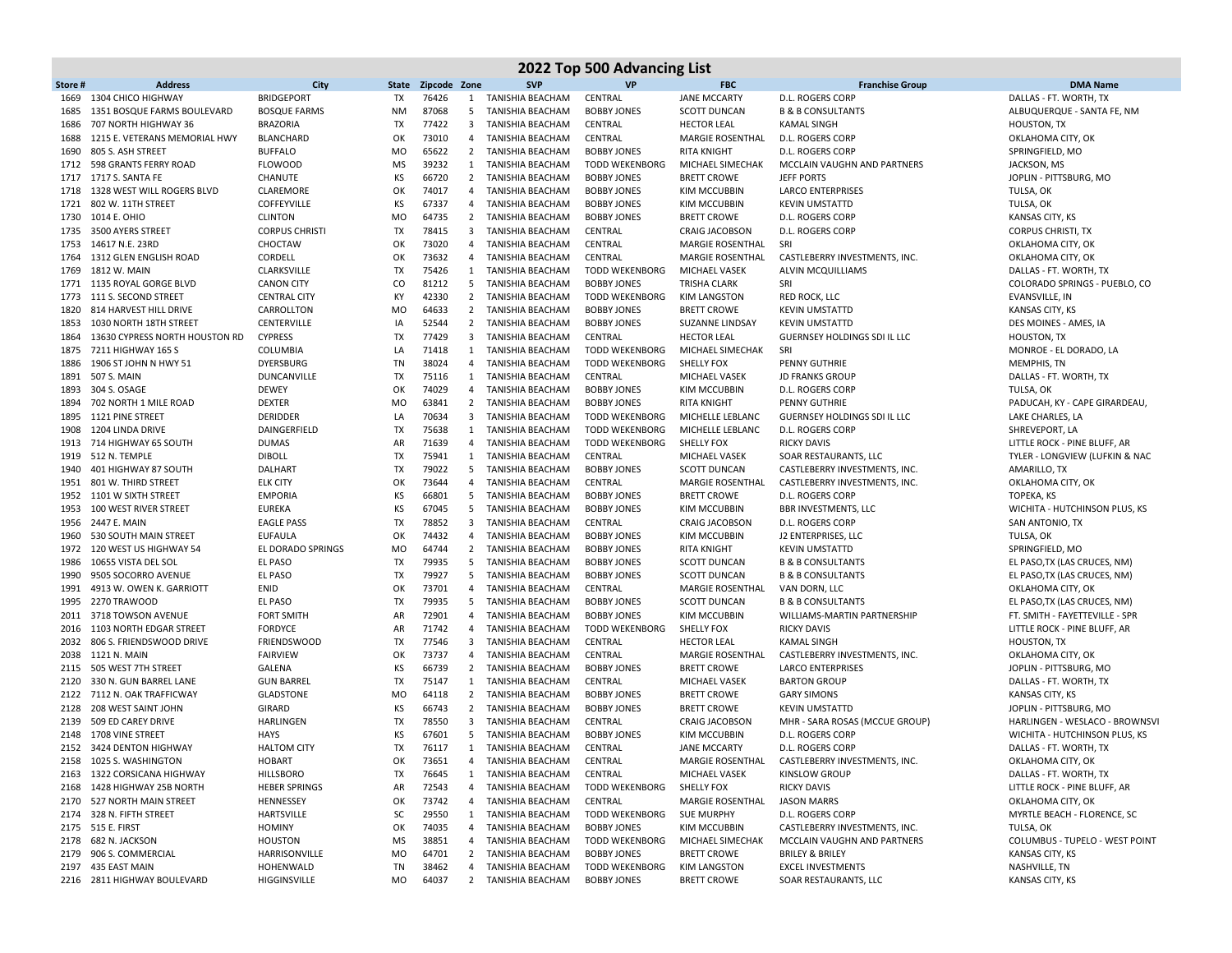|              |                                                       |                                   |                        |                |                         |                                        | 2022 Top 500 Advancing List              |                                          |                                                         |                                                  |
|--------------|-------------------------------------------------------|-----------------------------------|------------------------|----------------|-------------------------|----------------------------------------|------------------------------------------|------------------------------------------|---------------------------------------------------------|--------------------------------------------------|
| Store#       | <b>Address</b>                                        | City                              | State                  | Zipcode Zone   |                         | <b>SVP</b>                             | <b>VP</b>                                | <b>FBC</b>                               | <b>Franchise Group</b>                                  | <b>DMA Name</b>                                  |
| 2223         | 101 S. LEXINGTON                                      | <b>HOLDEN</b>                     | <b>MO</b>              | 64040          | $\mathbf{2}$            | TANISHIA BEACHAM                       | <b>BOBBY JONES</b>                       | <b>BRETT CROWE</b>                       | <b>BRILEY &amp; BRILEY</b>                              | KANSAS CITY, KS                                  |
| 2236         | 301 W. MADISON                                        | <b>IOLA</b>                       | KS                     | 66749          | $\overline{2}$          | TANISHIA BEACHAM                       | <b>BOBBY JONES</b>                       | <b>BRETT CROWE</b>                       | <b>JEFF PORTS</b>                                       | JOPLIN - PITTSBURG, MO                           |
| 2237         | 1600 E. WASHINGTON                                    | IDABEL                            | OK                     | 74745          | 1                       | TANISHIA BEACHAM                       | <b>TODD WEKENBORG</b>                    | MICHELLE LEBLANC                         | <b>ALVIN MCQUILLIAMS</b>                                | SHREVEPORT, LA                                   |
| 2245         | 1425 N. LOOP 12                                       | <b>IRVING</b>                     | TX                     | 75061          | 1                       | TANISHIA BEACHAM                       | CENTRAL                                  | <b>MICHAEL VASEK</b>                     | <b>ATTICUS FRANCHISE GROUP</b>                          | DALLAS - FT. WORTH, TX                           |
| 2250         | 321 WEST MAIN STREET                                  | <b>JENKS</b>                      | OK                     | 74037          | 4                       | TANISHIA BEACHAM                       | <b>BOBBY JONES</b>                       | <b>KIM MCCUBBIN</b>                      | SRI                                                     | TULSA, OK                                        |
|              | 2252 1518 ELTON ROAD                                  | <b>JENNINGS</b>                   | LA                     | 70546          | $\overline{\mathbf{3}}$ | <b>TANISHIA BEACHAM</b>                | <b>TODD WEKENBORG</b>                    | MICHELLE LEBLANC                         | GUERNSEY HOLDINGS SDI IL LLC                            | LAFAYETTE, LA                                    |
| 2256         | 4719 CLINTON BOULEVARD                                | <b>JACKSON</b>                    | <b>MS</b>              | 39209          | 1                       | TANISHIA BEACHAM                       | <b>TODD WEKENBORG</b>                    | MICHAEL SIMECHAK                         | MCCLAIN VAUGHN AND PARTNERS                             | JACKSON, MS                                      |
| 2257         | 827 S. WASHINGTON STREET                              | <b>JUNCTION CITY</b>              | КS                     | 66441          | 5                       | TANISHIA BEACHAM                       | <b>BOBBY JONES</b>                       | <b>BRETT CROWE</b>                       | <b>D.L. ROGERS CORP</b>                                 | TOPEKA, KS                                       |
| 2265         | 707 N. MAIN STREET                                    | <b>JACKSBORO</b>                  | TX                     | 76458          | 1                       | TANISHIA BEACHAM                       | CENTRAL                                  | <b>JANE MCCARTY</b>                      | D.L. ROGERS CORP                                        | DALLAS - FT. WORTH, TX                           |
| 2266         | 201 EAST BROADWAY BOULEVARD                           | JEFFERSON CITY                    | TN                     | 37760          | $\overline{2}$          | TANISHIA BEACHAM                       | <b>TODD WEKENBORG</b>                    | <b>KIM LANGSTON</b>                      | <b>BABZ INC</b>                                         | KNOXVILLE, TN                                    |
| 2268         | 3330 E. NETTLETON                                     | <b>JONESBORO</b>                  | AR                     | 72401          | 4                       | TANISHIA BEACHAM                       | <b>BOBBY JONES</b>                       | <b>RITA KNIGHT</b>                       | BENSON LAND COMPANY                                     | JONESBORO, AR                                    |
| 2274<br>2283 | 1030 E SEVENTH<br>24949 DEMOTT DRIVE                  | <b>JOPLIN</b><br><b>WEBB CITY</b> | <b>MO</b><br><b>MO</b> | 64801<br>64870 | $\overline{2}$          | 2 TANISHIA BEACHAM<br>TANISHIA BEACHAM | <b>BOBBY JONES</b><br><b>BOBBY JONES</b> | <b>BRETT CROWE</b><br><b>BRETT CROWE</b> | <b>D.L. ROGERS CORP</b><br><b>D.L. ROGERS CORP</b>      | JOPLIN - PITTSBURG, MO<br>JOPLIN - PITTSBURG, MO |
| 2290         | 3300-A W. MARKET STREET                               | JOHNSON CITY                      | TN                     | 37604          | $\overline{2}$          | TANISHIA BEACHAM                       | <b>TODD WEKENBORG</b>                    | <b>DEAN FROST</b>                        | SRI                                                     | TRI-CITIES, TN-VA: BRISTOL - K                   |
| 2293         | 217 HENDERSON BOULEVARD                               | KILGORE                           | TX                     | 75662          | 1                       | TANISHIA BEACHAM                       | CENTRAL                                  | MICHAEL VASEK                            | <b>D.L. ROGERS CORP</b>                                 | TYLER - LONGVIEW (LUFKIN & NAC                   |
| 2295         | 360 HIGHWAY 12 EAST                                   | <b>KOSCIUSKO</b>                  | MS                     | 39090          | 1                       | TANISHIA BEACHAM                       | <b>TODD WEKENBORG</b>                    | MICHAEL SIMECHAK                         | ROJ                                                     | JACKSON, MS                                      |
| 2301         | 401 WEST FIRST STREET                                 | <b>KAPLAN</b>                     | LA                     | 70548          | $\overline{\mathbf{3}}$ | TANISHIA BEACHAM                       | <b>TODD WEKENBORG</b>                    | MICHELLE LEBLANC                         | <b>GUERNSEY HOLDINGS SDI IL LLC</b>                     | LAFAYETTE, LA                                    |
|              | 2312 524 W. THIRD                                     | <b>KONAWA</b>                     | OK                     | 74849          | 4                       | TANISHIA BEACHAM                       | CENTRAL                                  | MARGIE ROSENTHAL                         | J2 ENTERPRISES, LLC                                     | OKLAHOMA CITY, OK                                |
|              | 2314 729 AVENUE G                                     | <b>KENTWOOD</b>                   | LA                     | 70444          | 3                       | TANISHIA BEACHAM                       | <b>TODD WEKENBORG</b>                    | MICHELLE LEBLANC                         | <b>GABE PRAY</b>                                        | NEW ORLEANS, LA                                  |
| 2318         | 510 PLATTE CLAY WAY                                   | <b>KEARNEY</b>                    | <b>MO</b>              | 64060          | $\overline{2}$          | TANISHIA BEACHAM                       | <b>BOBBY JONES</b>                       | <b>BRETT CROWE</b>                       | <b>GARY SIMONS</b>                                      | KANSAS CITY, KS                                  |
| 2320         | 1124 E. STONE DRIVE                                   | <b>KINGSPORT</b>                  | TN                     | 37660          | $\overline{2}$          | TANISHIA BEACHAM                       | <b>TODD WEKENBORG</b>                    | <b>DEAN FROST</b>                        | SRI                                                     | TRI-CITIES, TN-VA: BRISTOL - K                   |
|              | 2322 5105 N.E. VIVION ROAD                            | <b>KANSAS CITY</b>                | M <sub>O</sub>         | 64119          | $\overline{2}$          | TANISHIA BEACHAM                       | <b>BOBBY JONES</b>                       | <b>BRETT CROWE</b>                       | <b>GARY SIMONS</b>                                      | KANSAS CITY, KS                                  |
| 2323         | 1412 BURLINGTON                                       | <b>NORTH KANSAS CITY</b>          | <b>MO</b>              | 64116          | $\overline{2}$          | TANISHIA BEACHAM                       | <b>BOBBY JONES</b>                       | <b>BRETT CROWE</b>                       | <b>GARY SIMONS</b>                                      | KANSAS CITY, KS                                  |
| 2324         | 1849 FRY ROAD                                         | <b>KATY</b>                       | TX                     | 77449          | $\overline{3}$          | TANISHIA BEACHAM                       | CENTRAL                                  | <b>HECTOR LEAL</b>                       | GUERNSEY HOLDINGS SDI IL LLC                            | HOUSTON, TX                                      |
| 2330         | 1603 EL PASEO ROAD                                    | <b>LAS CRUCES</b>                 | <b>NM</b>              | 88001          | - 5                     | TANISHIA BEACHAM                       | <b>BOBBY JONES</b>                       | <b>SCOTT DUNCAN</b>                      | <b>B &amp; B CONSULTANTS</b>                            | EL PASO, TX (LAS CRUCES, NM)                     |
| 2331         | 850 DIXIE DRIVE                                       | <b>CLUTE</b>                      | TX                     | 77531          | 3                       | TANISHIA BEACHAM                       | CENTRAL                                  | <b>HECTOR LEAL</b>                       | <b>KAMAL SINGH</b>                                      | HOUSTON, TX                                      |
| 2335         | 401 N. FOURTH                                         | LA MESA                           | TX                     | 79331          | 5                       | TANISHIA BEACHAM                       | <b>BOBBY JONES</b>                       | <b>SCOTT DUNCAN</b>                      | RODNEY WARREN - STEVE GONZALEZ                          | LUBBOCK, TX                                      |
| 2343         | 1801 JUDSON ROAD                                      | LONGVIEW                          | <b>TX</b>              | 75605          | 1                       | TANISHIA BEACHAM                       | CENTRAL                                  | MICHAEL VASEK                            | <b>D.L. ROGERS CORP</b>                                 | TYLER - LONGVIEW (LUFKIN & NAC                   |
| 2355         | 114 W 14TH STREET                                     | LARNED                            | КS                     | 67550          | 5                       | TANISHIA BEACHAM                       | <b>BOBBY JONES</b>                       | KIM MCCUBBIN                             | <b>BBR INVESTMENTS, LLC</b>                             | WICHITA - HUTCHINSON PLUS, KS                    |
|              | 2360 717 W CENTRAL AVENUE                             | LA FOLLETTE                       | TN                     | 37766          | $\overline{2}$          | TANISHIA BEACHAM                       | <b>TODD WEKENBORG</b>                    | KIM LANGSTON                             | SRI                                                     | KNOXVILLE, TN                                    |
| 2382         | 137 N RON MCNAIR BOULEVARD                            | <b>LAKE CITY</b>                  | SC                     | 29560          | 1                       | TANISHIA BEACHAM                       | <b>TODD WEKENBORG</b>                    | <b>SUE MURPHY</b>                        | D.L. ROGERS CORP                                        | MYRTLE BEACH - FLORENCE, SC                      |
| 2393         | 501 N. SIXTH STREET                                   | LEESVILLE                         | LA                     | 71446          | $\overline{\mathbf{3}}$ | TANISHIA BEACHAM                       | <b>TODD WEKENBORG</b>                    | MICHELLE LEBLANC                         | GUERNSEY HOLDINGS SDI IL LLC                            | ALEXANDRIA, LA                                   |
| 2399         | HIGHWAY 13                                            | LEXINGTON                         | <b>MO</b>              | 64067          | $\overline{2}$          | TANISHIA BEACHAM                       | <b>BOBBY JONES</b>                       | <b>BRETT CROWE</b>                       | SOAR RESTAURANTS, LLC                                   | KANSAS CITY, KS                                  |
| 2406         | 3201 W. 6TH                                           | LAWRENCE                          | КS                     | 66049          | $\overline{2}$          | TANISHIA BEACHAM                       | <b>BOBBY JONES</b>                       | <b>BRETT CROWE</b>                       | D.L. ROGERS CORP                                        | KANSAS CITY, KS                                  |
| 2424         | 2412 2106 GILMER ROAD<br><b>616 WEST PINHOOK ROAD</b> | LONGVIEW<br>LAFAYETTE             | TX<br>LA               | 75604<br>70503 | 1<br>3                  | TANISHIA BEACHAM<br>TANISHIA BEACHAM   | CENTRAL<br><b>TODD WEKENBORG</b>         | <b>MICHAEL VASEK</b><br>MICHELLE LEBLANC | <b>D.L. ROGERS CORP</b><br>GUERNSEY HOLDINGS SDI IL LLC | TYLER - LONGVIEW (LUFKIN & NAC<br>LAFAYETTE, LA  |
|              | 2428 104 ANDERSON STREET                              | LA JUNTA                          | CO                     | 81050          | 5                       | TANISHIA BEACHAM                       | <b>BOBBY JONES</b>                       | <b>TRISHA CLARK</b>                      | SRI                                                     | COLORADO SPRINGS - PUEBLO, CO                    |
| 2444         | 1520 N. MAIN                                          | <b>MIAMI</b>                      | OK                     | 74354          | $\overline{2}$          | TANISHIA BEACHAM                       | <b>BOBBY JONES</b>                       | <b>BRETT CROWE</b>                       | <b>LARCO ENTERPRISES</b>                                | JOPLIN - PITTSBURG, MO                           |
| 2445         | 1715 EAST HUBBARD                                     | MINERAL WELLS                     | TX                     | 76067          | 1                       | TANISHIA BEACHAM                       | CENTRAL                                  | <b>JANE MCCARTY</b>                      | <b>D.L. ROGERS CORP</b>                                 | DALLAS - FT. WORTH, TX                           |
| 2462         | 1033 E VAN HOOK                                       | MILAN                             | TN                     | 38358          | 4                       | TANISHIA BEACHAM                       | <b>TODD WEKENBORG</b>                    | SHELLY FOX                               | PENNY GUTHRIE                                           | JACKSON, TN                                      |
| 2467         | 1021 N. MORLEY                                        | <b>MOBERLY</b>                    | <b>MO</b>              | 65270          | $\overline{2}$          | TANISHIA BEACHAM                       | <b>BOBBY JONES</b>                       | <b>RITA KNIGHT</b>                       | <b>D.L. ROGERS CORP</b>                                 | COLUMBIA - JEFFERSON CITY, MO                    |
| 2470         | 708 N. FIRST STREET                                   | <b>MADILL</b>                     | OK                     | 73446          | 4                       | TANISHIA BEACHAM                       | CENTRAL                                  | <b>MARGIE ROSENTHAL</b>                  | J2 ENTERPRISES, LLC                                     | SHERMAN, TX - ADA, OK                            |
| 2478         | 815 S. MAIN                                           | MADISONVILLE                      | KY                     | 42431          |                         | 2 TANISHIA BEACHAM                     | <b>TODD WEKENBORG</b>                    | <b>KIM LANGSTON</b>                      | RED ROCK, LLC                                           | EVANSVILLE, IN                                   |
| 2484         | 15755 HIGHLAND DRIVE                                  | <b>MC KENZIE</b>                  | TN                     | 38201          | 4                       | TANISHIA BEACHAM                       | <b>TODD WEKENBORG</b>                    | SHELLY FOX                               | PENNY GUTHRIE                                           | JACKSON, TN                                      |
| 2487         | 601 EAST MILAM STREET                                 | MEXIA                             | TX                     | 76667          | 3                       | TANISHIA BEACHAM                       | CENTRAL                                  | <b>JANE MCCARTY</b>                      | <b>D.L. ROGERS CORP</b>                                 | WACO - TEMPLE - BRYAN, TX                        |
| 2490         | 1153 SOUTH CUMBERLAND                                 | <b>MORRISTOWN</b>                 | TN                     | 37814          | $\overline{2}$          | TANISHIA BEACHAM                       | <b>TODD WEKENBORG</b>                    | KIM LANGSTON                             | SRI                                                     | KNOXVILLE, TN                                    |
|              | 2517 512 I-30 WEST                                    | <b>MOUNT VERNON</b>               | TX                     | 75457          | 1                       | TANISHIA BEACHAM                       | CENTRAL                                  | <b>MICHAEL VASEK</b>                     | D.L. ROGERS CORP                                        | TYLER - LONGVIEW (LUFKIN & NAC                   |
| 2528         | 100 W. TROWER                                         | MANNFORD                          | OK                     | 74044          | 4                       | TANISHIA BEACHAM                       | <b>BOBBY JONES</b>                       | KIM MCCUBBIN                             | WINTCO, INC.                                            | TULSA, OK                                        |
|              | 2530 229 F.E. SELLERS HIGHWAY                         | MONTICELLO                        | MS                     | 39654          | 1                       | TANISHIA BEACHAM                       | <b>TODD WEKENBORG</b>                    | MICHAEL SIMECHAK                         | MCCLAIN VAUGHN AND PARTNERS                             | JACKSON, MS                                      |
|              | 2542 970 WEST COLLEGE                                 | MARSHALL                          | <b>MO</b>              | 65340          |                         | 2 TANISHIA BEACHAM                     | <b>BOBBY JONES</b>                       | <b>BRETT CROWE</b>                       | <b>D.L. ROGERS CORP</b>                                 | KANSAS CITY, KS                                  |
|              | 2545 1330 WEST JEFFERSON STREET                       | MARSHFIELD                        | MO                     | 65706          | $\overline{2}$          | TANISHIA BEACHAM                       | <b>BOBBY JONES</b>                       | <b>RITA KNIGHT</b>                       | D.L. ROGERS CORP                                        | SPRINGFIELD, MO                                  |
|              | 2553 603 S.E. MAIN                                    | <b>MOUNTAIN VIEW</b>              | AR                     | 72560          |                         | 4 TANISHIA BEACHAM                     | TODD WEKENBORG                           | SHELLY FOX                               | D.L. ROGERS CORP                                        | LITTLE ROCK - PINE BLUFF, AR                     |
|              | 2556 401 EAST MAIN STREET                             | <b>MIDLOTHIAN</b>                 | TX                     | 76065          |                         | 1 TANISHIA BEACHAM                     | CENTRAL                                  | MICHAEL VASEK                            | <b>PATRICK LEAR</b>                                     | DALLAS - FT. WORTH, TX                           |
|              | 2562 1700 HIGHWAY 157 NORTH                           | MANSFIELD                         | TX                     | 76063          |                         | 1 TANISHIA BEACHAM                     | CENTRAL                                  | <b>JANE MCCARTY</b>                      | <b>HART SYSTEMS</b>                                     | DALLAS - FT. WORTH, TX                           |
|              | 2565 5440 MERRIAM DRIVE                               | MERRIAM                           | КS                     | 66203          |                         | 2 TANISHIA BEACHAM                     | <b>BOBBY JONES</b>                       | <b>BRETT CROWE</b>                       | <b>BRILEY &amp; BRILEY</b>                              | KANSAS CITY, KS                                  |
|              | 2581 1024 S.E. LOUIS BOULEVARD                        | MULVANE                           | КS                     | 67110          | 5                       | TANISHIA BEACHAM                       | <b>BOBBY JONES</b>                       | <b>KIM MCCUBBIN</b>                      | <b>KINSLOW GROUP</b>                                    | WICHITA - HUTCHINSON PLUS, KS                    |
|              | 2586 919 HIGHWAY 65 NORTH                             | MARSHALL                          | AR                     | 72650          |                         | 4 TANISHIA BEACHAM                     | <b>TODD WEKENBORG</b>                    | SHELLY FOX                               | GALADCO, INC.                                           | LITTLE ROCK - PINE BLUFF, AR                     |
|              | 2591 2117 EAST AUSTIN BOULEVARD                       | NEVADA                            | <b>MO</b>              | 64772          | $\overline{2}$          | TANISHIA BEACHAM                       | <b>BOBBY JONES</b>                       | <b>BRETT CROWE</b>                       | <b>MAX RICKERSON</b>                                    | JOPLIN - PITTSBURG, MO                           |
|              | 2594 710 SOUTH SEGUIN AVENUE                          | <b>NEW BRAUNFELS</b>              | TX                     | 78130          | 3                       | TANISHIA BEACHAM                       | CENTRAL                                  | <b>CRAIG JACOBSON</b>                    | MHR - AUSTIN SONICS                                     | SAN ANTONIO, TX                                  |
|              | 2621 20633 FM 1485 ROAD                               | <b>NEW CANEY</b>                  | TX                     | 77357          |                         | 3 TANISHIA BEACHAM                     | CENTRAL                                  | <b>HECTOR LEAL</b>                       | GUERNSEY HOLDINGS SDI IL LLC                            | <b>HOUSTON, TX</b>                               |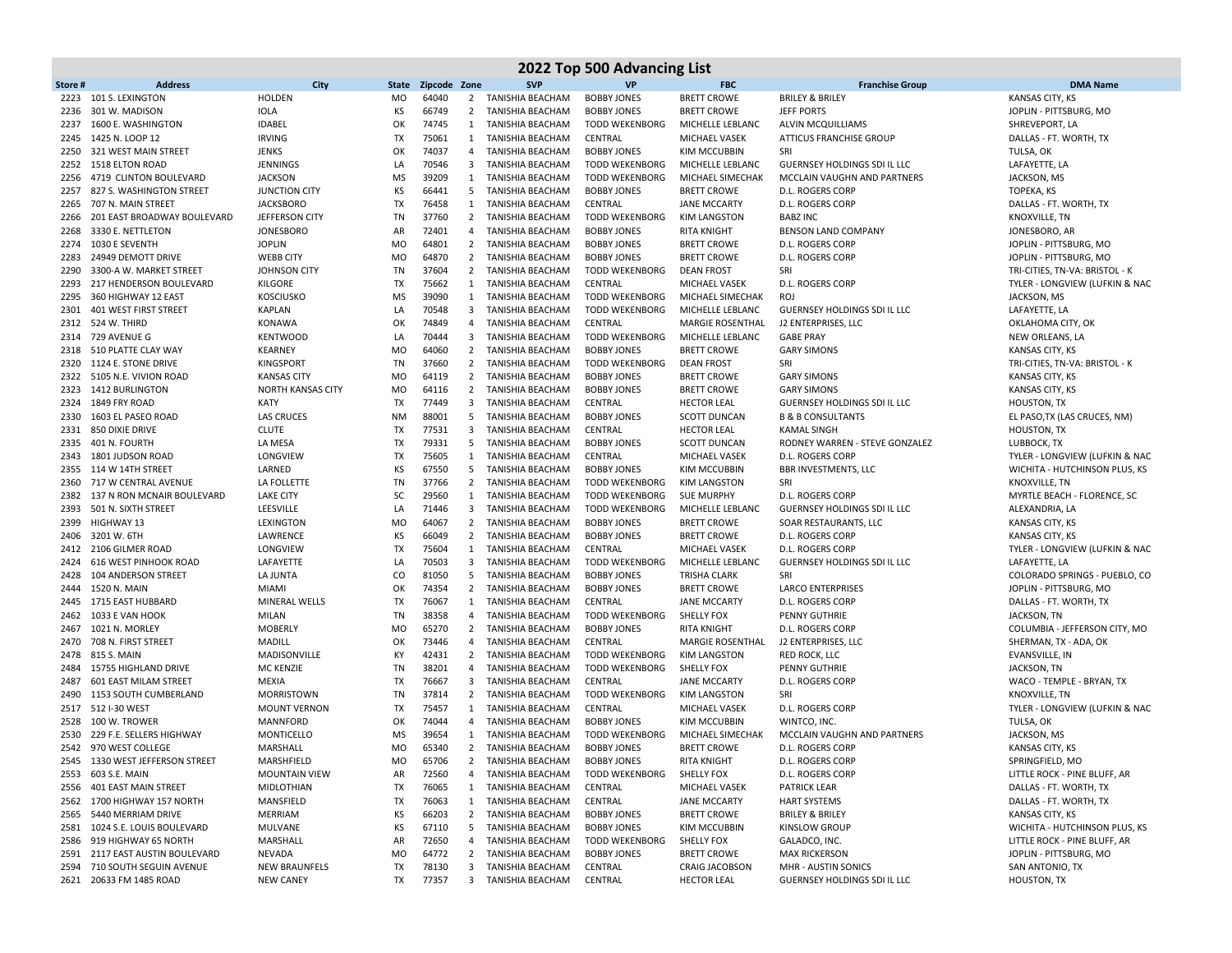|              | 2022 Top 500 Advancing List                  |                               |                 |                |                         |                                      |                               |                                            |                                             |                                              |  |  |  |
|--------------|----------------------------------------------|-------------------------------|-----------------|----------------|-------------------------|--------------------------------------|-------------------------------|--------------------------------------------|---------------------------------------------|----------------------------------------------|--|--|--|
| Store#       | <b>Address</b>                               | City                          | State           | Zipcode Zone   |                         | <b>SVP</b>                           | <b>VP</b>                     | <b>FBC</b>                                 | <b>Franchise Group</b>                      | <b>DMA Name</b>                              |  |  |  |
| 2647         | 635 HIGHWAY 165 S.                           | OAKDALE                       | LA              | 71463          | 3                       | TANISHIA BEACHAM                     | <b>TODD WEKENBORG</b>         | MICHELLE LEBLANC                           | <b>GUERNSEY HOLDINGS SDI IL LLC</b>         | LAKE CHARLES, LA                             |  |  |  |
| 2652         | 10075 W. 75TH STREET                         | <b>OVERLAND PARK</b>          | KS              | 66204          | $\overline{2}$          | TANISHIA BEACHAM                     | <b>BOBBY JONES</b>            | <b>BRETT CROWE</b>                         | <b>JASMINE PATEL</b>                        | <b>KANSAS CITY, KS</b>                       |  |  |  |
| 2697         | 2603 N. 14TH STREET                          | PONCA CITY                    | OK              | 74601          | $\overline{4}$          | TANISHIA BEACHAM                     | CENTRAL                       | MARGIE ROSENTHAL                           | <b>GARY HENDRIX</b>                         | OKLAHOMA CITY, OK                            |  |  |  |
| 2698         | 1344 E. FIRST                                | PRATT                         | KS              | 67124          | 5                       | TANISHIA BEACHAM                     | <b>BOBBY JONES</b>            | KIM MCCUBBIN                               | <b>KINSLOW GROUP</b>                        | WICHITA - HUTCHINSON PLUS, KS                |  |  |  |
| 2700         | 1404 N. HOBART                               | PAMPA                         | <b>TX</b>       | 79065          | 5                       | TANISHIA BEACHAM                     | <b>BOBBY JONES</b>            | <b>SCOTT DUNCAN</b>                        | <b>B &amp; B CONSULTANTS</b>                | AMARILLO, TX                                 |  |  |  |
| 2702         | 2307 N. BROADWAY                             | PITTSBURG                     | ΚS              | 66762          | 2                       | TANISHIA BEACHAM                     | <b>BOBBY JONES</b>            | <b>BRETT CROWE</b>                         | CENTRAL FOODS GROUP/VEMCO                   | JOPLIN - PITTSBURG, MO                       |  |  |  |
| 2705         | 718 S. MAIN STREET                           | <b>PERRYTON</b>               | <b>TX</b>       | 79070          | 5                       | TANISHIA BEACHAM                     | <b>BOBBY JONES</b>            | SCOTT DUNCAN                               | MHR - SARA ROSAS (MCCUE GROUP)              | AMARILLO, TX                                 |  |  |  |
| 2708         | 411 S. INTERSTATE 35                         | PORT LAVACA                   | <b>TX</b>       | 77979          | 3                       | TANISHIA BEACHAM                     | CENTRAL                       | <b>HECTOR LEAL</b>                         | VICTORIA PRIME INVESTMENTS, G.P.            | <b>HOUSTON, TX</b>                           |  |  |  |
| 2713         | 3107 RED BLUFF ROAD                          | PASADENA                      | TX              | 77503          | 3                       | TANISHIA BEACHAM                     | CENTRAL                       | <b>HECTOR LEAL</b>                         | VICTORIA PRIME INVESTMENTS, G.P.            | <b>HOUSTON, TX</b>                           |  |  |  |
| 2719         | 304 N. CHICAGO                               | <b>PORTALES</b>               | <b>NM</b>       | 88130          | 5                       | TANISHIA BEACHAM                     | <b>BOBBY JONES</b>            | <b>SCOTT DUNCAN</b>                        | <b>B &amp; B CONSULTANTS</b>                | AMARILLO, TX                                 |  |  |  |
| 2729         | 2412 MARKET AVENUE                           | PASCAGOULA                    | <b>MS</b>       | 39567          | $\overline{\mathbf{3}}$ | TANISHIA BEACHAM                     | <b>TODD WEKENBORG</b>         | MICHAEL SIMECHAK                           | <b>KINSLOW GROUP</b>                        | BILOXI - GULFPORT, MS                        |  |  |  |
| 2731         | 103 NORTH GREER BOULEVARD                    | PITTSBURG                     | TX              | 75686          | 1                       | <b>TANISHIA BEACHAM</b>              | CENTRAL                       | <b>MICHAEL VASEK</b>                       | D.L. ROGERS CORP                            | TYLER - LONGVIEW (LUFKIN & NAC               |  |  |  |
| 2733         | 12 SOUTH HEDGE LANE ROAD                     | PAOLA                         | ΚS              | 66071          | 2                       | TANISHIA BEACHAM                     | <b>BOBBY JONES</b>            | <b>BRETT CROWE</b>                         | <b>BRILEY &amp; BRILEY</b>                  | KANSAS CITY, KS                              |  |  |  |
| 2735         | 635 W OAKLAWN STREET                         | PLEASANTON                    | TX              | 78064          | $\overline{\mathbf{3}}$ | TANISHIA BEACHAM                     | CENTRAL                       | <b>CRAIG JACOBSON</b>                      | D.L. ROGERS CORP                            | SAN ANTONIO, TX                              |  |  |  |
| 2752         | 608 SOUTH 14TH STREET                        | PONCA CITY                    | OK              | 74601          | 4                       | TANISHIA BEACHAM                     | CENTRAL                       | <b>MARGIE ROSENTHAL</b>                    | <b>GARY HENDRIX</b>                         | OKLAHOMA CITY, OK                            |  |  |  |
| 2753         | 88 E. MAIN STREET                            | PARSONS                       | TN              | 38363          | 4                       | TANISHIA BEACHAM                     | <b>TODD WEKENBORG</b>         | <b>SHELLY FOX</b>                          | <b>JERRY STANFILL</b>                       | NASHVILLE, TN                                |  |  |  |
| 2762         | 310 EAST MAIN STREET                         | PIGGOTT                       | AR              | 72454          | 4                       | TANISHIA BEACHAM                     | <b>BOBBY JONES</b>            | <b>RITA KNIGHT</b>                         | <b>RICKY DAVIS</b>                          | JONESBORO, AR                                |  |  |  |
| 2768         | 1016 HIGHWAY 90                              | PATTERSON                     | LA              | 70392          | $\overline{\mathbf{3}}$ | TANISHIA BEACHAM                     | <b>TODD WEKENBORG</b>         | MICHELLE LEBLANC                           | GUERNSEY HOLDINGS SDI IL LLC                | <b>BATON ROUGE, LA</b>                       |  |  |  |
| 2784         | 1401 N. POCOLA BOULEVARD                     | POCOLA                        | OK              | 74902          | 4                       | TANISHIA BEACHAM                     | <b>BOBBY JONES</b>            | KIM MCCUBBIN                               | J2 ENTERPRISES, LLC                         | FT. SMITH - FAYETTEVILLE - SPR               |  |  |  |
| 2796         | 305 E. GOODE                                 | QUITMAN                       | <b>TX</b>       | 75783          | 1                       | <b>TANISHIA BEACHAM</b>              | CENTRAL                       | MICHAEL VASEK                              | BEM, LLC.                                   | TYLER - LONGVIEW (LUFKIN & NAC               |  |  |  |
| 2809         | 647 N. MAIN STREET                           | RUSSELLVILLE                  | KY              | 42276          | 4                       | TANISHIA BEACHAM                     | <b>TODD WEKENBORG</b>         | <b>KIM LANGSTON</b>                        | RED ROCK, LLC                               | NASHVILLE, TN                                |  |  |  |
| 2816         | 1007 HIGHWAY 49 S.                           | RICHLAND                      | <b>MS</b>       | 39218          | 1                       | <b>TANISHIA BEACHAM</b>              | <b>TODD WEKENBORG</b>         | MICHAEL SIMECHAK                           | MCCLAIN VAUGHN AND PARTNERS                 | JACKSON, MS                                  |  |  |  |
|              | 2821 327 CLAYTON ROAD                        | <b>RATON</b>                  | <b>NM</b>       | 87740          | 5                       | TANISHIA BEACHAM                     | <b>BOBBY JONES</b>            | <b>SCOTT DUNCAN</b>                        | <b>B &amp; B CONSULTANTS</b>                | ALBUQUERQUE - SANTA FE, NM                   |  |  |  |
| 2825         | 400 EAST MAIN                                | <b>RICHMOND</b>               | MO              | 64085          | $\overline{2}$          | TANISHIA BEACHAM                     | <b>BOBBY JONES</b>            | <b>BRETT CROWE</b>                         | <b>GARY SIMONS</b>                          | KANSAS CITY, KS                              |  |  |  |
| 2832         | 1203 HIGHWAY 35 NORTH                        | <b>ROCKPORT</b>               | TX              | 78382          | 3                       | TANISHIA BEACHAM                     | CENTRAL                       | <b>CRAIG JACOBSON</b>                      | D.L. ROGERS CORP                            | <b>CORPUS CHRISTI, TX</b>                    |  |  |  |
| 2834         | 1718 SOUTH MAIN STREET                       | <b>ROSWELL</b>                | <b>NM</b>       | 88201          | 5                       | <b>TANISHIA BEACHAM</b>              | <b>BOBBY JONES</b>            | <b>SCOTT DUNCAN</b>                        | <b>B &amp; B CONSULTANTS</b>                | ALBUQUERQUE - SANTA FE, NM                   |  |  |  |
| 2849         | 1820 TEXOMA PARKWAY                          | SHERMAN                       | <b>TX</b>       | 75090          | 1                       | TANISHIA BEACHAM                     | CENTRAL                       | <b>MARGIE ROSENTHAL</b>                    | <b>D.L. ROGERS CORP</b>                     | SHERMAN, TX - ADA, OK                        |  |  |  |
|              | 2852 4100 COLLEGE                            | SNYDER                        | TX              | 79549          | 5                       | TANISHIA BEACHAM                     | <b>BOBBY JONES</b>            | <b>SCOTT DUNCAN</b>                        | WINTERS/JIROUS                              | ABILENE - SWEETWATER, TX                     |  |  |  |
| 2856         | 2005 EAST RACE AVENUE                        | SEARCY                        | AR              | 72143          | 4                       | <b>TANISHIA BEACHAM</b>              | <b>TODD WEKENBORG</b>         | SHELLY FOX                                 | GREG ROWDEN/DAVID HULL/ RICKY DAVIS         | LITTLE ROCK - PINE BLUFF, AR                 |  |  |  |
|              | 2858 310 S. SANTA FE AVENUE                  | SALINA                        | KS              | 67401          | 5                       | TANISHIA BEACHAM                     | <b>BOBBY JONES</b>            | KIM MCCUBBIN                               | D.L. ROGERS CORP                            | WICHITA - HUTCHINSON PLUS, KS                |  |  |  |
| 2863         | 1322 W. BROADWAY                             | <b>SULPHUR</b>                | OK              | 73086          | $\overline{4}$          | <b>TANISHIA BEACHAM</b>              | CENTRAL                       | MARGIE ROSENTHAL                           | J2 ENTERPRISES, LLC                         | OKLAHOMA CITY, OK                            |  |  |  |
| 2868         | 2861 CERRILLOS ROAD                          | <b>SANTA FE</b>               | <b>NM</b>       | 87501          | -5                      | TANISHIA BEACHAM                     | <b>BOBBY JONES</b>            | <b>SCOTT DUNCAN</b>                        | <b>B &amp; B CONSULTANTS</b>                | ALBUQUERQUE - SANTA FE, NM                   |  |  |  |
| 2876         | 603 N. EIGHTH AVENUE                         | <b>STROUD</b>                 | OK              | 74079          | 4                       | TANISHIA BEACHAM                     | CENTRAL                       | MARGIE ROSENTHAL                           | KINSLOW GROUP                               | OKLAHOMA CITY, OK                            |  |  |  |
| 2895         | 1900 WEST DIVISION STREET                    | <b>SLATON</b>                 | TX              | 79364          | 5                       | TANISHIA BEACHAM                     | <b>BOBBY JONES</b>            | <b>SCOTT DUNCAN</b>                        | RODNEY WARREN - STEVE GONZALEZ              | LUBBOCK, TX                                  |  |  |  |
| 2913         | 1996 E. NAPOLEON STREET                      | <b>SULPHUR</b>                | LA              | 70663          | $\overline{\mathbf{3}}$ | TANISHIA BEACHAM                     | <b>TODD WEKENBORG</b>         | MICHELLE LEBLANC                           | <b>ATTICUS FRANCHISE GROUP</b>              | LAKE CHARLES, LA                             |  |  |  |
| 2937         | 202 HALL ROAD                                | SEAGOVILLE                    | <b>TX</b>       | 75159          | 1                       | TANISHIA BEACHAM                     | CENTRAL                       | <b>JANE MCCARTY</b>                        | D.L. ROGERS CORP                            | DALLAS - FT. WORTH, TX                       |  |  |  |
| 2938         | 4202 FM 1764 ROAD                            | <b>SANTA FE</b>               | TX              | 77517          | 3                       | TANISHIA BEACHAM                     | CENTRAL                       | <b>HECTOR LEAL</b>                         | <b>KAMAL SINGH</b>                          | <b>HOUSTON, TX</b>                           |  |  |  |
| 2948         | 1721 SAINT MICHAELS DRIVE                    | <b>SANTA FE</b>               | <b>NM</b>       | 87505          | -5                      | TANISHIA BEACHAM                     | <b>BOBBY JONES</b>            | <b>SCOTT DUNCAN</b>                        | <b>B &amp; B CONSULTANTS</b>                | ALBUQUERQUE - SANTA FE, NM                   |  |  |  |
| 2964         | 300 W. BROADWAY                              | SEDALIA                       | MO              | 65302          | $\overline{2}$          | <b>TANISHIA BEACHAM</b>              | <b>BOBBY JONES</b>            | <b>BRETT CROWE</b>                         | D.L. ROGERS CORP                            | KANSAS CITY, KS                              |  |  |  |
| 3017         | 1905 E. NINTH                                | <b>TRENTON</b>                | <b>MO</b>       | 64683<br>66605 | 2                       | TANISHIA BEACHAM                     | <b>BOBBY JONES</b>            | <b>BRETT CROWE</b>                         | <b>ROBERT BALL</b>                          | KANSAS CITY, KS                              |  |  |  |
| 3029         | 3520 S.E. 29TH STREET                        | <b>TOPEKA</b>                 | ΚS<br><b>TX</b> |                | 5                       | TANISHIA BEACHAM                     | <b>BOBBY JONES</b>            | <b>BRETT CROWE</b>                         | D.L. ROGERS CORP                            | <b>TOPEKA, KS</b>                            |  |  |  |
| 3039         | 5611 S. BROADWAY<br>1221 S.W. GAGE BOULEVARD | <b>TYLER</b><br><b>TOPEKA</b> | KS              | 75703<br>66601 | 1<br>$5\overline{)}$    | TANISHIA BEACHAM<br>TANISHIA BEACHAM | CENTRAL<br><b>BOBBY JONES</b> | <b>MICHAEL VASEK</b><br><b>BRETT CROWE</b> | <b>D.L. ROGERS CORP</b>                     | TYLER - LONGVIEW (LUFKIN & NAC<br>TOPEKA, KS |  |  |  |
| 3040<br>3048 | 3710 TROUP HWY.                              | <b>TYLER</b>                  | TX              | 75703          | 1                       | TANISHIA BEACHAM                     | CENTRAL                       | MICHAEL VASEK                              | <b>D.L. ROGERS CORP</b><br>D.L. ROGERS CORP | TYLER - LONGVIEW (LUFKIN & NAC               |  |  |  |
| 3059         | 416 REELFOOT AVENUE                          | <b>UNION CITY</b>             | TN              | 38261          | $\overline{2}$          | TANISHIA BEACHAM                     | <b>BOBBY JONES</b>            | RITA KNIGHT                                | <b>PENNY GUTHRIE</b>                        | PADUCAH, KY - CAPE GIRARDEAU,                |  |  |  |
| 3070         | 3004 N. NAVARRO                              | <b>VICTORIA</b>               | <b>TX</b>       | 77901          | $\overline{\mathbf{3}}$ | TANISHIA BEACHAM                     | CENTRAL                       | <b>HECTOR LEAL</b>                         | VICTORIA PRIME INVESTMENTS, G.P.            | <b>VICTORIA, TX</b>                          |  |  |  |
|              | 3084 110 S. WEST STREET                      | <b>WICHITA</b>                | ΚS              | 67213          | 5                       | TANISHIA BEACHAM                     | <b>BOBBY JONES</b>            | KIM MCCUBBIN                               | <b>KINSLOW GROUP</b>                        | WICHITA - HUTCHINSON PLUS, KS                |  |  |  |
| 3092         | 849 NORTH SEBASTIAN STREET                   | <b>WEST HELENA</b>            | AR              | 72390          | 4                       | <b>TANISHIA BEACHAM</b>              | <b>TODD WEKENBORG</b>         | <b>SHELLY FOX</b>                          | <b>RICKY DAVIS</b>                          | MEMPHIS, TN                                  |  |  |  |
| 3094         | 1310 SOUTH MADISON                           | <b>WEBB CITY</b>              | MO              | 64870          | $\overline{2}$          | TANISHIA BEACHAM                     | <b>BOBBY JONES</b>            | <b>BRETT CROWE</b>                         | D.L. ROGERS CORP                            | JOPLIN - PITTSBURG, MO                       |  |  |  |
|              | 3097 1710 GIBSON                             | <b>WEST PLAINS</b>            | <b>MO</b>       | 65775          | $\overline{2}$          | TANISHIA BEACHAM                     | <b>BOBBY JONES</b>            | <b>RITA KNIGHT</b>                         | <b>PENNY GUTHRIE</b>                        | SPRINGFIELD, MO                              |  |  |  |
|              | 3113 8612 W. MAPLE                           | <b>WICHITA</b>                | ΚS              | 67209          | 5                       | TANISHIA BEACHAM                     | <b>BOBBY JONES</b>            | KIM MCCUBBIN                               | <b>KINSLOW GROUP</b>                        | WICHITA - HUTCHINSON PLUS, KS                |  |  |  |
|              | 3128 815 S. MAIN                             | WINNSBORO                     | TX              | 75494          | 1                       | TANISHIA BEACHAM                     | CENTRAL                       | MICHAEL VASEK                              | ALVIN MCQUILLIAMS                           | TYLER - LONGVIEW (LUFKIN & NAC               |  |  |  |
|              | 3129 433 STATE HIGHWAY 110 N.                | WHITEHOUSE                    | TX              | 75791          | 1                       | TANISHIA BEACHAM                     | CENTRAL                       | MICHAEL VASEK                              | ALVIN MCQUILLIAMS                           | TYLER - LONGVIEW (LUFKIN & NAC               |  |  |  |
|              | 3132 31122 FM 2920                           | WALLER                        | TX              | 77484          | 3                       | TANISHIA BEACHAM                     | CENTRAL                       | <b>HECTOR LEAL</b>                         | D.L. ROGERS CORP                            | <b>HOUSTON, TX</b>                           |  |  |  |
|              | 3134 3796 MORGAN COUNTY HIGHWAY              | WARTBURG                      | TN              | 37887          | $\overline{2}$          | TANISHIA BEACHAM                     | <b>TODD WEKENBORG</b>         | <b>KIM LANGSTON</b>                        | SRI                                         | KNOXVILLE, TN                                |  |  |  |
|              | 3189 1502 E. OWEN K. GARRIOTT                | ENID                          | OK              | 73701          | 4                       | <b>TANISHIA BEACHAM</b>              | CENTRAL                       | MARGIE ROSENTHAL                           | VAN DORN, LLC                               | OKLAHOMA CITY, OK                            |  |  |  |
|              | 3222 2000 N. PRINCE STREET                   | <b>CLOVIS</b>                 | NM              | 88101          | 5                       | TANISHIA BEACHAM                     | <b>BOBBY JONES</b>            | <b>SCOTT DUNCAN</b>                        | <b>B &amp; B CONSULTANTS</b>                | AMARILLO, TX                                 |  |  |  |
|              | 3224 501 EAST US HIGHWAY 54                  | CAMDENTON                     | MO              | 65020          | $\overline{2}$          | TANISHIA BEACHAM                     | <b>BOBBY JONES</b>            | RITA KNIGHT                                | D.L. ROGERS CORP                            | SPRINGFIELD, MO                              |  |  |  |
|              | 3236 790-B EAST MAIN STREET                  | WYTHEVILLE                    | VA              | 24382          | $\overline{2}$          | TANISHIA BEACHAM                     | <b>TODD WEKENBORG</b>         | <b>DEAN FROST</b>                          | SRI                                         | ROANOKE - LYNCHBURG, VA                      |  |  |  |
|              | 3237 1801 CROSSOVER ROAD                     | FAYETTEVILLE                  | AR              | 72703          |                         | 4 TANISHIA BEACHAM                   | <b>BOBBY JONES</b>            | KIM MCCUBBIN                               | <b>KENNY SMITH</b>                          | FT. SMITH - FAYETTEVILLE - SPR               |  |  |  |
|              |                                              |                               |                 |                |                         |                                      |                               |                                            |                                             |                                              |  |  |  |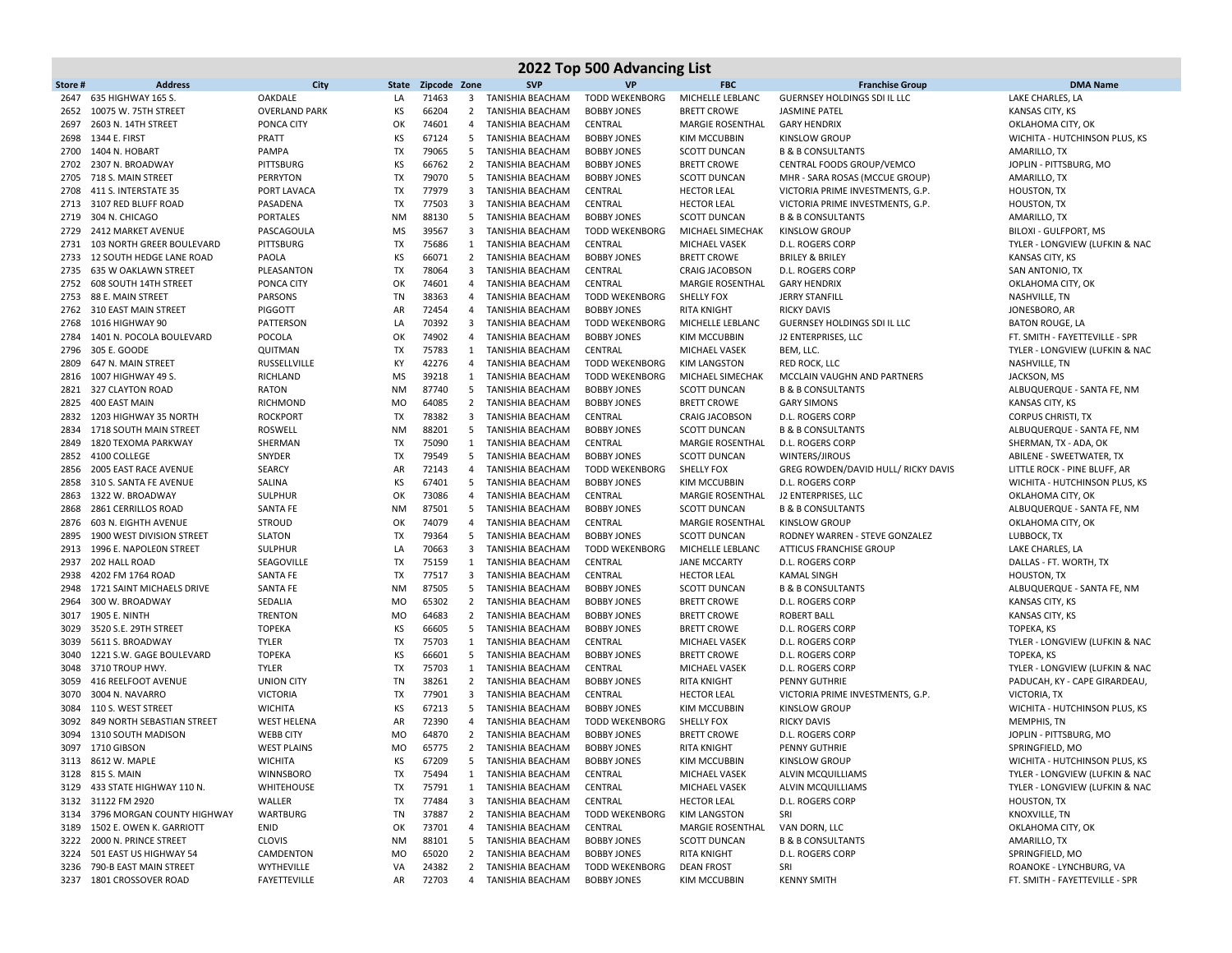|              | 2022 Top 500 Advancing List              |                                        |                 |                |                         |                                             |                               |                                                 |                                                     |                                                          |  |  |
|--------------|------------------------------------------|----------------------------------------|-----------------|----------------|-------------------------|---------------------------------------------|-------------------------------|-------------------------------------------------|-----------------------------------------------------|----------------------------------------------------------|--|--|
| Store#       | <b>Address</b>                           | City                                   | State           | Zipcode Zone   |                         | <b>SVP</b>                                  | <b>VP</b>                     | <b>FBC</b>                                      | <b>Franchise Group</b>                              | <b>DMA Name</b>                                          |  |  |
| 3253         | 381 N HWY 67                             | <b>CEDAR HILL</b>                      | TX              | 75104          | 1                       | TANISHIA BEACHAM                            | CENTRAL                       | <b>JANE MCCARTY</b>                             | <b>D.L. ROGERS CORP</b>                             | DALLAS - FT. WORTH, TX                                   |  |  |
| 3256         | 1865 N ZARAGOSA ROAD                     | <b>EL PASO</b>                         | TX              | 79936          | 5                       | <b>TANISHIA BEACHAM</b>                     | <b>BOBBY JONES</b>            | <b>SCOTT DUNCAN</b>                             | <b>B &amp; B CONSULTANTS</b>                        | EL PASO, TX (LAS CRUCES, NM)                             |  |  |
| 3260         | 1530 S. MASON ROAD                       | <b>KATY</b>                            | TX              | 77450          | 3                       | <b>TANISHIA BEACHAM</b>                     | CENTRAL                       | <b>HECTOR LEAL</b>                              | <b>GARZA MANAGEMENT</b>                             | HOUSTON, TX                                              |  |  |
| 3265         | US HIGHWAY 60 WEST                       | MARIONVILLE                            | MO              | 65705          | $\overline{2}$          | TANISHIA BEACHAM                            | <b>BOBBY JONES</b>            | RITA KNIGHT                                     | <b>KEVIN UMSTATTD</b>                               | SPRINGFIELD, MO                                          |  |  |
| 3267         | 3410 KNICKERBOCKER ROAD                  | <b>SAN ANGELO</b>                      | <b>TX</b>       | 76904          | $5\overline{)}$         | TANISHIA BEACHAM                            | <b>BOBBY JONES</b>            | <b>SCOTT DUNCAN</b>                             | MHR - DAVID BRYANT (WEST TEXAS)                     | SAN ANGELO, TX                                           |  |  |
| 3269         | 8689 W 21ST ST                           | <b>WICHITA</b>                         | ΚS              | 67205          | -5                      | TANISHIA BEACHAM                            | <b>BOBBY JONES</b>            | <b>KIM MCCUBBIN</b>                             | <b>KINSLOW GROUP</b>                                | WICHITA - HUTCHINSON PLUS, KS                            |  |  |
| 3280         | 3325 FM 120 WEST                         | <b>DENISON</b>                         | <b>TX</b>       | 75020          | 1                       | TANISHIA BEACHAM                            | CENTRAL                       | MARGIE ROSENTHAL                                | D.L. ROGERS CORP                                    | SHERMAN, TX - ADA, OK                                    |  |  |
| 3292         | <b>1122 N GULF</b>                       | HOLDENVILLE                            | OK              | 74848          | 4                       | <b>TANISHIA BEACHAM</b>                     | CENTRAL                       | <b>MARGIE ROSENTHAL</b>                         | J2 ENTERPRISES, LLC                                 | OKLAHOMA CITY, OK                                        |  |  |
| 3311         | 3505 MONROE HWY                          | PINEVILLE                              | LA              | 71360          | 3                       | <b>TANISHIA BEACHAM</b>                     | <b>TODD WEKENBORG</b>         | MICHELLE LEBLANC                                | GUERNSEY HOLDINGS SDI IL LLC                        | ALEXANDRIA, LA                                           |  |  |
| 3322         | 8707 N. NAVARRO                          | <b>VICTORIA</b>                        | TX              | 77904          | 3                       | TANISHIA BEACHAM                            | CENTRAL                       | <b>HECTOR LEAL</b>                              | VICTORIA PRIME INVESTMENTS, G.P.                    | <b>VICTORIA, TX</b>                                      |  |  |
| 3325         | 4509 NELSON RD                           | <b>LAKE CHARLES</b>                    | LA              | 70601          | 3                       | TANISHIA BEACHAM                            | <b>TODD WEKENBORG</b>         | MICHELLE LEBLANC                                | <b>ATTICUS FRANCHISE GROUP</b>                      | LAKE CHARLES, LA                                         |  |  |
| 3327         | 2403 WEST ANDREW JOHNSON HWY             | MORRISTOWN                             | TN              | 37814          | $\overline{2}$          | TANISHIA BEACHAM                            | <b>TODD WEKENBORG</b>         | <b>KIM LANGSTON</b>                             | SRI                                                 | KNOXVILLE, TN                                            |  |  |
| 3345         | 2615 MARKET PL                           | SALINA                                 | ΚS              | 67401          | 5                       | <b>TANISHIA BEACHAM</b>                     | <b>BOBBY JONES</b>            | <b>KIM MCCUBBIN</b>                             | <b>D.L. ROGERS CORP</b>                             | WICHITA - HUTCHINSON PLUS, KS                            |  |  |
| 3366         | 8010 S UNIVERSITY                        | <b>LUBBOCK</b>                         | TX              | 79423          | 5                       | TANISHIA BEACHAM                            | <b>BOBBY JONES</b>            | <b>SCOTT DUNCAN</b>                             | RODNEY WARREN - STEVE GONZALEZ                      | LUBBOCK, TX                                              |  |  |
| 3372         | 2116 N LOCUST AVENUE                     | LAWRENCEBURG                           | TN              | 38464          | 4                       | <b>TANISHIA BEACHAM</b>                     | <b>TODD WEKENBORG</b>         | <b>KIM LANGSTON</b>                             | COOPER\RAYNOR\YOUNG                                 | NASHVILLE, TN                                            |  |  |
| 3379         | 9827 W. MAIN                             | <b>LA PORTE</b>                        | TX              | 77571          | 3                       | <b>TANISHIA BEACHAM</b>                     | CENTRAL                       | <b>HECTOR LEAL</b>                              | <b>KAMAL SINGH</b>                                  | <b>HOUSTON, TX</b>                                       |  |  |
| 3403         | 215 S BROADWAY                           | <b>POST</b>                            | TX              | 79356          | 5                       | TANISHIA BEACHAM                            | <b>BOBBY JONES</b>            | <b>SCOTT DUNCAN</b>                             | WINTERS/JIROUS - DCW                                | LUBBOCK, TX                                              |  |  |
| 3415         | 1021 WEST FRANK                          | <b>GRAND SALINE</b>                    | <b>TX</b>       | 75140          | 1                       | TANISHIA BEACHAM                            | CENTRAL                       | <b>MICHAEL VASEK</b>                            | BEM, LLC.                                           | DALLAS - FT. WORTH, TX                                   |  |  |
| 3423         | 501 FOURTH STREET                        | <b>JONESVILLE</b>                      | LA              | 71343          |                         | 1 TANISHIA BEACHAM                          | <b>TODD WEKENBORG</b>         | MICHAEL SIMECHAK                                | SRI                                                 | MONROE - EL DORADO, LA                                   |  |  |
| 3424         | 205 MCMEANS AVENUE                       | <b>BAY MINETTE</b>                     | AL              | 36507          | 3                       | <b>TANISHIA BEACHAM</b>                     | <b>TODD WEKENBORG</b>         | <b>CHRIS ERWIN</b>                              | QUALITY DRIVE-IN I, LLC.                            | MOBILE, AL - PENSACOLA (FT. WA                           |  |  |
| 3441         | 11921 EAST NW HIGHWAY                    | <b>DALLAS</b>                          | TX              | 75218          | 1                       | <b>TANISHIA BEACHAM</b>                     | CENTRAL                       | <b>JANE MCCARTY</b>                             | SRI                                                 | DALLAS - FT. WORTH, TX                                   |  |  |
| 3453         | 1505 MURFREESBORO ROAD                   | <b>FRANKLIN</b>                        | TN              | 37068          | $\overline{4}$          | <b>TANISHIA BEACHAM</b>                     | <b>TODD WEKENBORG</b>         | <b>KIM LANGSTON</b>                             | <b>EXCEL INVESTMENTS</b>                            | NASHVILLE, TN                                            |  |  |
| 3464         | 402 E. OMEGA                             | HENRIETTA                              | <b>TX</b>       | 76365          | - 5                     | <b>TANISHIA BEACHAM</b>                     | CENTRAL                       | <b>MARGIE ROSENTHAL</b>                         | BEM, LLC.                                           | WICHITA FALLS, TX & LAWTON, OK                           |  |  |
| 3489         | 236 N KENTUCKY ST                        | <b>KINGSTON</b>                        | TN              | 37763          | $\overline{2}$          | <b>TANISHIA BEACHAM</b>                     | <b>TODD WEKENBORG</b>         | <b>KIM LANGSTON</b>                             | SRI                                                 | KNOXVILLE, TN                                            |  |  |
| 3498         | 1901 E LANGSFORD ROAD                    | <b>LEES SUMMIT</b>                     | <b>MO</b>       | 64063          | 2                       | TANISHIA BEACHAM                            | <b>BOBBY JONES</b>            | <b>BRETT CROWE</b>                              | <b>GARY SIMONS</b>                                  | KANSAS CITY, KS                                          |  |  |
| 3514         | <b>275 SOUTH LIBERTY STREET</b>          | WAYNESBORO                             | GA              | 30830          | 1                       | TANISHIA BEACHAM                            | <b>TODD WEKENBORG</b>         | <b>JIM JOHNSON</b>                              | MHR - MARK IRVIN (AUGUSTA)                          | AUGUSTA, GA                                              |  |  |
| 3515         | 955 HIGHWAY 90 EAST                      | CASTROVILLE                            | <b>TX</b>       | 78009          | 3                       | <b>TANISHIA BEACHAM</b>                     | CENTRAL                       | <b>CRAIG JACOBSON</b>                           | D.L. ROGERS CORP                                    | SAN ANTONIO, TX                                          |  |  |
| 3527         | 180 CAMPBELLSVILLE BY-PASS               | CAMPBELLSVILLE                         | KY              | 42718          | $\overline{2}$          | TANISHIA BEACHAM                            | <b>BOBBY JONES</b>            | <b>CAROL MIROSLAW</b>                           | SOAR RESTAURANTS, LLC                               | LOUISVILLE, KY                                           |  |  |
| 3530         | 1705 S BROAD AVE                         | LANETT                                 | AL              | 36863          | 1                       | <b>TANISHIA BEACHAM</b>                     | <b>TODD WEKENBORG</b>         | <b>CHRIS ERWIN</b>                              | SRI                                                 | COLUMBUS, GA                                             |  |  |
| 3548         | 1911 N JACKSON STREET                    | TULLAHOMA                              | TN              | 37388          | 4                       | <b>TANISHIA BEACHAM</b>                     | <b>TODD WEKENBORG</b>         | <b>KIM LANGSTON</b>                             | COOPER\RAYNOR\YOUNG                                 | NASHVILLE, TN                                            |  |  |
| 3551         | 4927 E 91ST STREET                       | <b>TULSA</b>                           | OK              | 74137          | $\overline{4}$          | TANISHIA BEACHAM                            | <b>BOBBY JONES</b>            | <b>KIM MCCUBBIN</b>                             | SRI                                                 | TULSA, OK                                                |  |  |
| 3557         | 907 WEST SOUTH COMMERCE                  | <b>WILLS POINT</b>                     | TX              | 75169          | 1                       | TANISHIA BEACHAM                            | CENTRAL                       | <b>JANE MCCARTY</b>                             | SRI                                                 | DALLAS - FT. WORTH, TX                                   |  |  |
| 3573         | 5810 LAKE AVE                            | SAINT JOSEPH                           | <b>MO</b>       | 64504          | $\overline{2}$          | TANISHIA BEACHAM                            | <b>BOBBY JONES</b>            | <b>BRETT CROWE</b>                              | <b>D.L. ROGERS CORP</b>                             | ST. JOSEPH, MO                                           |  |  |
| 3574         | 2650 HELTON DR                           | <b>FLORENCE</b>                        | AL              | 35630          | $\overline{4}$          | <b>TANISHIA BEACHAM</b>                     | <b>TODD WEKENBORG</b>         | <b>CHRIS ERWIN</b>                              | SRI                                                 | HUNTSVILLE - DECATUR (FLORENCE                           |  |  |
|              | 3576 2191 HIGHWAY 41 S                   | GREENBRIER                             | TN              | 37073          | 4                       | <b>TANISHIA BEACHAM</b>                     | <b>TODD WEKENBORG</b>         | <b>KIM LANGSTON</b>                             | SRI                                                 | NASHVILLE, TN                                            |  |  |
| 3594         | 1119 CARTER STREET                       | <b>VIDALIA</b>                         | LA              | 71373          | 1                       | TANISHIA BEACHAM                            | <b>TODD WEKENBORG</b>         | MICHAEL SIMECHAK                                | SRI                                                 | MONROE - EL DORADO, LA                                   |  |  |
|              | 3672 12130 INWOOD RD                     | <b>DALLAS</b>                          | TX              | 75244          | 1                       | TANISHIA BEACHAM                            | CENTRAL                       | <b>JANE MCCARTY</b>                             | SRI                                                 | DALLAS - FT. WORTH, TX                                   |  |  |
| 3683         | 740 BIENVILLE BLVD                       | <b>OCEAN SPRINGS</b>                   | <b>MS</b>       | 39564          | $\overline{\mathbf{3}}$ | TANISHIA BEACHAM                            | <b>TODD WEKENBORG</b>         | MICHAEL SIMECHAK                                | MCCLAIN VAUGHN AND PARTNERS                         | BILOXI - GULFPORT, MS                                    |  |  |
| 3700         | 877 OLD AIRPORT ROAD                     | <b>BRISTOL</b>                         | VA              | 24201          | $\overline{2}$          | <b>TANISHIA BEACHAM</b>                     | <b>TODD WEKENBORG</b>         | <b>DEAN FROST</b>                               | SRI                                                 | TRI-CITIES, TN-VA: BRISTOL - K                           |  |  |
| 3715         | 1001 MAIN STREET                         | <b>ATCHISON</b>                        | KS              | 66002          | $\overline{2}$          | <b>TANISHIA BEACHAM</b>                     | <b>BOBBY JONES</b>            | <b>BRETT CROWE</b>                              | <b>GARY SIMONS</b>                                  | KANSAS CITY, KS                                          |  |  |
| 3721         | 2920 HARRISON STREET                     | <b>BATESVILLE</b>                      | AR<br><b>TX</b> | 72501<br>76308 | $\overline{4}$          | <b>TANISHIA BEACHAM</b>                     | <b>TODD WEKENBORG</b>         | <b>SHELLY FOX</b>                               | <b>RICKY DAVIS</b>                                  | LITTLE ROCK - PINE BLUFF, AR                             |  |  |
| 3724<br>3729 | 4729 TAFT BLVD<br>987 NORTH GILBERT ROAD | <b>WICHITA FALLS</b><br><b>GILBERT</b> | AZ              | 85234          | 5<br>$5\overline{)}$    | TANISHIA BEACHAM                            | CENTRAL<br><b>BOBBY JONES</b> | <b>MARGIE ROSENTHAL</b><br><b>HEATHER PRICE</b> | BEM, LLC.                                           | WICHITA FALLS, TX & LAWTON, OK<br>PHOENIX (PRESCOTT), AZ |  |  |
| 3746         | 1220 MEKUSUKEY DRIVE                     | WEWOKA                                 | ΟК              | 74884          | 4                       | TANISHIA BEACHAM<br><b>TANISHIA BEACHAM</b> | CENTRAL                       | <b>MARGIE ROSENTHAL</b>                         | <b>B &amp; B CONSULTANTS</b><br>J2 ENTERPRISES, LLC | OKLAHOMA CITY, OK                                        |  |  |
| 3755         | <b>130 SMITH ROAD</b>                    | MAGNOLIA                               | TX              | 77354          | 3                       | <b>TANISHIA BEACHAM</b>                     | CENTRAL                       | <b>HECTOR LEAL</b>                              | SOLIS MANAGEMENT                                    | <b>HOUSTON, TX</b>                                       |  |  |
| 3771         | 1523 E LAMAR ALEXANDER PKWY              | MARYVILLE                              | TN              | 37804          | $\overline{2}$          | <b>TANISHIA BEACHAM</b>                     | <b>TODD WEKENBORG</b>         | <b>KIM LANGSTON</b>                             | SRI                                                 | KNOXVILLE, TN                                            |  |  |
|              | 3772 1642 E. REPUBLIC ROAD               | SPRINGFIELD                            | <b>MO</b>       | 65804          | $\overline{2}$          | TANISHIA BEACHAM                            | <b>BOBBY JONES</b>            | <b>RITA KNIGHT</b>                              | D.L. ROGERS CORP                                    | SPRINGFIELD, MO                                          |  |  |
| 3777         | 3105 HIGHWAY 90                          | <b>GAUTIER</b>                         | MS              | 39553          | 3                       | <b>TANISHIA BEACHAM</b>                     | <b>TODD WEKENBORG</b>         | MICHAEL SIMECHAK                                | MCCLAIN VAUGHN AND PARTNERS                         | BILOXI - GULFPORT, MS                                    |  |  |
|              | 3778 222 N WAPELLO                       | OTTUMWA                                | IA              | 52501          | $\overline{2}$          | TANISHIA BEACHAM                            | <b>BOBBY JONES</b>            | <b>SUZANNE LINDSAY</b>                          | <b>KEVIN UMSTATTD</b>                               | OTTUMWA, IA - KIRKSVILLE, MO                             |  |  |
|              | 3785 118 EAST MONROE                     | <b>BUCKNER</b>                         | <b>MO</b>       | 64016          | $\overline{2}$          | TANISHIA BEACHAM                            | <b>BOBBY JONES</b>            | <b>BRETT CROWE</b>                              | SOAR RESTAURANTS, LLC                               | KANSAS CITY, KS                                          |  |  |
| 3801         | 6401 US HIGHWAY 431N                     | ALEXANDRIA                             | AL              | 36250          | $\mathbf{1}$            | TANISHIA BEACHAM                            | TODD WEKENBORG                | <b>CHRIS ERWIN</b>                              | HOPPER'S, INC.                                      | BIRMINGHAM (ANNISTON AND TUSCA                           |  |  |
|              | 3805 3080 GOODMAN ROAD                   | SOUTHAVEN                              | ΜS              | 38672          | 4                       | TANISHIA BEACHAM                            | <b>TODD WEKENBORG</b>         | SHELLY FOX                                      | RONALD SOLBERG                                      | MEMPHIS, TN                                              |  |  |
|              | 3810 2800 S. LIMIT                       | SEDALIA                                | MO              | 65302          | $\overline{2}$          | <b>TANISHIA BEACHAM</b>                     | <b>BOBBY JONES</b>            | <b>BRETT CROWE</b>                              | D.L. ROGERS CORP                                    | KANSAS CITY, KS                                          |  |  |
|              | 3814 423 S PERKINS ROAD                  | STILLWATER                             | OK              | 74074          | 4                       | TANISHIA BEACHAM                            | CENTRAL                       | MARGIE ROSENTHAL                                | CASTLEBERRY INVESTMENTS, INC.                       | OKLAHOMA CITY, OK                                        |  |  |
| 3834         | 2950 ELDORADO PARKWAY                    | <b>MCKINNEY</b>                        | TX              | 75070          | 1                       | TANISHIA BEACHAM                            | CENTRAL                       | <b>JANE MCCARTY</b>                             | SRI                                                 | DALLAS - FT. WORTH, TX                                   |  |  |
|              | 3842 130 HIGHWAY 167                     | <b>BALD KNOB</b>                       | AR              | 72010          | 4                       | <b>TANISHIA BEACHAM</b>                     | <b>TODD WEKENBORG</b>         | SHELLY FOX                                      | GREG ROWDEN/DAVID HULL/ RICKY DAVIS                 | LITTLE ROCK - PINE BLUFF, AR                             |  |  |
|              | 3862 806 N AVENUE G                      | <b>CLIFTON</b>                         | TX              | 76634          | 3                       | <b>TANISHIA BEACHAM</b>                     | CENTRAL                       | <b>JANE MCCARTY</b>                             | <b>KINSLOW GROUP</b>                                | DALLAS - FT. WORTH, TX                                   |  |  |
|              | 3871 1202 N MAIN ST                      | PERKINS                                | OK              | 74059          | 4                       | <b>TANISHIA BEACHAM</b>                     | CENTRAL                       | <b>MARGIE ROSENTHAL</b>                         | <b>KINSLOW GROUP</b>                                | OKLAHOMA CITY, OK                                        |  |  |
| 3886         | 1525 HWY 51 BYPASS NORTH                 | DYERSBURG                              | TN              | 38024          | 4                       | <b>TANISHIA BEACHAM</b>                     | <b>TODD WEKENBORG</b>         | SHELLY FOX                                      | PENNY GUTHRIE                                       | MEMPHIS, TN                                              |  |  |
|              | 3890 5656 S FARM ROAD 157                | SPRINGFIELD                            | MO              | 65810          |                         | 2 TANISHIA BEACHAM                          | <b>BOBBY JONES</b>            | <b>RITA KNIGHT</b>                              | <b>BRILEY &amp; BRILEY</b>                          | SPRINGFIELD, MO                                          |  |  |
|              |                                          |                                        |                 |                |                         |                                             |                               |                                                 |                                                     |                                                          |  |  |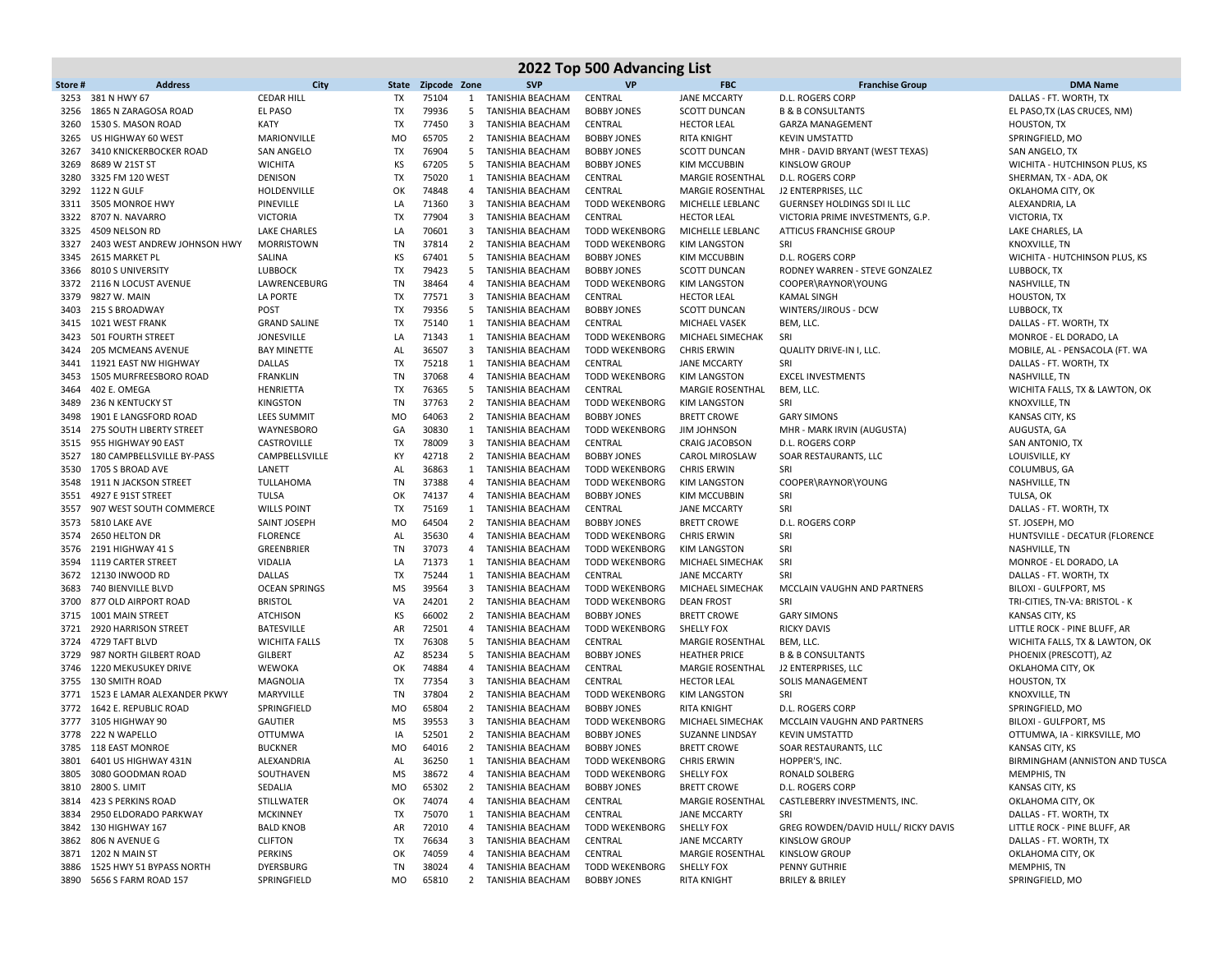|              |                                                        |                                   |                 |                |                              |                                      | 2022 Top 500 Advancing List                    |                                           |                                                           |                                                         |
|--------------|--------------------------------------------------------|-----------------------------------|-----------------|----------------|------------------------------|--------------------------------------|------------------------------------------------|-------------------------------------------|-----------------------------------------------------------|---------------------------------------------------------|
| Store#       | <b>Address</b>                                         | City                              | State           | Zipcode Zone   |                              | <b>SVP</b>                           | <b>VP</b>                                      | <b>FBC</b>                                | <b>Franchise Group</b>                                    | <b>DMA Name</b>                                         |
| 3905         | 309 N FRAZIER                                          | CONROE                            | TX              | 77301          | 3                            | TANISHIA BEACHAM                     | CENTRAL                                        | <b>HECTOR LEAL</b>                        | <b>SOLIS MANAGEMENT</b>                                   | <b>HOUSTON, TX</b>                                      |
| 3911         | 532 COURTHOUSE ROAD                                    | <b>GULFPORT</b>                   | <b>MS</b>       | 39507          | 3                            | <b>TANISHIA BEACHAM</b>              | <b>TODD WEKENBORG</b>                          | MICHAEL SIMECHAK                          | MCCLAIN VAUGHN AND PARTNERS                               | BILOXI - GULFPORT, MS                                   |
| 3941         | 9221 WEST ROAD                                         | <b>HOUSTON</b>                    | TX              | 77064          | $\overline{\mathbf{3}}$      | TANISHIA BEACHAM                     | CENTRAL                                        | <b>HECTOR LEAL</b>                        | <b>GARZA MANAGEMENT</b>                                   | <b>HOUSTON, TX</b>                                      |
| 3944         | 101 N UNIVERSITY AVE                                   | LUBBOCK                           | TX              | 79415          | 5                            | TANISHIA BEACHAM                     | <b>BOBBY JONES</b>                             | <b>SCOTT DUNCAN</b>                       | RODNEY WARREN - STEVE GONZALEZ                            | LUBBOCK, TX                                             |
| 3949         | 110 N. WALNUT CREEK DRIVE                              | MANSFIELD                         | TX              | 76063          |                              | 1 TANISHIA BEACHAM                   | CENTRAL                                        | <b>JANE MCCARTY</b>                       | <b>HART SYSTEMS</b>                                       | DALLAS - FT. WORTH, TX                                  |
| 3953         | 5938 CLIFFDALE ROAD                                    | <b>FAYETTEVILLE</b>               | <b>NC</b>       | 28314          | 2                            | <b>TANISHIA BEACHAM</b>              | <b>TODD WEKENBORG</b>                          | <b>JIM JOHNSON</b>                        | <b>D.L. ROGERS CORP</b>                                   | RALEIGH - DURHAM (FAYETTEVILLE                          |
| 3955         | 600 E HIGHWAY 31                                       | CHANDLER                          | TX              | 75758          | 1                            | TANISHIA BEACHAM                     | CENTRAL                                        | MICHAEL VASEK                             | BEM, LLC.                                                 | DALLAS - FT. WORTH, TX                                  |
| 3957         | 2908 N. COLLEGE AVENUE                                 | <b>FAYETTEVILLE</b>               | AR              | 72703          | 4                            | TANISHIA BEACHAM                     | <b>BOBBY JONES</b>                             | KIM MCCUBBIN                              | <b>KENNY SMITH</b>                                        | FT. SMITH - FAYETTEVILLE - SPR                          |
| 3971         | 1835 S RANGE AVENUE                                    | <b>COLBY</b>                      | КS              | 67701          | 5                            | TANISHIA BEACHAM                     | <b>BOBBY JONES</b>                             | <b>KIM MCCUBBIN</b>                       | BBR INVESTMENTS, LLC                                      | WICHITA - HUTCHINSON PLUS, KS                           |
| 3975         | 700 CAYMAN AVENUE                                      | <b>HOLLY SPRINGS</b>              | <b>NC</b>       | 27540          | $\overline{2}$               | TANISHIA BEACHAM                     | TODD WEKENBORG                                 | <b>JIM JOHNSON</b>                        | J DUDLEY PARKER                                           | RALEIGH - DURHAM (FAYETTEVILLE                          |
| 3979<br>3983 | <b>628 EAST KINGS HIGHWAY</b><br>471 WESTERN BOULEVARD | SHREVEPORT<br><b>JACKSONVILLE</b> | LA<br><b>NC</b> | 71105<br>28546 | 1<br>$\overline{2}$          | TANISHIA BEACHAM<br>TANISHIA BEACHAM | <b>TODD WEKENBORG</b><br><b>TODD WEKENBORG</b> | MICHELLE LEBLANC<br><b>JIM JOHNSON</b>    | D.L. ROGERS CORP<br>D.L. ROGERS CORP                      | SHREVEPORT, LA<br><b>GREENVILLE - NEW BERN - WASHIN</b> |
| 3995         | 3325 MAIN STREET                                       | <b>KEOKUK</b>                     | IA              | 52632          | 2                            | TANISHIA BEACHAM                     | <b>BOBBY JONES</b>                             | SUZANNE LINDSAY                           | SOAR RESTAURANTS, LLC                                     | QUINCY - HANNIBAL - KEOKUK, MO                          |
| 4003         | 6419 W. 19TH STREET                                    | LUBBOCK                           | TX              | 79407          | 5                            | TANISHIA BEACHAM                     | <b>BOBBY JONES</b>                             | <b>SCOTT DUNCAN</b>                       | RODNEY WARREN - STEVE GONZALEZ                            | LUBBOCK, TX                                             |
| 4024         | 1706 N. BROADWAY                                       | POTEAU                            | OK              | 74953          | 4                            | TANISHIA BEACHAM                     | <b>BOBBY JONES</b>                             | KIM MCCUBBIN                              | J2 ENTERPRISES, LLC                                       | FT. SMITH - FAYETTEVILLE - SPR                          |
| 4025         | 6557 S STAPLES                                         | <b>CORPUS CHRISTI</b>             | TX              | 78413          | 3                            | TANISHIA BEACHAM                     | CENTRAL                                        | <b>CRAIG JACOBSON</b>                     | D.L. ROGERS CORP                                          | <b>CORPUS CHRISTI, TX</b>                               |
| 4033         | 1409 SOUTH HIGHWAY 39                                  | <b>STOCKTON</b>                   | <b>MO</b>       | 65785          | $\overline{2}$               | TANISHIA BEACHAM                     | <b>BOBBY JONES</b>                             | RITA KNIGHT                               | <b>EXCEL INVESTMENTS</b>                                  | SPRINGFIELD, MO                                         |
| 4047         | <b>1219 SOUTH FOSSIL</b>                               | RUSSELL                           | КS              | 67665          | 5                            | <b>TANISHIA BEACHAM</b>              | <b>BOBBY JONES</b>                             | <b>KIM MCCUBBIN</b>                       | BBR INVESTMENTS, LLC                                      | WICHITA - HUTCHINSON PLUS, KS                           |
| 4076         | 2550 RESEARCH FOREST DRIVE                             | THE WOODLANDS                     | TX              | 77381          | $\overline{3}$               | TANISHIA BEACHAM                     | CENTRAL                                        | <b>HECTOR LEAL</b>                        | <b>SOLIS MANAGEMENT</b>                                   | HOUSTON, TX                                             |
| 4082         | 3518 MATLOCK                                           | ARLINGTON                         | TX              | 76015          | 1                            | <b>TANISHIA BEACHAM</b>              | CENTRAL                                        | MICHAEL VASEK                             | <b>RICHARD ERVIN</b>                                      | DALLAS - FT. WORTH, TX                                  |
| 4103         | 2085 E FIRE TOWER ROAD                                 | GREENVILLE                        | <b>NC</b>       | 27858          | $\overline{2}$               | TANISHIA BEACHAM                     | <b>TODD WEKENBORG</b>                          | <b>JIM JOHNSON</b>                        | D.L. ROGERS CORP                                          | <b>GREENVILLE - NEW BERN - WASHIN</b>                   |
| 4114         | 501 W FIFTH STREET                                     | PLAINVIEW                         | TX              | 79072          | 5                            | TANISHIA BEACHAM                     | <b>BOBBY JONES</b>                             | <b>SCOTT DUNCAN</b>                       | RODNEY WARREN - STEVE GONZALEZ                            | LUBBOCK, TX                                             |
| 4126         | 407 WEST MAIN STREET                                   | <b>WEST FRANKFORT</b>             | IL              | 62896          | $\overline{2}$               | <b>TANISHIA BEACHAM</b>              | <b>BOBBY JONES</b>                             | RITA KNIGHT                               | <b>GUERNSEY HOLDINGS SDI IL LLC</b>                       | PADUCAH, KY - CAPE GIRARDEAU,                           |
| 4144         | 1506 S. US. HIGHWAY 169                                | SMITHVILLE                        | <b>MO</b>       | 64089          | $\overline{2}$               | TANISHIA BEACHAM                     | <b>BOBBY JONES</b>                             | <b>BRETT CROWE</b>                        | <b>GARY SIMONS</b>                                        | <b>KANSAS CITY, KS</b>                                  |
| 4145         | 3909 BIENVILLE BLVD                                    | <b>OCEAN SPRINGS</b>              | MS              | 39564          | 3                            | <b>TANISHIA BEACHAM</b>              | <b>TODD WEKENBORG</b>                          | MICHAEL SIMECHAK                          | MCCLAIN VAUGHN AND PARTNERS                               | BILOXI - GULFPORT, MS                                   |
| 4149         | 2222 W UNIVERSITY DRIVE                                | <b>EDINBURG</b>                   | TX              | 78539          | 3                            | TANISHIA BEACHAM                     | CENTRAL                                        | <b>CRAIG JACOBSON</b>                     | D.L. ROGERS CORP                                          | HARLINGEN - WESLACO - BROWNSVI                          |
| 4161         | 13730 S BLACKBOB ROAD                                  | OLATHE                            | KS              | 66062          | $\overline{2}$               | TANISHIA BEACHAM                     | <b>BOBBY JONES</b>                             | <b>BRETT CROWE</b>                        | <b>GARY SIMONS</b>                                        | KANSAS CITY, KS                                         |
| 4163         | 2605 W REPUBLIC ROAD                                   | SPRINGFIELD                       | <b>MO</b>       | 65807          | $\overline{2}$               | TANISHIA BEACHAM                     | <b>BOBBY JONES</b>                             | <b>RITA KNIGHT</b>                        | D.L. ROGERS CORP                                          | SPRINGFIELD, MO                                         |
| 4169         | 1621 N. 3RD                                            | LANGLEY                           | OK              | 74350          | 4                            | TANISHIA BEACHAM                     | <b>BOBBY JONES</b>                             | <b>KIM MCCUBBIN</b>                       | <b>KENNY SMITH</b>                                        | TULSA, OK                                               |
| 4176         | 4644 MAIN STREET                                       | <b>JASPER</b>                     | TN              | 37347          | 4                            | <b>TANISHIA BEACHAM</b>              | <b>TODD WEKENBORG</b>                          | <b>CHRIS ERWIN</b>                        | ESCH, INCORPORATED                                        | CHATTANOOGA, TN                                         |
| 4178         | 14685 OLD US HWY 59                                    | SPLENDORA                         | TX              | 77372          | $\overline{\mathbf{3}}$      | TANISHIA BEACHAM                     | CENTRAL                                        | <b>HECTOR LEAL</b>                        | <b>SOLIS MANAGEMENT</b>                                   | <b>HOUSTON, TX</b>                                      |
| 4179         | 303 N WESTGATE                                         | WESLACO                           | TX              | 78596          | $\overline{3}$               | <b>TANISHIA BEACHAM</b>              | CENTRAL                                        | CRAIG JACOBSON                            | D.L. ROGERS CORP                                          | HARLINGEN - WESLACO - BROWNSVI                          |
| 4180         | 4295 E US HIGHWAY 270                                  | <b>KREBS</b>                      | OK              | 74554          | 4                            | TANISHIA BEACHAM                     | <b>BOBBY JONES</b>                             | KIM MCCUBBIN                              | J2 ENTERPRISES, LLC                                       | TULSA, OK                                               |
| 4183         | 702 FIRST AVENUE SE HIGHWAY 59                         | GRAVETTE                          | AR              | 72736<br>78052 | 4                            | TANISHIA BEACHAM                     | <b>BOBBY JONES</b>                             | KIM MCCUBBIN                              | ESCH, INCORPORATED                                        | FT. SMITH - FAYETTEVILLE - SPR                          |
| 4185<br>4188 | 19350 MC DONALD STREET<br>2720 RUTH STREET             | LYTLE<br><b>SULPHUR</b>           | TX<br>LA        | 70663          | 3<br>$\overline{\mathbf{3}}$ | TANISHIA BEACHAM<br>TANISHIA BEACHAM | CENTRAL<br><b>TODD WEKENBORG</b>               | <b>CRAIG JACOBSON</b><br>MICHELLE LEBLANC | <b>D.L. ROGERS CORP</b><br><b>ATTICUS FRANCHISE GROUP</b> | SAN ANTONIO, TX<br>LAKE CHARLES, LA                     |
| 4201         | 8601 HWY 107                                           | SHERWOOD                          | AR              | 72120          | $\overline{4}$               | <b>TANISHIA BEACHAM</b>              | <b>TODD WEKENBORG</b>                          | SHELLY FOX                                | D.L. ROGERS CORP                                          | LITTLE ROCK - PINE BLUFF, AR                            |
| 4215         | 2815 E. BROADWAY STREET                                | PEARLAND                          | TX              | 77581          | $\overline{3}$               | TANISHIA BEACHAM                     | CENTRAL                                        | <b>HECTOR LEAL</b>                        | VICTORIA PRIME INVESTMENTS, G.P.                          | HOUSTON, TX                                             |
| 4216         | 1336 N. ZARAGOSA ROAD                                  | <b>EL PASO</b>                    | TX              | 79936          | 5                            | <b>TANISHIA BEACHAM</b>              | <b>BOBBY JONES</b>                             | <b>SCOTT DUNCAN</b>                       | <b>B &amp; B CONSULTANTS</b>                              | EL PASO, TX (LAS CRUCES, NM)                            |
| 4220         | 5324 OLD HIGHWAY 11                                    | HATTIESBURG                       | MS              | 39402          | 3                            | TANISHIA BEACHAM                     | <b>TODD WEKENBORG</b>                          | MICHAEL SIMECHAK                          | MCCLAIN VAUGHN AND PARTNERS                               | HATTIESBURG - LAUREL, MS                                |
| 4225         | 1116 WASHINGTON ROAD                                   | <b>NEWTON</b>                     | КS              | 67114          | 5                            | TANISHIA BEACHAM                     | <b>BOBBY JONES</b>                             | <b>KIM MCCUBBIN</b>                       | BBR INVESTMENTS, LLC                                      | WICHITA - HUTCHINSON PLUS, KS                           |
| 4286         | 500 NE FRONT STREET                                    | DE KALB                           | TX              | 75559          | 1                            | TANISHIA BEACHAM                     | <b>TODD WEKENBORG</b>                          | MICHELLE LEBLANC                          | <b>ALVIN MCQUILLIAMS</b>                                  | SHREVEPORT, LA                                          |
| 4290         | 8777 W. OVERLAND ROAD                                  | <b>BOISE</b>                      | ID              | 83709          | 5                            | TANISHIA BEACHAM                     | <b>BOBBY JONES</b>                             | SUZANNE LINDSAY                           | <b>CRUSH PARTNERS LLC</b>                                 | BOISE, ID                                               |
| 4306         | 6767 W PORT ARTHUR ROAD                                | PORT ARTHUR                       | TX              | 77640          | 3                            | <b>TANISHIA BEACHAM</b>              | CENTRAL                                        | <b>HECTOR LEAL</b>                        | <b>ATTICUS FRANCHISE GROUP</b>                            | BEAUMONT - PORT ARTHUR, TX                              |
| 4309         | 2931 S HIGHWAY 287                                     | CORSICANA                         | TX              | 75109          | 1                            | TANISHIA BEACHAM                     | CENTRAL                                        | <b>JANE MCCARTY</b>                       | D.L. ROGERS CORP                                          | DALLAS - FT. WORTH, TX                                  |
| 4333         | 705 E LINCOLN BLVD.                                    | <b>HESSTON</b>                    | КS              | 67062          | 5                            | TANISHIA BEACHAM                     | <b>BOBBY JONES</b>                             | <b>KIM MCCUBBIN</b>                       | <b>KINSLOW GROUP</b>                                      | WICHITA - HUTCHINSON PLUS, KS                           |
| 4355         | 208 S CEDAR STREET                                     | <b>BORGER</b>                     | TX              | 79007          | 5                            | TANISHIA BEACHAM                     | <b>BOBBY JONES</b>                             | <b>SCOTT DUNCAN</b>                       | <b>B &amp; B CONSULTANTS</b>                              | AMARILLO, TX                                            |
| 4425         | 716 E. DIVISION STREET                                 | <b>MUENSTER</b>                   | TX              | 76252          | 1                            | TANISHIA BEACHAM                     | CENTRAL                                        | <b>JANE MCCARTY</b>                       | D.L. ROGERS CORP                                          | DALLAS - FT. WORTH, TX                                  |
| 4469         | 301 WEST CALIFORNIA                                    | GAINESVILLE                       | TX              | 76240          | 1                            | TANISHIA BEACHAM                     | CENTRAL                                        | <b>JANE MCCARTY</b>                       | D.L. ROGERS CORP                                          | DALLAS - FT. WORTH, TX                                  |
|              | 4476 1300 ALBERTSON PARKWAY                            | <b>BROUSSARD</b>                  | LA              | 70518          | $\overline{\mathbf{3}}$      | TANISHIA BEACHAM                     | <b>TODD WEKENBORG</b>                          | MICHELLE LEBLANC                          | GUERNSEY HOLDINGS SDI IL LLC                              | LAFAYETTE, LA                                           |
| 4500         | 7110 S 72ND STREET                                     | LA VISTA                          | ΝE              | 68128          | 5                            | TANISHIA BEACHAM                     | <b>BOBBY JONES</b>                             | SUZANNE LINDSAY                           | BRYANT MORRISON - SD FUSION LLC                           | OMAHA, NE                                               |
|              | 4501 6135 S PECOS                                      | LAS VEGAS                         | ΝV              | 89120          | 5                            | TANISHIA BEACHAM                     | <b>BOBBY JONES</b>                             | <b>HEATHER PRICE</b>                      | MOTT RESTAURANT GROUP                                     | LAS VEGAS, NV                                           |
| 4503         | 291 2ND STREET                                         | <b>BELMONT</b>                    | MS              | 38827          | 4                            | <b>TANISHIA BEACHAM</b>              | <b>TODD WEKENBORG</b>                          | MICHAEL SIMECHAK                          | M & F MANAGEMENT, LLP                                     | COLUMBUS - TUPELO - WEST POINT                          |
|              | 4507 3033 E MCKELLIPS ROAD                             | MESA                              | AZ              | 85213          | 5                            | TANISHIA BEACHAM                     | <b>BOBBY JONES</b>                             | <b>HEATHER PRICE</b>                      | <b>B &amp; B CONSULTANTS</b>                              | PHOENIX (PRESCOTT), AZ                                  |
| 4530         | 301 E HIGHWAY 70                                       | WAURIKA                           | OK              | 73573          | 5                            | TANISHIA BEACHAM                     | CENTRAL                                        | MARGIE ROSENTHAL                          | J2 ENTERPRISES, LLC                                       | WICHITA FALLS, TX & LAWTON, OK                          |
|              | 4556 5202B 50TH STREET                                 | LUBBOCK                           | TX              | 79414          | 5                            | TANISHIA BEACHAM                     | <b>BOBBY JONES</b>                             | <b>SCOTT DUNCAN</b>                       | RODNEY WARREN - STEVE GONZALEZ                            | LUBBOCK, TX                                             |
| 4558         | 1369 WEST WALNUT AVENUE                                | DALTON                            | GA              | 30720          | $\overline{4}$               | TANISHIA BEACHAM                     | <b>TODD WEKENBORG</b>                          | <b>CHRIS ERWIN</b>                        | SRI                                                       | CHATTANOOGA, TN                                         |
| 4565         | 2117 N. HWY 60                                         | MIAMI                             | AZ              | 85539          | 5                            | TANISHIA BEACHAM                     | <b>BOBBY JONES</b>                             | <b>HEATHER PRICE</b>                      | SW KARMA LLC                                              | PHOENIX (PRESCOTT), AZ                                  |
| 4569         | 11902 BISSONNET STREET                                 | <b>HOUSTON</b>                    | TX              | 77099          | 3                            | TANISHIA BEACHAM                     | CENTRAL                                        | <b>HECTOR LEAL</b>                        | <b>GARZA MANAGEMENT</b>                                   | HOUSTON, TX                                             |
| 4589         | 29411 HIGHWAY D                                        | LAWSON                            | MO              | 64062          |                              | 2 TANISHIA BEACHAM                   | <b>BOBBY JONES</b>                             | <b>BRETT CROWE</b>                        | <b>GARY SIMONS</b>                                        | KANSAS CITY, KS                                         |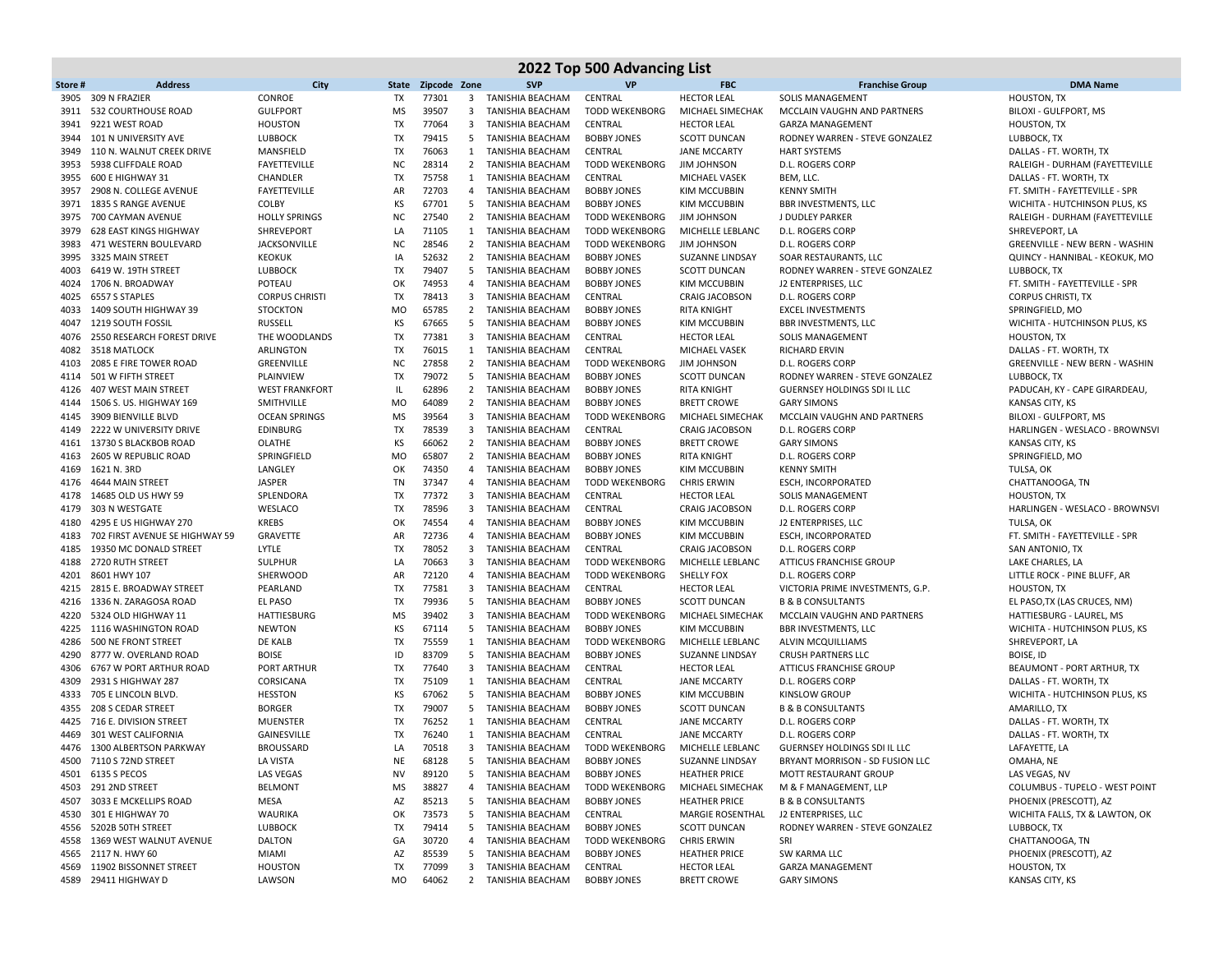|              | 2022 Top 500 Advancing List                |                              |                 |                |                   |                                               |                                             |                                           |                                                                    |                                                |  |  |
|--------------|--------------------------------------------|------------------------------|-----------------|----------------|-------------------|-----------------------------------------------|---------------------------------------------|-------------------------------------------|--------------------------------------------------------------------|------------------------------------------------|--|--|
| Store#       | <b>Address</b>                             | City                         | <b>State</b>    | Zipcode Zone   |                   | <b>SVP</b>                                    | <b>VP</b>                                   | <b>FBC</b>                                | <b>Franchise Group</b>                                             | <b>DMA Name</b>                                |  |  |
| 4648         | 2705 11TH STREET                           | <b>HUNTSVILLE</b>            | TX              | 77340          | 3                 | TANISHIA BEACHAM                              | CENTRAL                                     | <b>HECTOR LEAL</b>                        | <b>D.L. ROGERS CORP</b>                                            | <b>HOUSTON, TX</b>                             |  |  |
| 4685         | 34960 EMERALD COAST PKWY                   | <b>DESTIN</b>                | FL              | 32541          | 3                 | TANISHIA BEACHAM                              | <b>TODD WEKENBORG</b>                       | <b>CHRIS ERWIN</b>                        | QUALITY DRIVE-IN I, LLC.                                           | MOBILE, AL - PENSACOLA (FT. WA                 |  |  |
| 4687         | 851 N. ORCHARD                             | <b>BOISE</b>                 | ID              | 83706          | 5                 | TANISHIA BEACHAM                              | <b>BOBBY JONES</b>                          | SUZANNE LINDSAY                           | WINTCO, INC.                                                       | BOISE, ID                                      |  |  |
| 4688         | 6202 BROADWAY BLVD.                        | GARLAND                      | <b>TX</b>       | 75043          |                   | 1 TANISHIA BEACHAM                            | CENTRAL                                     | <b>JANE MCCARTY</b>                       | SRI                                                                | DALLAS - FT. WORTH, TX                         |  |  |
| 4699         | 1221 EAST MCCART                           | <b>KRUM</b>                  | TX              | 76249          |                   | 1 TANISHIA BEACHAM                            | CENTRAL                                     | <b>JANE MCCARTY</b>                       | MHR - JUSTIN CHANDLER (DALLAS/DENTON)                              | DALLAS - FT. WORTH, TX                         |  |  |
| 4774         | 1861 SPILLWAY ROAD                         | <b>BRANDON</b>               | MS              | 39047          |                   | 1 TANISHIA BEACHAM                            | <b>TODD WEKENBORG</b>                       | MICHAEL SIMECHAK                          | MCCLAIN VAUGHN AND PARTNERS                                        | JACKSON, MS                                    |  |  |
| 4779         | 2050 S LYNN RIGGS                          | CLAREMORE                    | OK              | 74017          | 4                 | TANISHIA BEACHAM                              | <b>BOBBY JONES</b>                          | <b>KIM MCCUBBIN</b>                       | <b>LARCO ENTERPRISES</b>                                           | TULSA, OK                                      |  |  |
| 4791         | 924 HIGHWAY 377 SOUTH                      | <b>AUBREY</b>                | <b>TX</b>       | 76227          | 1                 | TANISHIA BEACHAM                              | CENTRAL                                     | <b>JANE MCCARTY</b>                       | MHR - JUSTIN CHANDLER (DALLAS/DENTON)                              | DALLAS - FT. WORTH, TX                         |  |  |
| 4815         | 15125 US HWY 441                           | <b>EUSTIS</b>                | FL              | 32726          |                   | 3 TANISHIA BEACHAM                            | <b>TODD WEKENBORG</b>                       | <b>SUE MURPHY</b>                         | R. TRENT WATKINS & RED RIVER MANAGEMENT                            | ORLANDO - DAYTONA BEACH - MELB                 |  |  |
| 4859         | 4500 GOLDEN TRIANGLE BLVD                  | KELLER                       | <b>TX</b>       | 76248          | 1                 | TANISHIA BEACHAM                              | CENTRAL                                     | <b>JANE MCCARTY</b>                       | SRI                                                                | DALLAS - FT. WORTH, TX                         |  |  |
| 4873         | 14050 US HWY 190 WEST<br>3743 WHEELER ROAD | ONALASKA                     | <b>TX</b><br>GA | 77360<br>30909 | 3                 | TANISHIA BEACHAM                              | CENTRAL                                     | <b>HECTOR LEAL</b>                        | <b>MASON HARRISON RATLIFF ENT</b><br>MHR - MARK IRVIN (AUGUSTA)    | <b>HOUSTON, TX</b>                             |  |  |
| 4874<br>4876 | 5121 GIBSON BOULEVARD SE                   | AUGUSTA<br>ALBUQUERQUE       | <b>NM</b>       | 87108          | 5                 | 1 TANISHIA BEACHAM<br><b>TANISHIA BEACHAM</b> | <b>TODD WEKENBORG</b><br><b>BOBBY JONES</b> | <b>JIM JOHNSON</b><br><b>SCOTT DUNCAN</b> | <b>B &amp; B CONSULTANTS</b>                                       | AUGUSTA, GA<br>ALBUQUERQUE - SANTA FE, NM      |  |  |
| 4886         | 6300 S ELM PLACE                           | <b>BROKEN ARROW</b>          | OK              | 74011          | 4                 | TANISHIA BEACHAM                              | <b>BOBBY JONES</b>                          | KIM MCCUBBIN                              | SRI                                                                | TULSA, OK                                      |  |  |
| 4895         | 1313 S. HIGHWAY 289                        | CELINA                       | TX              | 75009          | 1                 | TANISHIA BEACHAM                              | CENTRAL                                     | <b>JANE MCCARTY</b>                       | MHR - JUSTIN CHANDLER (DALLAS/DENTON)                              | DALLAS - FT. WORTH, TX                         |  |  |
| 4899         | 120 SE 29TH STREET                         | OKLAHOMA CITY                | OK              | 73129          | 4                 | TANISHIA BEACHAM                              | CENTRAL                                     | <b>MARGIE ROSENTHAL</b>                   | SRI                                                                | OKLAHOMA CITY, OK                              |  |  |
| 4922         | 716 FRONT STREET                           | <b>BELLVILLE</b>             | TX              | 77418          | 3                 | TANISHIA BEACHAM                              | CENTRAL                                     | <b>HECTOR LEAL</b>                        | <b>D.L. ROGERS CORP</b>                                            | <b>HOUSTON, TX</b>                             |  |  |
| 4936         | 3208 SEYMOUR HIGHWAY                       | <b>WICHITA FALLS</b>         | TX              | 76309          | 5                 | TANISHIA BEACHAM                              | CENTRAL                                     | MARGIE ROSENTHAL                          | BEM, LLC.                                                          | WICHITA FALLS, TX & LAWTON, OK                 |  |  |
| 4970         | 675 WAPITI ROAD                            | RIFLE                        | CO              | 81650          |                   | 5 TANISHIA BEACHAM                            | <b>BOBBY JONES</b>                          | <b>TRISHA CLARK</b>                       | <b>DEAN SIGLER</b>                                                 | DENVER, CO                                     |  |  |
| 4976         | 1610 N.E. BIG BEND TRAIL                   | <b>GLEN ROSE</b>             | TX              | 76043          | $\mathbf{1}$      | TANISHIA BEACHAM                              | CENTRAL                                     | MICHAEL VASEK                             | <b>KINSLOW GROUP</b>                                               | DALLAS - FT. WORTH, TX                         |  |  |
| 4981         | 3820 S.W. 29TH STREET                      | <b>TOPEKA</b>                | KS              | 66614          |                   | 5 TANISHIA BEACHAM                            | <b>BOBBY JONES</b>                          | <b>BRETT CROWE</b>                        | D.L. ROGERS CORP                                                   | TOPEKA, KS                                     |  |  |
| 4983         | 2204 S. STERLING STREET                    | MORGANTON                    | <b>NC</b>       | 28655          | $\overline{2}$    | TANISHIA BEACHAM                              | <b>TODD WEKENBORG</b>                       | <b>JIM JOHNSON</b>                        | SRI                                                                | CHARLOTTE, NC                                  |  |  |
| 5009         | <b>201 NORTH CURTIS AVENUE</b>             | <b>PEA RIDGE</b>             | AR              | 72751          | 4                 | <b>TANISHIA BEACHAM</b>                       | <b>BOBBY JONES</b>                          | <b>KIM MCCUBBIN</b>                       | <b>ESCH, INCORPORATED</b>                                          | FT. SMITH - FAYETTEVILLE - SPR                 |  |  |
| 5050         | 20095 HIGHWAY 155 SOUTH                    | <b>FLINT</b>                 | TX              | 75762          |                   | 1 TANISHIA BEACHAM                            | CENTRAL                                     | <b>MICHAEL VASEK</b>                      | D.L. ROGERS CORP                                                   | TYLER - LONGVIEW (LUFKIN & NAC                 |  |  |
| 5062         | 7901 82ND STREET                           | <b>WOLFFORTH</b>             | TX              | 79382          | 5                 | TANISHIA BEACHAM                              | <b>BOBBY JONES</b>                          | <b>SCOTT DUNCAN</b>                       | RODNEY WARREN - STEVE GONZALEZ                                     | LUBBOCK, TX                                    |  |  |
| 5114         | 2407 OLD WINDTHORST ROAD                   | <b>WICHITA FALLS</b>         | TX              | 76301          | 5                 | TANISHIA BEACHAM                              | CENTRAL                                     | MARGIE ROSENTHAL                          | BEM, LLC.                                                          | WICHITA FALLS, TX & LAWTON, OK                 |  |  |
| 5115         | 105 REN MAR CENTER DRIVE                   | PLEASANT VIEW                | TN              | 37146          | 4                 | TANISHIA BEACHAM                              | <b>TODD WEKENBORG</b>                       | <b>KIM LANGSTON</b>                       | SRI                                                                | NASHVILLE, TN                                  |  |  |
| 5120         | 1400 N. VALLEY MILLS DRIVE                 | WACO                         | TX              | 76710          |                   | 3 TANISHIA BEACHAM                            | CENTRAL                                     | <b>JANE MCCARTY</b>                       | <b>HART SYSTEMS</b>                                                | WACO - TEMPLE - BRYAN, TX                      |  |  |
| 5139         | 300 N. FM 1187                             | ALEDO                        | TX              | 76008          | $\mathbf{1}$      | TANISHIA BEACHAM                              | CENTRAL                                     | <b>JANE MCCARTY</b>                       | <b>JARED ERVIN</b>                                                 | DALLAS - FT. WORTH, TX                         |  |  |
|              | 5149 118 N. MILITARY ROAD                  | LORETTO                      | TN              | 38469          | 4                 | <b>TANISHIA BEACHAM</b>                       | <b>TODD WEKENBORG</b>                       | <b>KIM LANGSTON</b>                       | <b>EXCEL INVESTMENTS</b>                                           | <b>NASHVILLE, TN</b>                           |  |  |
| 5150         | 6561 HIGHWAY 15                            | ECRU                         | MS              | 38841          | 4                 | TANISHIA BEACHAM                              | <b>TODD WEKENBORG</b>                       | MICHAEL SIMECHAK                          | M & F MANAGEMENT, LLP                                              | COLUMBUS - TUPELO - WEST POINT                 |  |  |
| 5160         | 3103 N. 16TH STREET                        | ORANGE                       | TX              | 77630          | 3                 | TANISHIA BEACHAM                              | <b>TODD WEKENBORG</b>                       | <b>HECTOR LEAL</b>                        | <b>KEN WATFORD GROUP</b>                                           | BEAUMONT - PORT ARTHUR, TX                     |  |  |
| 5190         | 805 NORTH MAIN STREET                      | SWEENY                       | TX              | 77480          | 3                 | TANISHIA BEACHAM                              | CENTRAL                                     | <b>HECTOR LEAL</b>                        | <b>KAMAL SINGH</b>                                                 | <b>HOUSTON, TX</b>                             |  |  |
| 5194         | 441 E. RENFRO STREET                       | <b>BURLESON</b>              | TX              | 76028          | 1                 | TANISHIA BEACHAM                              | CENTRAL                                     | <b>JANE MCCARTY</b>                       | MHR - JUSTIN CHANDLER (DALLAS/DENTON)                              | DALLAS - FT. WORTH, TX                         |  |  |
| 5195         | 3209 WEST PLEASANT RUN                     | LANCASTER                    | TX              | 75146          |                   | 1 TANISHIA BEACHAM                            | CENTRAL                                     | <b>JANE MCCARTY</b>                       | <b>HART SYSTEMS</b>                                                | DALLAS - FT. WORTH, TX                         |  |  |
| 5219         | <b>640 CARL PERKINS PARKWAY</b>            | TIPTONVILLE                  | TN              | 38079          |                   | 2 TANISHIA BEACHAM                            | <b>BOBBY JONES</b>                          | <b>RITA KNIGHT</b>                        | <b>PENNY GUTHRIE</b>                                               | PADUCAH, KY - CAPE GIRARDEAU,                  |  |  |
| 5235         | 4700 W. HOUSTON ST                         | <b>BROKEN ARROW</b>          | OK              | 74012          | 4                 | TANISHIA BEACHAM                              | <b>BOBBY JONES</b>                          | <b>KIM MCCUBBIN</b>                       | SRI                                                                | TULSA, OK                                      |  |  |
| 5244         | 1308 PLATTE FALLS ROAD                     | <b>PLATTE CITY</b>           | <b>MO</b>       | 64079          |                   | 2 TANISHIA BEACHAM                            | <b>BOBBY JONES</b>                          | <b>BRETT CROWE</b>                        | <b>GARY SIMONS</b>                                                 | KANSAS CITY, KS                                |  |  |
| 5252         | 3724 GREENWOOD<br>506 S. HIGHWAY 71 EAST   | SHREVEPORT                   | LA              | 71109<br>72944 | $\mathbf{1}$<br>4 | TANISHIA BEACHAM                              | <b>TODD WEKENBORG</b>                       | MICHELLE LEBLANC                          | <b>D.L. ROGERS CORP</b>                                            | SHREVEPORT, LA                                 |  |  |
| 5257<br>5262 | 3008 HOUSTON HIGHWAY                       | MANSFIELD<br><b>VICTORIA</b> | AR<br>TX        | 77901          | 3                 | TANISHIA BEACHAM<br>TANISHIA BEACHAM          | <b>BOBBY JONES</b><br>CENTRAL               | <b>KIM MCCUBBIN</b><br><b>HECTOR LEAL</b> | JOE MOORE AND CYNTHIA HAMILTON<br>VICTORIA PRIME INVESTMENTS, G.P. | FT. SMITH - FAYETTEVILLE - SPR<br>VICTORIA, TX |  |  |
| 5285         | 400 NORTH ASH                              | LUTHER                       | OK              | 73054          | 4                 | TANISHIA BEACHAM                              | CENTRAL                                     | <b>MARGIE ROSENTHAL</b>                   | SFK OKLAHOMA RESTAURANTS, LLC                                      | OKLAHOMA CITY, OK                              |  |  |
| 5291         | 5802 64TH STREET                           | <b>LUBBOCK</b>               | <b>TX</b>       | 79424          | 5                 | TANISHIA BEACHAM                              | <b>BOBBY JONES</b>                          | <b>SCOTT DUNCAN</b>                       | RODNEY WARREN - STEVE GONZALEZ                                     | LUBBOCK, TX                                    |  |  |
| 5319         | 13535 W. MAPLE                             | <b>WICHITA</b>               | KS              | 67235          | 5                 | TANISHIA BEACHAM                              | <b>BOBBY JONES</b>                          | <b>KIM MCCUBBIN</b>                       | <b>KINSLOW GROUP</b>                                               | WICHITA - HUTCHINSON PLUS, KS                  |  |  |
| 5339         | <b>45 STAFFORD LANE</b>                    | DELTA                        | CO              | 81416          | 5                 | TANISHIA BEACHAM                              | <b>BOBBY JONES</b>                          | <b>TRISHA CLARK</b>                       | <b>DEAN SIGLER</b>                                                 | DENVER, CO                                     |  |  |
| 5378         | 1715 COMMERCIAL AVENUE                     | ANSON                        | <b>TX</b>       | 79501          | 5                 | TANISHIA BEACHAM                              | <b>BOBBY JONES</b>                          | <b>SCOTT DUNCAN</b>                       | RODNEY WARREN - STEVE GONZALEZ                                     | ABILENE - SWEETWATER, TX                       |  |  |
| 5392         | 8661 N BEACH STREET                        | KELLER                       | TX              | 76248          | 1                 | TANISHIA BEACHAM                              | CENTRAL                                     | <b>JANE MCCARTY</b>                       | SRI                                                                | DALLAS - FT. WORTH, TX                         |  |  |
| 5396         | 3944 RYAN STREET                           | <b>LAKE CHARLES</b>          | LA              | 70605          | 3                 | <b>TANISHIA BEACHAM</b>                       | <b>TODD WEKENBORG</b>                       | MICHELLE LEBLANC                          | <b>ATTICUS FRANCHISE GROUP</b>                                     | LAKE CHARLES, LA                               |  |  |
| 5398         | 6115 OLD HIGHWAY 135 NORTH                 | <b>LIBERTY CITY</b>          | <b>TX</b>       | 75662          | 1                 | <b>TANISHIA BEACHAM</b>                       | CENTRAL                                     | <b>MICHAEL VASEK</b>                      | BEM, LLC.                                                          | TYLER - LONGVIEW (LUFKIN & NAC                 |  |  |
|              | 5403 24125 OK-49                           | Elgin                        | OK              | 73538          | 5                 | TANISHIA BEACHAM                              | <b>CENTRAL</b>                              | MARGIE ROSENTHAL                          | RODNEY WARREN - ENRICO RAMIREZ                                     | WICHITA FALLS, TX & LAWTON, OK                 |  |  |
|              | 5416 1109 12TH AVENUE ROAD                 | <b>NAMPA</b>                 | ID              | 83686          | 5                 | TANISHIA BEACHAM                              | <b>BOBBY JONES</b>                          | SUZANNE LINDSAY                           | <b>CRUSH PARTNERS LLC</b>                                          | BOISE, ID                                      |  |  |
|              | 5437 3214 S. MAIN STREET                   | LINDALE                      | TX              | 75770          | 1                 | TANISHIA BEACHAM                              | CENTRAL                                     | MICHAEL VASEK                             | <b>ALVIN MCQUILLIAMS</b>                                           | TYLER - LONGVIEW (LUFKIN & NAC                 |  |  |
|              | 5446 3521 SANGANI BOULEVARD                | <b>D'IBERVILLE</b>           | ΜS              | 39540          | 3                 | TANISHIA BEACHAM                              | <b>TODD WEKENBORG</b>                       | MICHAEL SIMECHAK                          | MCCLAIN VAUGHN AND PARTNERS                                        | BILOXI - GULFPORT, MS                          |  |  |
|              | 5484 750 NORTH MAIN STREET                 | GREENVILLE                   | КY              | 42345          |                   | 2 TANISHIA BEACHAM                            | <b>TODD WEKENBORG</b>                       | <b>KIM LANGSTON</b>                       | RED ROCK, LLC                                                      | EVANSVILLE, IN                                 |  |  |
| 5486         | 418 WEST ROYALL BOULEVARD                  | MALAKOFF                     | TX              | 75148          |                   | 1 TANISHIA BEACHAM                            | CENTRAL                                     | <b>JANE MCCARTY</b>                       | SRI                                                                | DALLAS - FT. WORTH, TX                         |  |  |
|              | 5517 7245 SOUTH DURANGO DRIVE              | LAS VEGAS                    | NV              | 89113          |                   | 5 TANISHIA BEACHAM                            | <b>BOBBY JONES</b>                          | <b>HEATHER PRICE</b>                      | <b>B &amp; B CONSULTANTS</b>                                       | LAS VEGAS, NV                                  |  |  |
| 5524         | 3518 SOUTH TIMBERLINE ROAD                 | <b>FORT COLLINS</b>          | CO              | 80525          | 5                 | TANISHIA BEACHAM                              | <b>BOBBY JONES</b>                          | <b>TRISHA CLARK</b>                       | SDI OF FT. COLLINS #3, INC. (WM. DAVID BEARD)                      | DENVER, CO                                     |  |  |
| 5584         | 302 NORTH FRONTAGE ROAD                    | LORENA                       | TX              | 76655          | 3                 | TANISHIA BEACHAM                              | CENTRAL                                     | <b>JANE MCCARTY</b>                       | SOLIS MANAGEMENT - TODD KOLLAR                                     | WACO - TEMPLE - BRYAN, TX                      |  |  |
|              | 5652 11237 EAST ARAPAHOE PLACE             | CENTENNIAL                   | CO              | 80112          |                   | 5 TANISHIA BEACHAM                            | <b>BOBBY JONES</b>                          | <b>TRISHA CLARK</b>                       | ZACHER ENTERPRISES, INC.                                           | DENVER, CO                                     |  |  |
|              | 5656 1801 WEST STREET                      | <b>VINTON</b>                | LA              | 70668          |                   | 3 TANISHIA BEACHAM                            | <b>TODD WEKENBORG</b>                       | MICHELLE LEBLANC                          | <b>KEN WATFORD GROUP</b>                                           | LAKE CHARLES, LA                               |  |  |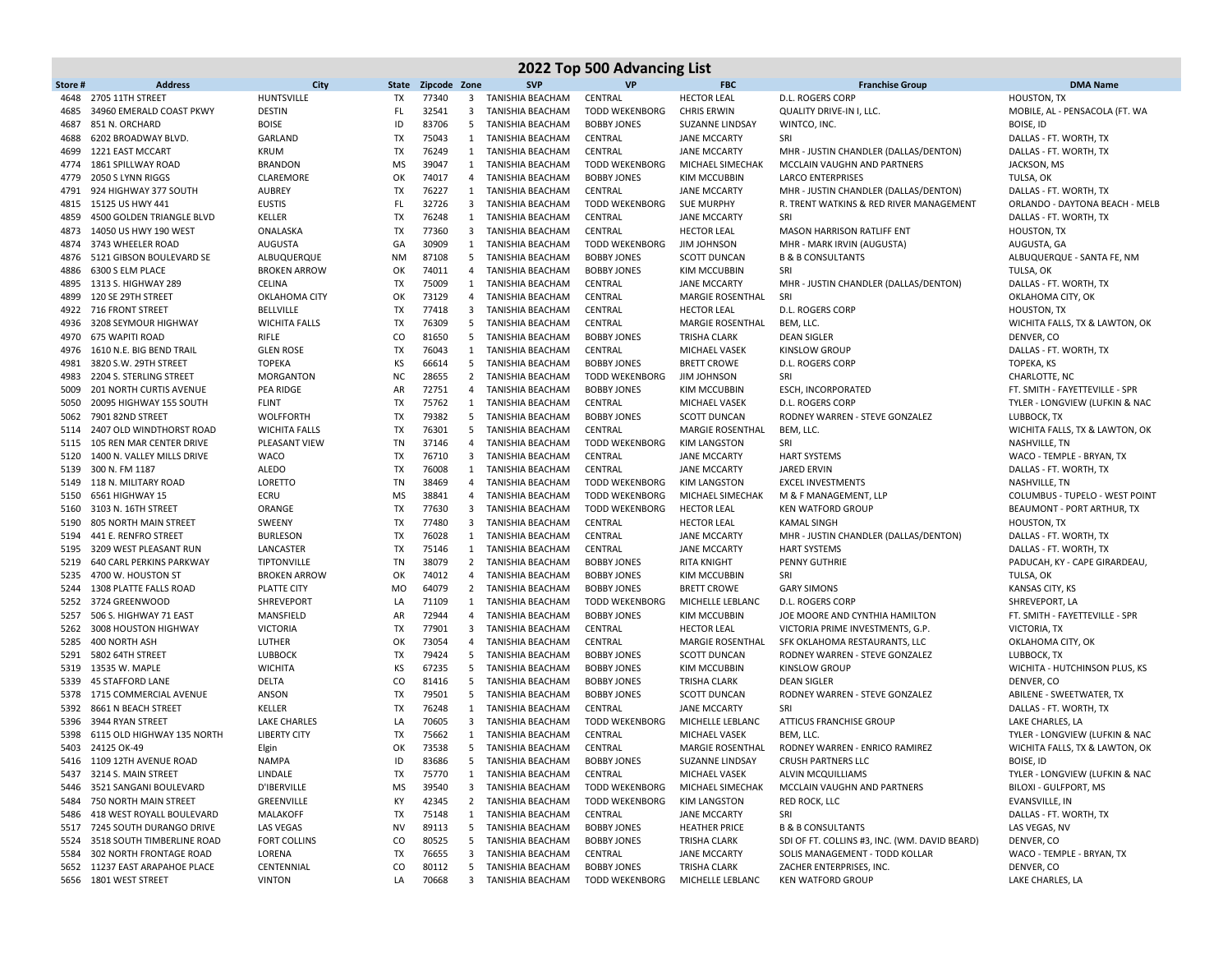|              | 2022 Top 500 Advancing List                              |                                    |           |                |                |                                        |                                  |                                                |                                                    |                                                            |  |  |  |
|--------------|----------------------------------------------------------|------------------------------------|-----------|----------------|----------------|----------------------------------------|----------------------------------|------------------------------------------------|----------------------------------------------------|------------------------------------------------------------|--|--|--|
| Store #      | <b>Address</b>                                           | City                               | State     | Zipcode Zone   |                | <b>SVP</b>                             | <b>VP</b>                        | <b>FBC</b>                                     | <b>Franchise Group</b>                             | <b>DMA Name</b>                                            |  |  |  |
| 5685         | 3710 WEST ILLINOIS AVENUE                                | <b>DALLAS</b>                      | TX        | 75211          | 1              | TANISHIA BEACHAM                       | CENTRAL                          | MICHAEL VASEK                                  | <b>JD FRANKS GROUP</b>                             | DALLAS - FT. WORTH, TX                                     |  |  |  |
| 5688         | 500A MAIN STREET                                         | <b>HOOKS</b>                       | TX        | 75561          | $\mathbf{1}$   | <b>TANISHIA BEACHAM</b>                | <b>TODD WEKENBORG</b>            | MICHELLE LEBLANC                               | <b>ALVIN MCQUILLIAMS</b>                           | SHREVEPORT, LA                                             |  |  |  |
| 5696         | 695 SOUTH 30TH STREET                                    | <b>HEATH</b>                       | OH        | 43056          |                | 2 TANISHIA BEACHAM                     | <b>BOBBY JONES</b>               | CAROL MIROSLAW                                 | SRI                                                | COLUMBUS, OH                                               |  |  |  |
| 5709         | 6250 HEBER SPRINGS ROAD WEST                             | QUITMAN                            | AR        | 72131          | 4              | TANISHIA BEACHAM                       | <b>TODD WEKENBORG</b>            | SHELLY FOX                                     | <b>RICKY DAVIS</b>                                 | LITTLE ROCK - PINE BLUFF, AR                               |  |  |  |
| 5713         | 974 EARLY BOULEVARD                                      | EARLY                              | TX        | 76802          | 5              | TANISHIA BEACHAM                       | <b>BOBBY JONES</b>               | <b>SCOTT DUNCAN</b>                            | KINSLOW GROUP                                      | ABILENE - SWEETWATER, TX                                   |  |  |  |
|              | 5719 2312 SOUTH DAY STREET                               | <b>BRENHAM</b>                     | TX        | 77833          |                | 3 TANISHIA BEACHAM                     | CENTRAL                          | <b>HECTOR LEAL</b>                             | D.L. ROGERS CORP                                   | HOUSTON, TX                                                |  |  |  |
| 5723         | 1807 WEST DUVAL                                          | <b>TROUP</b>                       | TX        | 75789          |                | 1 TANISHIA BEACHAM                     | CENTRAL                          | MICHAEL VASEK                                  | BEM, LLC.                                          | TYLER - LONGVIEW (LUFKIN & NAC                             |  |  |  |
| 5727         | 7519 MOUNTAIN GROVE DRIVE                                | KNOXVILLE                          | TN        | 37920          | $\overline{2}$ | TANISHIA BEACHAM                       | <b>TODD WEKENBORG</b>            | <b>KIM LANGSTON</b>                            | SRI                                                | <b>KNOXVILLE, TN</b>                                       |  |  |  |
| 5732         | 18 SOUTH PERRYVILLE BLVD.                                | PERRYVILLE                         | <b>MO</b> | 63775          |                | 2 TANISHIA BEACHAM                     | <b>BOBBY JONES</b>               | <b>RITA KNIGHT</b>                             | NORTH FORK MANAGEMENT GROUP, INC.                  | PADUCAH, KY - CAPE GIRARDEAU,                              |  |  |  |
| 5735         | 304 SOUTH MAIN STREET                                    | <b>ROLESVILLE</b>                  | <b>NC</b> | 27571          |                | 2 TANISHIA BEACHAM                     | <b>TODD WEKENBORG</b>            | <b>JIM JOHNSON</b>                             | <b>GREAT AMERICAN HOSPITALITY</b>                  | RALEIGH - DURHAM (FAYETTEVILLE                             |  |  |  |
|              | 5737 9102 HIGHWAY 20                                     | SUMMERTOWN                         | TN        | 38483          | 4              | TANISHIA BEACHAM                       | <b>TODD WEKENBORG</b>            | <b>KIM LANGSTON</b>                            | <b>KEVEN BRIGGS</b>                                | NASHVILLE, TN                                              |  |  |  |
| 5766         | 2530 HIGHWAY 46 SOUTH<br>5792 1714 N. COCKRELL HILL ROAD | <b>DICKSON</b>                     | TN<br>TX  | 37055<br>75211 | 1              | 4 TANISHIA BEACHAM<br>TANISHIA BEACHAM | <b>TODD WEKENBORG</b><br>CENTRAL | <b>KIM LANGSTON</b><br>MICHAEL VASEK           | <b>EXCEL INVESTMENTS</b><br><b>JD FRANKS GROUP</b> | NASHVILLE, TN<br>DALLAS - FT. WORTH, TX                    |  |  |  |
| 5805         | 50 STANLEY WOOD DRIVE                                    | <b>DALLAS</b><br><b>BATESVILLE</b> | AR        | 72501          | 4              | <b>TANISHIA BEACHAM</b>                | <b>TODD WEKENBORG</b>            | SHELLY FOX                                     | <b>RICKY DAVIS</b>                                 | LITTLE ROCK - PINE BLUFF, AR                               |  |  |  |
|              | 5811 3222 GOLIAD ROAD                                    | <b>SAN ANTONIO</b>                 | TX        | 78223          |                | 3 TANISHIA BEACHAM                     | CENTRAL                          | <b>CRAIG JACOBSON</b>                          | D.L. ROGERS CORP                                   | SAN ANTONIO, TX                                            |  |  |  |
|              | 5813 1605 RANCH ROAD 1431                                | KINGSLAND                          | TX        | 78639          |                | 3 TANISHIA BEACHAM                     | CENTRAL                          | <b>CRAIG JACOBSON</b>                          | MHR - AUSTIN SONICS                                | AUSTIN, TX                                                 |  |  |  |
| 5833         | 3808 MILLER                                              | <b>BETHANY</b>                     | MO        | 64424          |                | 2 TANISHIA BEACHAM                     | <b>BOBBY JONES</b>               | <b>BRETT CROWE</b>                             | <b>GARY SIMONS</b>                                 | KANSAS CITY, KS                                            |  |  |  |
| 5838         | 5899 NORTH MARKET                                        | SHREVEPORT                         | LA        | 71107          |                | 1 TANISHIA BEACHAM                     | <b>TODD WEKENBORG</b>            | MICHELLE LEBLANC                               | SRI                                                | SHREVEPORT, LA                                             |  |  |  |
| 5839         | 2308 WEST STONE DRIVE                                    | <b>KINGSPORT</b>                   | TN        | 37660          |                | 2 TANISHIA BEACHAM                     | <b>TODD WEKENBORG</b>            | <b>DEAN FROST</b>                              | SRI                                                | TRI-CITIES, TN-VA: BRISTOL - K                             |  |  |  |
| 5847         | 538 HIGHWAY 151 NORTH                                    | CALHOUN                            | LA        | 71225          | 1              | TANISHIA BEACHAM                       | <b>TODD WEKENBORG</b>            | MICHAEL SIMECHAK                               | SRI                                                | MONROE - EL DORADO, LA                                     |  |  |  |
| 5848         | 2035 COLLEGE AVENUE                                      | <b>JACKSON</b>                     | AL        | 36545          |                | 3 TANISHIA BEACHAM                     | <b>TODD WEKENBORG</b>            | <b>CHRIS ERWIN</b>                             | QUALITY DRIVE-IN I, LLC.                           | MOBILE, AL - PENSACOLA (FT. WA                             |  |  |  |
| 5863         | 1201-A NORTH MAPLE STREET                                | <b>SEARCY</b>                      | AR        | 72143          | 4              | TANISHIA BEACHAM                       | <b>TODD WEKENBORG</b>            | <b>SHELLY FOX</b>                              | GREG ROWDEN/DAVID HULL/ RICKY DAVIS                | LITTLE ROCK - PINE BLUFF, AR                               |  |  |  |
| 5876         | 2102 NORTH MALL DRIVE                                    | ALEXANDRIA                         | LA        | 71301          | 3              | TANISHIA BEACHAM                       | <b>TODD WEKENBORG</b>            | MICHELLE LEBLANC                               | <b>GUERNSEY HOLDINGS SDI IL LLC</b>                | ALEXANDRIA, LA                                             |  |  |  |
| 5887         | 850 SE 192ND STREET                                      | VANCOUVER                          | WA        | 98683          | 5              | TANISHIA BEACHAM                       | <b>BOBBY JONES</b>               | SUZANNE LINDSAY                                | ANDREA & JESS WETSEL                               | PORTLAND, OR                                               |  |  |  |
| 5889         | 16063 IDAHO CENTER BOULEVARD                             | <b>NAMPA</b>                       | ID        | 83687          | 5              | TANISHIA BEACHAM                       | <b>BOBBY JONES</b>               | SUZANNE LINDSAY                                | <b>CRUSH PARTNERS LLC</b>                          | BOISE, ID                                                  |  |  |  |
| 5891         | 11117 S. HWY 51                                          | COWETA                             | OK        | 74429          | 4              | TANISHIA BEACHAM                       | <b>BOBBY JONES</b>               | <b>KIM MCCUBBIN</b>                            | <b>KENNY SMITH</b>                                 | TULSA, OK                                                  |  |  |  |
| 5898         | 925 BROAD STREET                                         | <b>CLINTON</b>                     | SC        | 29325          | 1              | TANISHIA BEACHAM                       | <b>TODD WEKENBORG</b>            | <b>JIM JOHNSON</b>                             | <b>ATTICUS FRANCHISE GROUP</b>                     | GREENVILLE - SPARTANBURG - ASH                             |  |  |  |
| 5907         | 15357 HIGHWAY 5                                          | CABOT                              | AR        | 72023          |                | 4 TANISHIA BEACHAM                     | <b>TODD WEKENBORG</b>            | <b>SHELLY FOX</b>                              | <b>GREG ROWDEN</b>                                 | LITTLE ROCK - PINE BLUFF, AR                               |  |  |  |
| 5922         | 12999 HWY 371                                            | MINDEN                             | LA        | 71055          |                | 1 TANISHIA BEACHAM                     | <b>TODD WEKENBORG</b>            | MICHELLE LEBLANC                               | <b>D.L. ROGERS CORP</b>                            | SHREVEPORT, LA                                             |  |  |  |
| 5936         | 2802 BARKSDALE BLVD                                      | <b>BOSSIER CITY</b>                | LA        | 71112          | 1              | TANISHIA BEACHAM                       | <b>TODD WEKENBORG</b>            | MICHELLE LEBLANC                               | D.L. ROGERS CORP                                   | SHREVEPORT, LA                                             |  |  |  |
| 5982         | 1004 HIGHWAY 70                                          | <b>MORGAN CITY</b>                 | LA        | 70380          |                | 3 TANISHIA BEACHAM                     | <b>TODD WEKENBORG</b>            | MICHELLE LEBLANC                               | <b>GABE PRAY</b>                                   | <b>BATON ROUGE, LA</b>                                     |  |  |  |
| 6003         | 6205 COLISEUM BLVD.                                      | ALEXANDRIA                         | LA        | 71303          | 3              | TANISHIA BEACHAM                       | <b>TODD WEKENBORG</b>            | MICHELLE LEBLANC                               | <b>GUERNSEY HOLDINGS SDI IL LLC</b>                | ALEXANDRIA, LA                                             |  |  |  |
| 6006         | 5555 WHITTLESEY BLVD LOT 13                              | COLUMBUS                           | GA        | 31909          |                | 1 TANISHIA BEACHAM                     | <b>TODD WEKENBORG</b>            | <b>CHRIS ERWIN</b>                             | SRI                                                | COLUMBUS, GA                                               |  |  |  |
| 6009         | 989 SOUTH OAK STREET                                     | VAN                                | TX        | 75790          |                | 1 TANISHIA BEACHAM                     | CENTRAL                          | MICHAEL VASEK                                  | ALVIN MCQUILLIAMS                                  | DALLAS - FT. WORTH, TX                                     |  |  |  |
| 6024         | 409 US HIGHWAY 62 WEST                                   | <b>PRINCETON</b>                   | KY        | 42445<br>74074 |                | 2 TANISHIA BEACHAM                     | <b>BOBBY JONES</b>               | <b>RITA KNIGHT</b>                             | <b>PENNY GUTHRIE</b>                               | PADUCAH, KY - CAPE GIRARDEAU,                              |  |  |  |
| 6043         | 4425 WEST 6TH AVENUE                                     | STILLWATER                         | OK<br>TX  | 76310          | 4<br>5         | TANISHIA BEACHAM<br>TANISHIA BEACHAM   | CENTRAL                          | <b>MARGIE ROSENTHAL</b>                        | CASTLEBERRY INVESTMENTS, INC.                      | OKLAHOMA CITY, OK                                          |  |  |  |
| 6083<br>6093 | 5360 KELL BOULEVARD<br>1442 BARROW STREET                | <b>WICHITA FALLS</b><br>ABILENE    | TX        | 79605          | 5              | TANISHIA BEACHAM                       | CENTRAL<br><b>BOBBY JONES</b>    | <b>MARGIE ROSENTHAL</b><br><b>SCOTT DUNCAN</b> | BEM, LLC.<br>D.L. ROGERS CORP                      | WICHITA FALLS, TX & LAWTON, OK<br>ABILENE - SWEETWATER, TX |  |  |  |
| 6100         | <b>349 ROMENCE ROAD</b>                                  | PORTAGE                            | MI        | 49024          | $\overline{2}$ | TANISHIA BEACHAM                       | <b>BOBBY JONES</b>               | CAROL MIROSLAW                                 | SOAR RESTAURANTS, LLC                              | GRAND RAPIDS-KALMAZOO-BATTLECR                             |  |  |  |
| 6109         | 13609 MERIDIAN E                                         | PUYALLUP                           | WA        | 98373          | 5              | TANISHIA BEACHAM                       | <b>BOBBY JONES</b>               | SUZANNE LINDSAY                                | JASMINE PATEL                                      | SEATTLE - TACOMA, WA                                       |  |  |  |
| 6116         | 2925 NAVARRE AVENUE                                      | OREGON                             | OH        | 43616          |                | 2 TANISHIA BEACHAM                     | <b>BOBBY JONES</b>               | CAROL MIROSLAW                                 | SOAR RESTAURANTS, LLC                              | TOLEDO,OH                                                  |  |  |  |
| 6117         | 5521 CLYDE PARK AVENUE SW                                | <b>WYOMING</b>                     | MI        | 49509          |                | 2 TANISHIA BEACHAM                     | <b>BOBBY JONES</b>               | CAROL MIROSLAW                                 | SOAR RESTAURANTS, LLC                              | GRAND RAPIDS-KALMAZOO-BATTLECR                             |  |  |  |
| 6132         | 58145 29 PALMS HIGHWAY                                   | YUCCA VALLEY                       | CA        | 92284          | 5              | TANISHIA BEACHAM                       | <b>BOBBY JONES</b>               | <b>HEATHER PRICE</b>                           | <b>MAX GELWIX</b>                                  | LOS ANGELES, CA                                            |  |  |  |
| 6148         | <b>1355 SOUTH MAIN STREET</b>                            | <b>BRYAN</b>                       | OH        | 43506          | $\overline{2}$ | TANISHIA BEACHAM                       | <b>BOBBY JONES</b>               | <b>CAROL MIROSLAW</b>                          | SOAR RESTAURANTS, LLC                              | TOLEDO,OH                                                  |  |  |  |
| 6193         | 330 NORTHPARK DRIVE                                      | <b>KINGWOOD</b>                    | TX        | 77339          | 3              | TANISHIA BEACHAM                       | CENTRAL                          | <b>HECTOR LEAL</b>                             | <b>SOLIS MANAGEMENT</b>                            | <b>HOUSTON, TX</b>                                         |  |  |  |
| 6234         | 2162 NW 39TH AVENUE                                      | GAINESVILLE                        | FL        | 32605          | 3              | TANISHIA BEACHAM                       | <b>TODD WEKENBORG</b>            | <b>SUE MURPHY</b>                              | R. TRENT WATKINS & RED RIVER MANAGEMENT            | GAINESVILLE, FL                                            |  |  |  |
| 6280         | BUILDING 51095, BASILONE ROAD                            | <b>CAMP PENDLETON</b>              | CA        | 92055          | 5              | TANISHIA BEACHAM                       | <b>BOBBY JONES</b>               | <b>HEATHER PRICE</b>                           | <b>MAX GELWIX</b>                                  | SAN DIEGO, CA                                              |  |  |  |
| 6313         | 5980 OLD JACKSONVILLE HIGHWAY                            | <b>TYLER</b>                       | TX        | 75703          | $\mathbf{1}$   | TANISHIA BEACHAM                       | CENTRAL                          | MICHAEL VASEK                                  | <b>D.L. ROGERS CORP</b>                            | TYLER - LONGVIEW (LUFKIN & NAC                             |  |  |  |
| 6336         | 1000 SOUTH HIGHWAY 2                                     | WARNER                             | OK        | 74469          | 4              | TANISHIA BEACHAM                       | <b>BOBBY JONES</b>               | KIM MCCUBBIN                                   | J2 ENTERPRISES, LLC                                | TULSA, OK                                                  |  |  |  |
| 6337         | <b>660 COLLEGE PARK ROAD</b>                             | <b>GOOSE CREEK</b>                 | SC        | 29456          |                | 1 TANISHIA BEACHAM                     | <b>TODD WEKENBORG</b>            | <b>SUE MURPHY</b>                              | D.L. ROGERS CORP                                   | CHARLESTON, SC                                             |  |  |  |
| 6347         | 1816 SOUTH MAIN STREET                                   | SHATTUCK                           | OK        | 73858          | 4              | TANISHIA BEACHAM                       | CENTRAL                          | MARGIE ROSENTHAL                               | VAN DORN, LLC                                      | OKLAHOMA CITY, OK                                          |  |  |  |
|              | 6359 3648 NORTH MAIZE ROAD                               | <b>WICHITA</b>                     | КS        | 67205          | 5              | TANISHIA BEACHAM                       | <b>BOBBY JONES</b>               | KIM MCCUBBIN                                   | <b>KINSLOW GROUP</b>                               | WICHITA - HUTCHINSON PLUS, KS                              |  |  |  |
|              | 6391 1133 W. 81ST STREET SOUTH                           | TULSA                              | OK        | 74132          |                | 4 TANISHIA BEACHAM                     | <b>BOBBY JONES</b>               | KIM MCCUBBIN                                   | SRI                                                | TULSA, OK                                                  |  |  |  |
|              | 6396 26053 SOUTH DOLLAR DRIVE                            | CLAREMORE                          | OK        | 74019          |                | 4 TANISHIA BEACHAM                     | <b>BOBBY JONES</b>               | KIM MCCUBBIN                                   | <b>KENNY SMITH</b>                                 | TULSA, OK                                                  |  |  |  |
|              | 6425 11700 COLONEL GLENN ROAD                            | <b>LITTLE ROCK</b>                 | AR        | 72210          |                | 4 TANISHIA BEACHAM                     | <b>TODD WEKENBORG</b>            | SHELLY FOX                                     | D.L. ROGERS CORP                                   | LITTLE ROCK - PINE BLUFF, AR                               |  |  |  |
|              | 6430 205 WEST SECOND STREET                              | HICO                               | TX        | 76457          |                | 1 TANISHIA BEACHAM                     | CENTRAL                          | MICHAEL VASEK                                  | <b>KINSLOW GROUP</b>                               | DALLAS - FT. WORTH, TX                                     |  |  |  |
|              | 6432 2376 HIGHWAY 171                                    | STONEWALL                          | LA        | 71078          |                | 1 TANISHIA BEACHAM                     | <b>TODD WEKENBORG</b>            | MICHELLE LEBLANC                               | SRI                                                | SHREVEPORT, LA                                             |  |  |  |
|              | 6453 7603 MILWAUKEE AVENUE                               | <b>LUBBOCK</b>                     | TX        | 79424          | 5              | TANISHIA BEACHAM                       | <b>BOBBY JONES</b>               | <b>SCOTT DUNCAN</b>                            | RODNEY WARREN - STEVE GONZALEZ                     | LUBBOCK, TX                                                |  |  |  |
|              | 6474 30939 MILL LANE                                     | <b>SPANISH FORT</b>                | AL        | 36527          | 3              | TANISHIA BEACHAM                       | <b>TODD WEKENBORG</b>            | <b>CHRIS ERWIN</b>                             | QUALITY DRIVE-IN I, LLC.                           | MOBILE, AL - PENSACOLA (FT. WA                             |  |  |  |
|              | 6477 110 SOUTH CITIES SERVICES HWY                       | <b>SULPHUR</b>                     | LA        | 70663          |                | 3 TANISHIA BEACHAM                     | TODD WEKENBORG                   | MICHELLE LEBLANC                               | <b>ATTICUS FRANCHISE GROUP</b>                     | LAKE CHARLES, LA                                           |  |  |  |